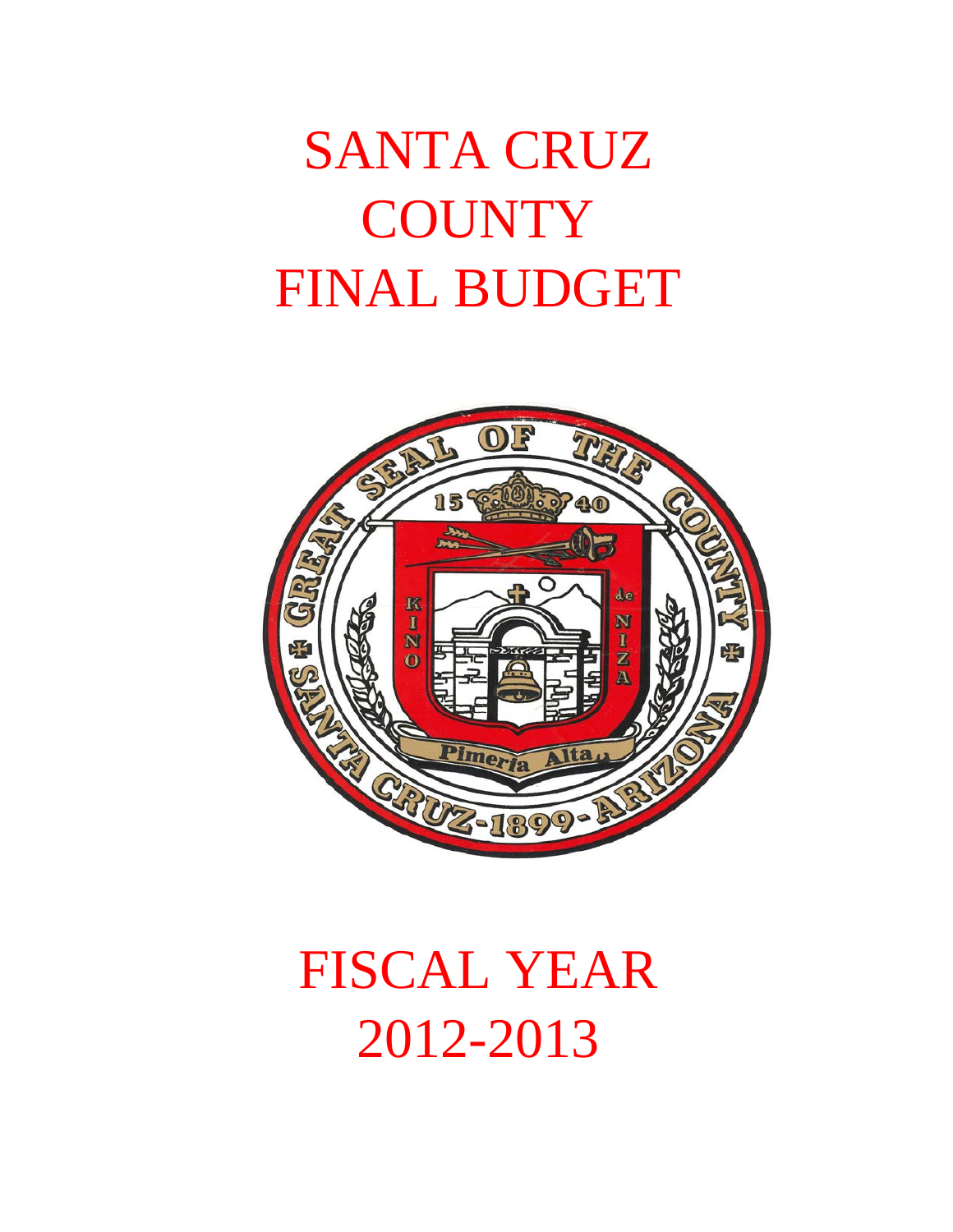### **Summary Schedule of Estimated Revenues and Expenditures/Expenses Fiscal Year 2012-2013**

**8/8/2012**

|                                                |    | <b>ADOPTED</b>                           |    |                                          |      |                                          |     | <b>DIRECT</b><br><b>PROPERTY</b> |      | <b>ESTIMATED</b><br><b>REVENUES</b> |                  |                  |            |                             |     | <b>TOTAL</b>               |                      |                               |
|------------------------------------------------|----|------------------------------------------|----|------------------------------------------|------|------------------------------------------|-----|----------------------------------|------|-------------------------------------|------------------|------------------|------------|-----------------------------|-----|----------------------------|----------------------|-------------------------------|
|                                                |    | <b>BUDGETED</b>                          |    | <b>ACTUAL</b>                            |      | <b>FUND</b>                              |     | <b>TAX</b>                       |      | <b>OTHER THAN</b>                   |                  | <b>INTERFUND</b> |            |                             |     | <b>FINANCIAL</b>           |                      | <b>BUDGETED</b>               |
|                                                |    | <b>EXPENDITURES/</b>                     |    | <b>EXPENDITURES</b>                      |      | <b>BALANCE/</b>                          |     | <b>REVENUES</b>                  |      | <b>PROPERTY</b>                     | <b>TRANSFERS</b> |                  |            | <b>RESOURCES</b>            |     |                            | <b>EXPENDITURES/</b> |                               |
| <b>FUND</b>                                    |    | <b>EXPENSES</b><br>2011-12               |    | <b>EXPENSES</b><br>2011-12               |      | <b>NET ASSETS</b><br>7/1/2012            |     | 2012-13<br><b>PRIMARY</b>        |      | <b>TAXES</b><br>2012-13             | 2012-13<br>IN    |                  | <b>OUT</b> | <b>AVAILABLE</b><br>2012-13 |     | <b>EXPENSES</b><br>2012-13 |                      |                               |
| <b>GENERAL FUND</b>                            | \$ | 25,814,499                               | S  | 18,562,096                               | -\$  | 10,611,502                               |     | \$10,425,390                     | - \$ | 9,516,438                           | -\$              | 108,055          | \$         | 3,553,368                   | \$. | 27,108,017                 | -S                   | 27,108,017                    |
| <b>GENERAL FUND</b>                            |    | ,,,,,,,,,,,,,,,,,,,,,,,,,,               |    | ,,,,,,,,,,,,,,,,,,,,,,,,,                |      | ,,,,,,,,,,,,,,,,,,,,,,,,,,               |     | <b>SECONDARY</b>                 |      |                                     |                  |                  |            |                             |     |                            |                      |                               |
| OVERRIDE-ELECTION<br><b>TOTAL GENERAL FUND</b> |    | ,,,,,,,,,,,,,,,,,,,,,,,,,,<br>25,814,499 | S  | ,,,,,,,,,,,,,,,,,,,,,,,,,,<br>18,562,096 | S.   | ,,,,,,,,,,,,,,,,,,,,,,,,,,<br>10,611,502 | \$  | 10,425,390                       | S    | 9,516,438                           | - \$             | 108.055          | 5          | 3,553,368                   | S.  | 27,108,017 \$              |                      | 27,108,017                    |
| SPECIAL REV. FUNDS                             | S  | 45,411,027                               | -S | 23,801,429                               | - \$ | 16,939,331                               | \$. | 2,329,282                        | S    | 19,929,455                          | S                | 3,770,349        | \$         | 239,741                     | S.  | 42,728,676                 | -S                   | 42,728,676                    |
| <b>DEBT SERVICE FUNDS</b>                      |    |                                          |    |                                          |      |                                          |     |                                  |      |                                     |                  |                  |            |                             |     |                            |                      |                               |
| <b>AVAILABLE</b>                               |    | 1,236,847                                |    | 995,875                                  |      | 1,168,245                                |     |                                  |      |                                     |                  | 198,700          |            |                             |     | 1,366,945                  |                      | 1,366,945                     |
| <b>LESS: DESIGNATION</b>                       |    | ,,,,,,,,,,,,,,,,,,,,,,,,,,               |    | ,,,,,,,,,,,,,,,,,,,,,,,,,,               |      | ,,,,,,,,,,,,,,,,,,,,,,,,,,               |     |                                  |      |                                     |                  |                  |            |                             |     |                            |                      | ' /////////////////////////// |
| <b>FOR FUTURE YEARS</b>                        |    | ////////////////////////////             |    | ,,,,,,,,,,,,,,,,,,,,,,,,,,               |      | ,,,,,,,,,,,,,,,,,,,,,,,,,,               |     |                                  |      |                                     |                  |                  |            |                             |     |                            |                      |                               |
| <b>TOTAL DEBT SERVICE</b>                      |    | 1,236,847                                |    | 995,875                                  |      | 1,168,245                                |     |                                  |      |                                     |                  | 198.700          |            |                             |     | 1,366,945                  |                      | 1,366,945                     |
| <b>CAPITAL PROJECTS</b>                        |    | 1,350,573                                |    | 937,572                                  |      | 345,097                                  |     |                                  |      |                                     |                  |                  |            | 283,995                     |     | 61,102                     |                      | 61,102                        |
| PERMANENT FUNDS                                |    |                                          |    |                                          |      |                                          |     |                                  |      |                                     |                  |                  |            |                             |     |                            |                      |                               |
| <b>ENTERPRISE FUNDS</b>                        |    |                                          |    |                                          |      |                                          |     |                                  |      |                                     |                  |                  |            |                             |     |                            |                      |                               |
| <b>AVAILABLE</b>                               |    | 2,864,186                                |    | 1,334,062                                |      | 1,216,055                                |     |                                  |      | 889,276                             |                  | 224.168          |            | 224.168                     |     | 2.105.331                  |                      | 2,105,331                     |
| <b>LESS: DESIGNATION</b>                       |    | ,,,,,,,,,,,,,,,,,,,,,,,,,,,              |    | ,,,,,,,,,,,,,,,,,,,,,,,,,,               |      | ,,,,,,,,,,,,,,,,,,,,,,,,,,               |     |                                  |      |                                     |                  |                  |            |                             |     |                            |                      |                               |
| <b>FOR FUTURE YEARS</b>                        |    | ,,,,,,,,,,,,,,,,,,,,,,,,,,               |    | ,,,,,,,,,,,,,,,,,,,,,,,,,,               |      | ,,,,,,,,,,,,,,,,,,,,,,,,,,,              |     |                                  |      |                                     |                  |                  |            |                             |     |                            |                      |                               |
| <b>TOTAL ENTERPRISE FUNDS</b>                  |    | 2,864,186                                |    | 1,334,062                                |      | 1,216,055                                |     |                                  |      | 889,276                             |                  | 224.168          |            | 224.168                     |     | 2,105,331                  |                      | 2,105,331                     |

**TOTAL ALL FUNDS \$ 76,677,132 \$ 45,631,033 \$ 30,280,230 \$ 12,754,672 \$ 30,335,169 \$ 4,301,272 \$ 4,301,272 \$ 73,370,071 \$ 73,370,071**

| <b>EXPENDITURE LIMITATION COMPARISON</b>     | 2011-12    | 2012-13    |
|----------------------------------------------|------------|------------|
| BUDGETED EXPENDITURES/EXPENSES               | 76.677.132 | 73.370.071 |
| LESS: ESTIMATED EXCLUSIONS                   | 56.961.715 | 53,209,061 |
| AMOUNT SUBJECT TO THE EXPENDITURE LIMITATION | 19.715.417 | 20.161.010 |
| <b>EEC EXPENDITURE LIMITATION</b>            | 19,715,418 | 20.161.011 |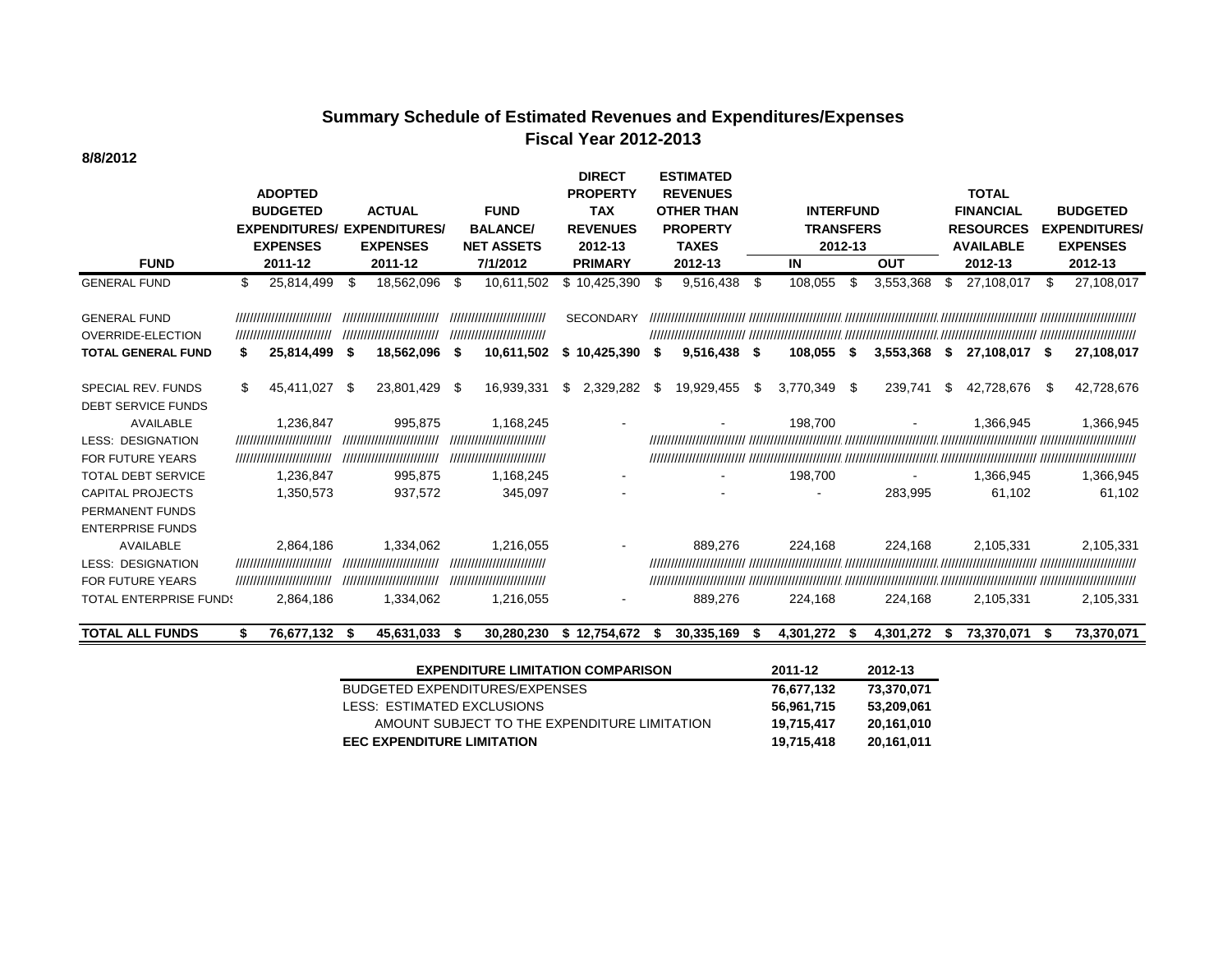## **SANTA CRUZ COUNTY Summary of Tax Levy and Tax Rate Information Fiscal Year 2012-2013**

|                                                                                                                                                                                                 | 2011-2012<br><b>FISCAL YEAR</b> |                         |          | 2012-2013<br><b>FISCAL YEAR</b>    |  |
|-------------------------------------------------------------------------------------------------------------------------------------------------------------------------------------------------|---------------------------------|-------------------------|----------|------------------------------------|--|
| 1. Maximum allowable primary property tax levy calculated                                                                                                                                       | \$                              | 12,222,404              | \$       | 12,617,621                         |  |
| in accordance with A.R.S. §42-17051(A).                                                                                                                                                         |                                 |                         |          |                                    |  |
| 2. Amount received from primary property taxation<br>in the 2011-12 fiscal year in excess of the sum<br>of that year's maximum allowable primary<br>property tax levy. A.R.S. §42-17102(A)(18). |                                 |                         |          |                                    |  |
| 3. Property tax levy amount                                                                                                                                                                     |                                 |                         |          |                                    |  |
| A. Primary property taxes                                                                                                                                                                       | \$                              | 10,795,615 \$           |          | 10,425,390                         |  |
| <b>B.</b> Secondary property taxes<br><b>General Fund-Override Election</b><br><b>Flood Control</b><br><b>Fire District</b><br>Debt Service Fund                                                | \$                              | 2,089,389 \$<br>399,636 |          | 1,953,612<br>375,670               |  |
| <b>Total secondary property taxes</b>                                                                                                                                                           | \$                              | 2,489,025               | - \$     | 2,329,282                          |  |
| C. Total property tax levy amounts                                                                                                                                                              | \$                              | 13,284,640              | \$       | 12,754,672                         |  |
| 4. Property taxes collected                                                                                                                                                                     |                                 |                         |          |                                    |  |
| A. Primary property taxes                                                                                                                                                                       |                                 |                         |          |                                    |  |
| (1) 2011-12 year's levy<br>(2) Prior years' levies<br>(3) Total primary property taxes                                                                                                          |                                 |                         | \$<br>\$ | 9,797,577<br>627,381<br>10,424,958 |  |
| <b>B.</b> Secondary property taxes                                                                                                                                                              |                                 |                         |          |                                    |  |
| (1) 2011-12 year's levy<br>(2) Prior years' levies<br>(3) Total secondary property taxes                                                                                                        |                                 |                         | \$<br>\$ | 2,374,269<br>25,212<br>2,399,481   |  |
|                                                                                                                                                                                                 |                                 |                         |          |                                    |  |
| <b>C. Total Property Taxes Collected</b>                                                                                                                                                        |                                 |                         | S        | 12,824,439                         |  |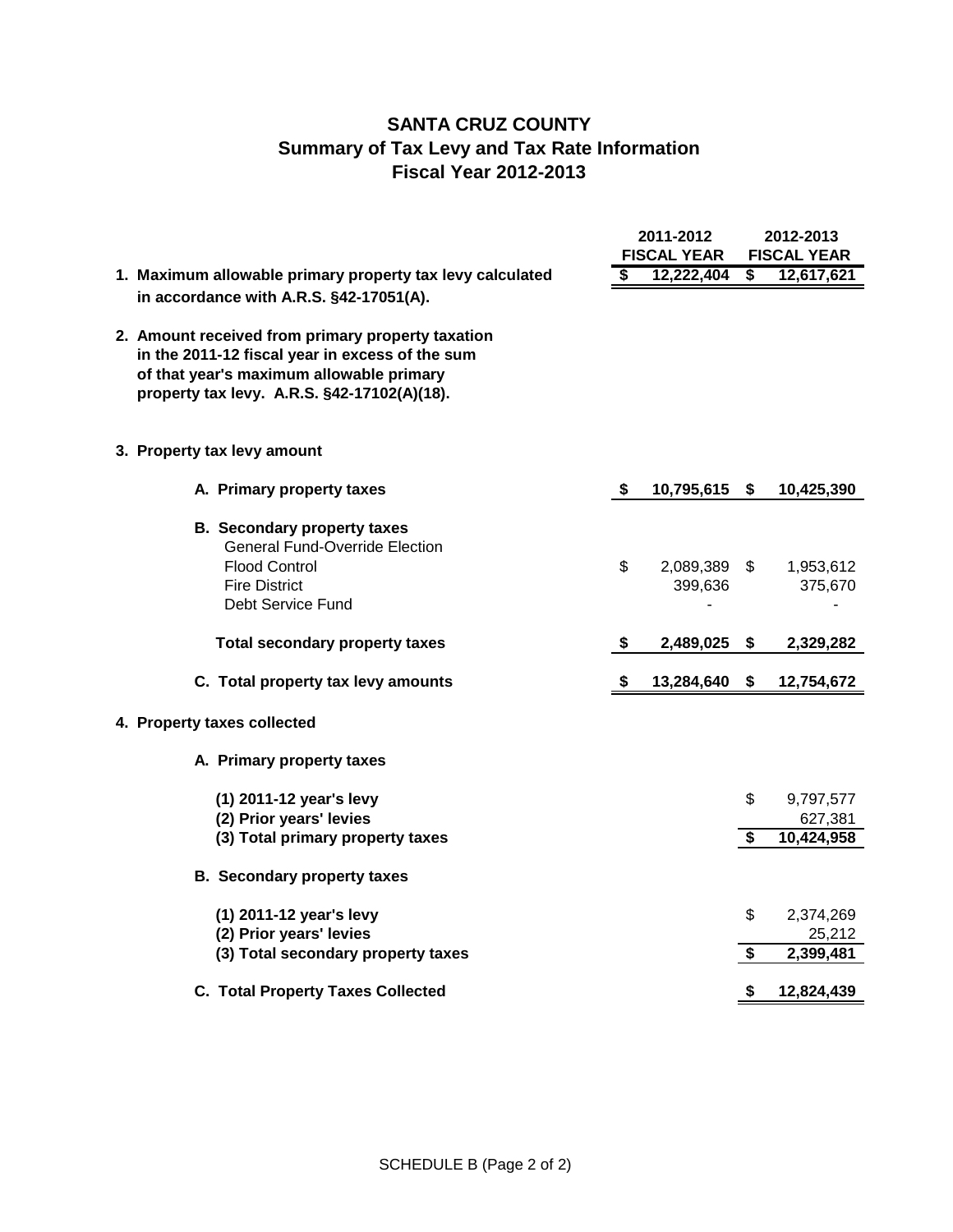## **SANTA CRUZ COUNTY Summary of Tax Levy and Tax Rate Information Fiscal Year 2012-2013**

|                       |                                                                                 | 2011-12<br><b>FISCAL YEAR</b> | 2012-13<br><b>FISCAL YEAR</b> |
|-----------------------|---------------------------------------------------------------------------------|-------------------------------|-------------------------------|
| 5. Property tax rates |                                                                                 |                               |                               |
|                       | A. County tax rate                                                              |                               |                               |
|                       | (1) Primary property tax rate                                                   | 2.8215                        | 2.8215                        |
|                       | (2) Secondary property tax rates                                                |                               |                               |
|                       | <b>General Fund - Override Election</b>                                         |                               |                               |
|                       | <b>Flood Control</b>                                                            | 0.5643                        | 0.5643                        |
|                       | <b>Fire District</b>                                                            | 0.1000                        | 0.1000                        |
|                       | <b>Debt Service</b>                                                             | 0.0000                        | 0.0000                        |
|                       | <b>Total secondary tax rates</b>                                                | 0.6643                        | 0.6643                        |
|                       | (3) Total county tax rate                                                       | 3.4858                        | 3.4858                        |
|                       | <b>B.</b> Special assessment district tax rates<br>Secondary property tax rates | 0.0000                        | 0.0000                        |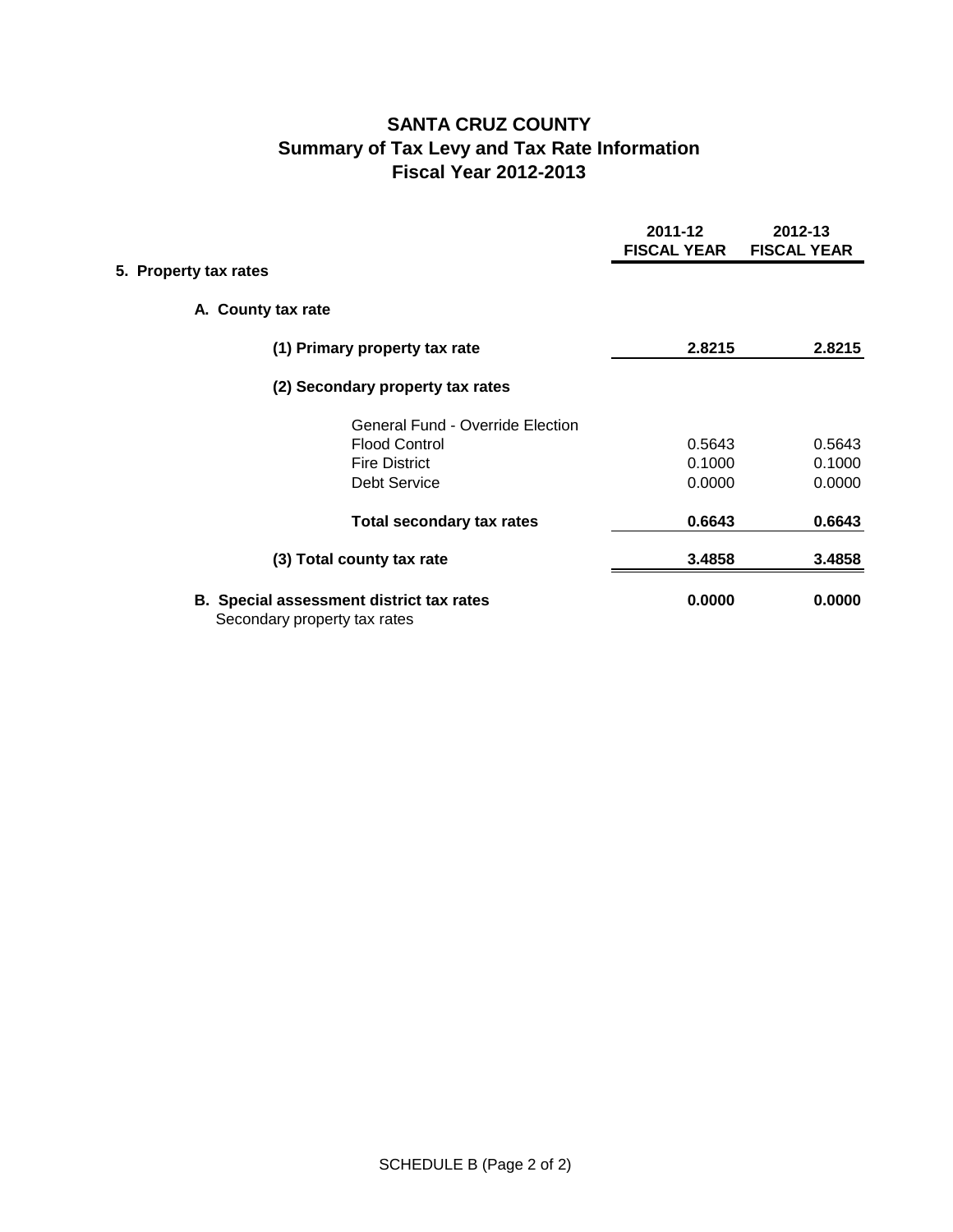|                               | <b>SOURCE OF REVENUES</b>                  |    | <b>ESTIMATED</b><br><b>REVENUES</b> | <b>ACTUAL</b><br><b>REVENUES</b><br>2011-12 |             |    | <b>ESTIMATED</b><br><b>REVENUES</b><br>2012-13 |  |  |
|-------------------------------|--------------------------------------------|----|-------------------------------------|---------------------------------------------|-------------|----|------------------------------------------------|--|--|
| <b>GENERAL FUND:</b>          |                                            |    | 2011-12                             |                                             |             |    |                                                |  |  |
|                               | <b>TAXES:</b>                              |    |                                     |                                             |             |    |                                                |  |  |
| 4141/4142                     | DELINQUENT TAX INTEREST                    | \$ |                                     | \$                                          | 683,313     | \$ |                                                |  |  |
|                               | <b>LICENSE AND PERMITS:</b>                |    |                                     |                                             |             |    |                                                |  |  |
| X100-63-4500                  | <b>BUILDING PERMITS</b>                    |    | 280,000                             |                                             | 280,655     |    | 293,000                                        |  |  |
|                               | <b>INTERGOVERNMENTAL:</b>                  |    |                                     |                                             |             |    |                                                |  |  |
|                               | X100-04-4130 AUTO LIEU TAX                 |    | 1,200,000                           |                                             | 1,251,117   |    | 1,200,000                                      |  |  |
|                               | X100-04-4430 FEDERAL PAYMENT LIEU TAXES    |    | 875,000                             |                                             | 956,273     |    | 400,000                                        |  |  |
|                               | X100-04-4460 COUNTY 1/2 CENT TAX           |    | 2,200,000                           |                                             | 2,447,054   |    | 2,300,000                                      |  |  |
| X100-4461                     | SHARED REVENUE SALES TAX                   |    | 3,400,000                           |                                             | 3,896,933   |    | 3,800,000                                      |  |  |
|                               | X100-04-4500 SHARED REVENUE LIQUOR LICENSE |    | 10,000                              |                                             | 8,979       |    | 8,000                                          |  |  |
|                               | CITY/STATE/FEDERAL REIMBURSEMENT           |    | 130,113                             |                                             | 427,075     |    | 160,142                                        |  |  |
|                               | <b>CHARGES FOR SERVICES:</b>               |    | 996,546                             |                                             | 982,763     |    | 910,296                                        |  |  |
| 4600/4619                     | <b>FINES AND FORFEITURES:</b>              |    | 389,000                             |                                             | 510,859     |    | 427,500                                        |  |  |
|                               | X100-04-4910 INTEREST ON INVESTMENTS:      |    | 25,000                              |                                             | 31,448      |    | 17,500                                         |  |  |
| 4980/4985/4990 MISCELLANEOUS: |                                            |    |                                     |                                             | 58,333      |    |                                                |  |  |
|                               | <b>TOTAL GENERAL FUND</b>                  | \$ | 9,505,659                           | \$                                          | 11,534,801  | \$ | 9,516,438                                      |  |  |
| <b>SPECIAL REVENUE FUNDS:</b> |                                            |    |                                     |                                             |             |    |                                                |  |  |
| 105                           | <b>ROAD FUND</b>                           | \$ | 3,079,300                           | \$                                          | 3,069,345   | \$ | 3,550,000                                      |  |  |
|                               | <b>TOTAL ROAD FUND</b>                     | \$ | 3,079,300                           | \$                                          | 3,069,345   | \$ | 3,550,000                                      |  |  |
| 370                           | <b>HEALTH SERVICE FUND</b>                 | \$ | 110,000                             | \$                                          | 127,648     | \$ | 120,000                                        |  |  |
| 371                           | MATERNAL & CHILD HEALTH                    |    |                                     |                                             | 144         |    |                                                |  |  |
| 373                           | CAR SEAT SAFETY                            |    |                                     |                                             | $\mathbf 0$ |    |                                                |  |  |
| 375                           | SOUTHERN AZ WOMEN'S FUND                   |    |                                     |                                             | 9           |    |                                                |  |  |
| 377                           | <b>BIO TERRORISM GRANT</b>                 |    | 147,578                             |                                             | 147,269     |    | 150,578                                        |  |  |
| 378                           | <b>BIO-TERRORISM BI-NATIONAL</b>           |    | 20,000                              |                                             | 5,746       |    | $\blacksquare$                                 |  |  |
| 379                           | T.B.                                       |    | 12,000                              |                                             | 11,365      |    | 12,000                                         |  |  |
| 380                           | <b>HIV PROGRAM</b>                         |    |                                     |                                             | 83          |    |                                                |  |  |
| 383                           | <b>IMMUNIZATION PROGRAM</b>                |    |                                     |                                             | 115,625     |    |                                                |  |  |
| 384                           | PHER PHASE I AND II                        |    |                                     |                                             | 23,420      |    |                                                |  |  |
| 600                           | ANIMAL CONTROL                             |    | 291,598                             |                                             | 226,275     |    | 282,863                                        |  |  |
| 601                           | STERILIZATION ENFORCEMENT                  |    |                                     |                                             | 11,376      |    |                                                |  |  |
| 602                           | OFFICER SAFETY EQUIPMENT - AC              |    |                                     |                                             | 417         |    | 750                                            |  |  |
|                               | <b>TOTAL HEALTH SERVICES</b>               | \$ | 581,176                             | - \$                                        | 669,377     | \$ | 566,191                                        |  |  |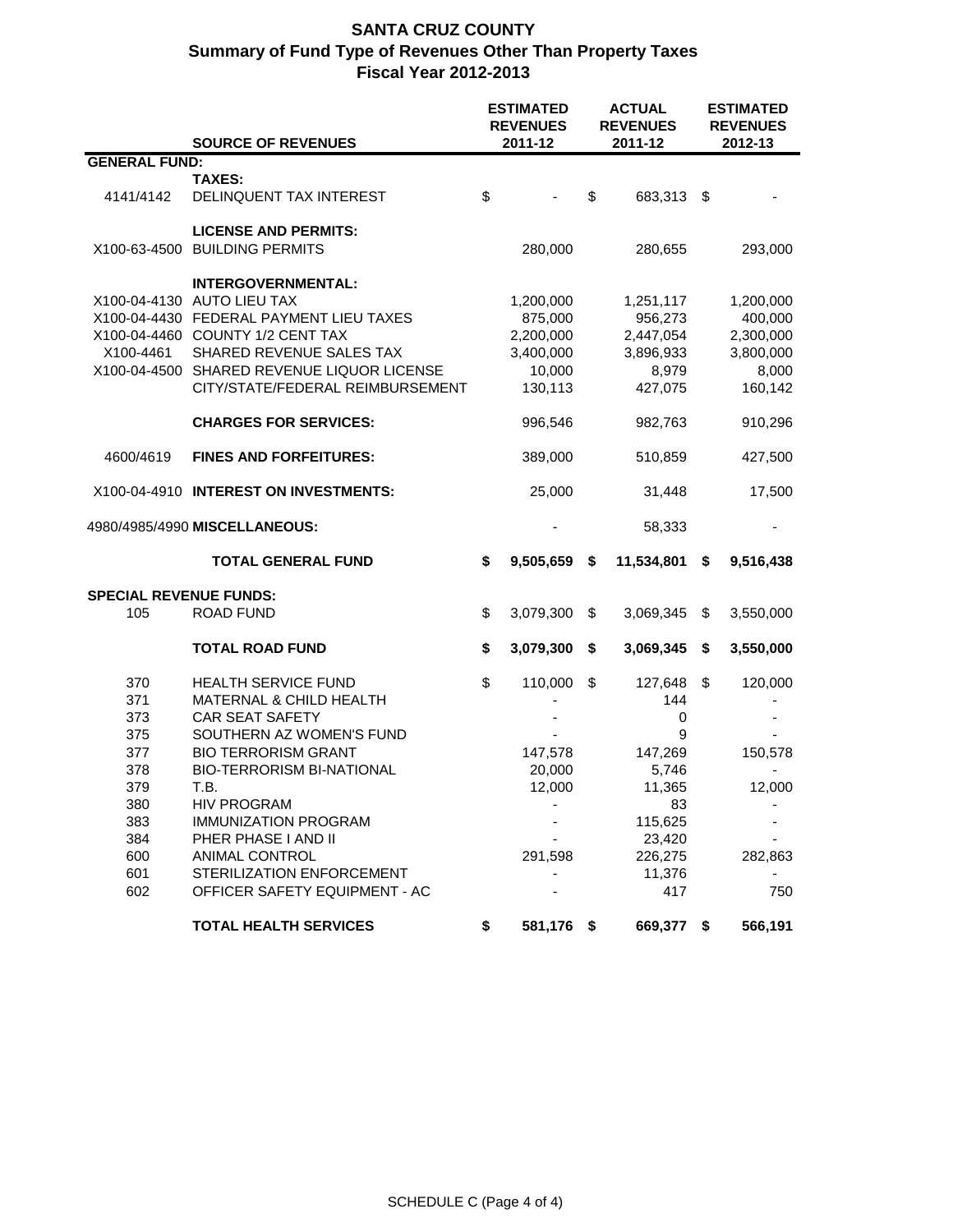|                                      |                                                          | <b>ESTIMATED</b>         | <b>ACTUAL</b>   | <b>ESTIMATED</b> |  |
|--------------------------------------|----------------------------------------------------------|--------------------------|-----------------|------------------|--|
|                                      |                                                          | <b>REVENUES</b>          | <b>REVENUES</b> | <b>REVENUES</b>  |  |
| <b>SOURCE OF REVENUE</b>             |                                                          | 2011-12                  | 2011-12         | 2012-13          |  |
| <b>SPECIAL REVENUE FUNDS:</b><br>106 | ADOT HOUSE BILL 2565                                     | \$                       | \$<br>262       | \$               |  |
| 110                                  | ASSESSOR RET. & CONVERSION FUND                          | 30,000                   | 18,409          |                  |  |
| 111                                  | RECORDER RETRIEVAL CONVERSION                            | 30,000                   | 40,532          | 30,000           |  |
| 112                                  | <b>TAXPAYERS' INFORMATION</b>                            | 7,500                    | 9,249           | 7,000            |  |
| 118                                  | <b>HAVA BLOCK GRANT</b>                                  | 75                       | 77              |                  |  |
| 120                                  | OLD COURTHOUSE FUND                                      |                          | (92)            |                  |  |
| 125                                  | PROSECUTION HIDTA                                        | 167,141                  | 251,477         | 232,905          |  |
| 126                                  | ATTORNEY'S DIVERSION PROGRAM                             | 1,000                    | 1,333           | 1,000            |  |
| 127                                  | <b>VICTIM RIGHTS NOTIFICATION</b>                        | 30,650                   | 31,728          | 31,600           |  |
| 128                                  | <b>BAD CHECK COLLECTION</b>                              | 7,500                    | 10,394          | 7,500            |  |
| 130                                  | COST OF PROSECUTION                                      | 1,500                    | 1,453           | 1,500            |  |
| 132                                  | FILL THE GAP (ATTORNEY)                                  | 4,000                    | 5,887           | 4,500            |  |
| 133                                  | 5% FILL THE GAP FEES (ATTORNEY)                          | $\blacksquare$           | 438             |                  |  |
| 134                                  | ANTI-RACKETEERING                                        | 550,000                  | 1,169,070       | 500,000          |  |
| 135                                  | A.C.J.C. PROSECUTION #6                                  | 52,838                   | 52,838          |                  |  |
| 136                                  | <b>VICTIM WITNESS PROGRAM</b>                            | $\overline{\phantom{a}}$ | 4,610           |                  |  |
| 138                                  | ATTORNEY'S VICTIM COMPENSATION                           | 40,184                   | 12,764          |                  |  |
| 139                                  | ATTORNEY'S ENHANCEMENT                                   | 108,000                  | 108,151         | 108,000          |  |
| 140                                  | <b>VICTIM ASSISTANCE GRANT</b>                           | 17,600                   | 17,600          | 17,600           |  |
| 141                                  | F.B.I. SEIZURE GRANT                                     | $\overline{\phantom{a}}$ | 9               |                  |  |
| 142                                  | AZ AUTO THEFT AUTHORITY                                  | 12,631                   | 40,358          | 35,306           |  |
| 143                                  | PROGRAM INCOME-COUNTY ATTORNEY                           | 10,000                   | 48,521          | 15,000           |  |
| 144                                  | HB 2779 FAIR & LEGAL EMPLOYMENT                          | 7,000                    | 4,726           |                  |  |
| 146                                  | DRUG ENFORCEMENT UNIT                                    | 230,604                  | 213,456         | 181,846          |  |
| 148                                  | DOMESTIC VIOLENCE STOP GRANT                             | 132,128                  | 71,183          | 101,511          |  |
| 149                                  | VICTIM SERVICES DONATIONS                                |                          | 550             |                  |  |
| 150                                  | ARRA - ACJC PROSECUTION (CA)                             |                          | 9,387           |                  |  |
| 180                                  | CLERK SUPERIOR COURT RETRIEVAL                           | 13,000                   | 10,276          | 9,000            |  |
| 181                                  | EXPED. CHILD SUP. & VISITATION                           | 2,500                    | 3,825           | 3,000            |  |
| 182                                  | SPOUSAL MAINTENANCE FUND                                 |                          | 686             |                  |  |
| 183                                  | CHILD SUPPORT AUTOMATION                                 |                          | 9               |                  |  |
| 184                                  | DOMESTIC EDUCATION MEDIATION                             | 1,000                    | 1,088           | 1,000            |  |
| 185                                  | NON-IV-D CONVERSION FUND                                 |                          | $\overline{4}$  |                  |  |
| 186                                  | <b>EMANCIPATION ADMINISTRATIVE COSTS</b>                 |                          | 33              |                  |  |
| 200                                  | CITIZEN CORPS/CERT GRANT                                 |                          | 1,506           | 2,133            |  |
| 205                                  | DOMESTIC HAZARDOUS TRAINING                              |                          | 1               |                  |  |
| 225                                  | J.P. #1 TIME PAYMENT FEES                                | 15,000                   | 19,429          | 17,000           |  |
| 231                                  | <b>COURT ENHANCEMENT FEE - JP#1</b>                      |                          | 22,081          | 20,000           |  |
| 245<br>247                           | J.P. #2 TIME PAYMENT FEES<br>\$13 ASSESSMENT FUND - JP#2 | 1,983                    | 1,400<br>447    | 1,982<br>500     |  |
| 248                                  | <b>COURT ENHANCEMENT FEE - JP#2</b>                      |                          | 3,444           | 5,000            |  |
| 250                                  | <b>CASA PROGRAM</b>                                      | 30,199                   | 34,885          | 24,835           |  |
| 251                                  | MODEL COURT                                              | 7,208                    | 15,782          | 7,208            |  |
| 252                                  | D.E.S. IV-D                                              | 81,568                   | 75,814          | 84,762           |  |
| 255                                  | TRAFFIC CASE PROCESSING FUND                             |                          | 1               |                  |  |
| 256                                  | FTG-INDIGENT DEFENSE                                     |                          | 9               |                  |  |
| 257                                  | <b>LAW LIBRARY</b>                                       | 23,140                   | 20,429          | 23,140           |  |
| 258                                  | DOMESTIC EDUCATION CHILD ISSUES                          | 2,500                    | 2,873           | 3,000            |  |
| 259                                  | FILL THE GAP (5%)                                        | 70,200                   | 61,697          | 65,200           |  |
| 260                                  | SUPERIOR COURT FILL THE GAP                              | 900                      | 2,073           | 1,000            |  |
| 261                                  | 5% FILL THE GAP INDIGENT DEFENSE                         | 500                      | 979             | 500              |  |
| 262                                  | J.C.E.F. COURT FEES                                      | 13,600                   | 11,400          | 10,500           |  |
| 264                                  | STATE - FILL THE GAP                                     | 16,472                   | 17,687          | 15,769           |  |
| 273                                  | JUVENILE INTENSIVE PROBATION                             | 275,991                  | 287,101         | 277,856          |  |
| 275                                  | PIC ACT                                                  | 279,339                  | 249,737         | 279,329          |  |
| 276                                  | <b>STATE AID</b>                                         | 165,250                  | 165,291         | 157,591          |  |
| 278                                  | DIVERSION CONSEQUENCES                                   | 4,024                    | 4,024           | 5,000            |  |
| 279                                  | <b>JUVENILE TREATMENT SERVICES</b>                       | 141,118                  | 132,184         | 132,214          |  |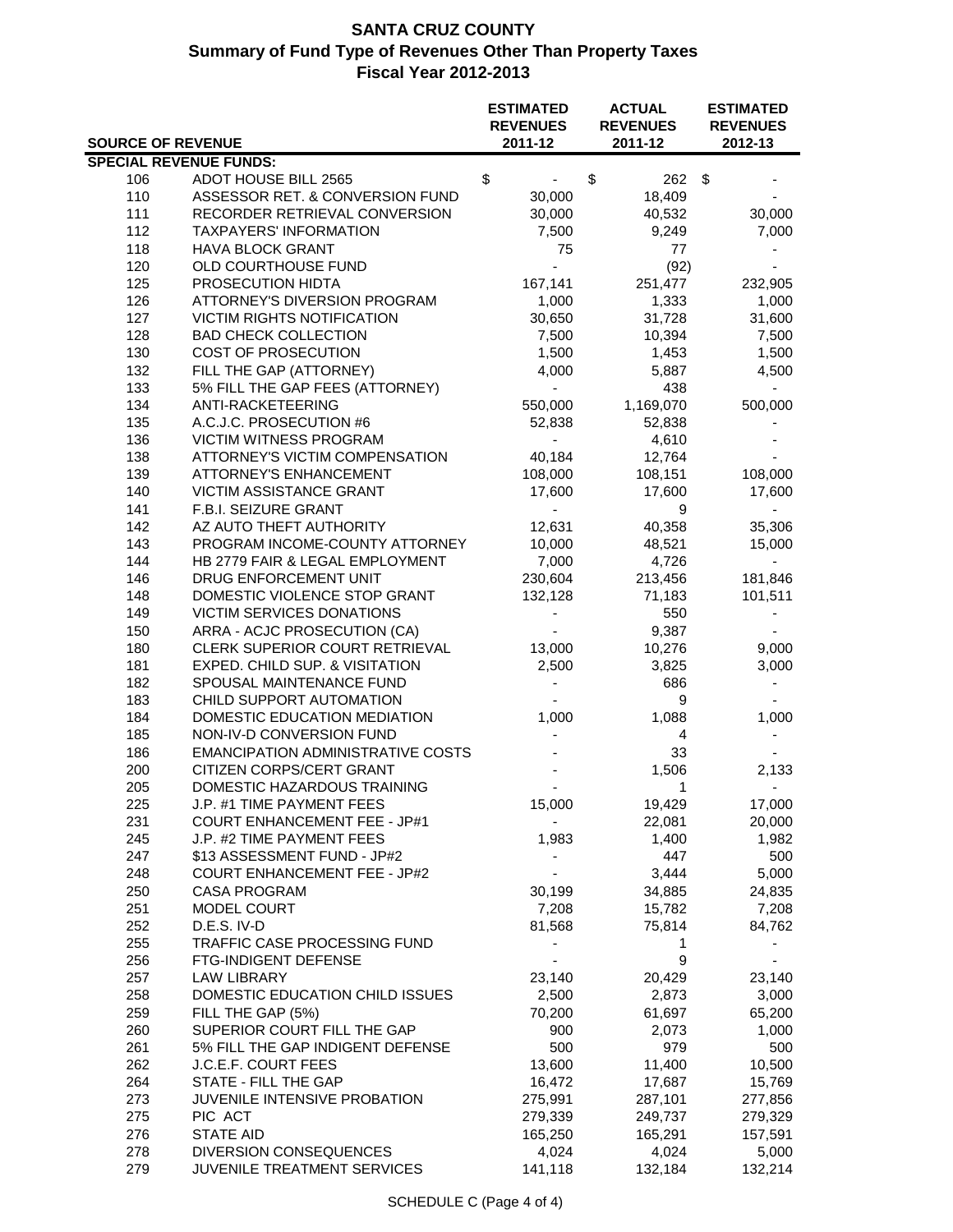|                          |                                                   | <b>ESTIMATED</b>           | <b>ACTUAL</b>              | <b>ESTIMATED</b>           |
|--------------------------|---------------------------------------------------|----------------------------|----------------------------|----------------------------|
| <b>SOURCE OF REVENUE</b> |                                                   | <b>REVENUES</b><br>2011-12 | <b>REVENUES</b><br>2011-12 | <b>REVENUES</b><br>2012-13 |
|                          | <b>SPECIAL REVENUE FUNDS:</b>                     |                            |                            |                            |
| 280                      | <b>FAMILY COUNSELING</b>                          | \$<br>9,888                | \$<br>5,530                | $\sqrt{3}$<br>7,421        |
| 281                      | JUVENILE DIVERSION FEES                           | 4,000                      | 3,986                      | 4,005                      |
| 282                      | <b>JUVENILE PROBATION FEES</b>                    | 8,300                      | 8,354                      | 8,300                      |
| 283                      | JUV PARENTAL ASSMNT EXTRA FEE                     | 550                        | 490                        | 450                        |
| 289                      | JUV DIVERSION SVC FEES - OVER                     | $\blacksquare$             | 817                        |                            |
| 300                      | COMMUNITY PUNISHMENT PROGRAM                      | 79,129                     | 72,730                     | 87,800                     |
| 301                      | STATE AID ENHANCEMENT                             | 379,781                    | 387,116                    | 389,010                    |
| 303                      | DRUG TREATMENT & EDUCATION                        | 18,637                     | 13,637                     | 18,637                     |
| 304                      | DRUG ENFORCEMENT GRANT                            | 15,030                     | 15,030                     | 11,560                     |
| 305                      | <b>VICTIM RIGHTS-PROBATION</b>                    | 18,500                     | 18,519                     | 18,650                     |
| 306                      | ADULT PROBATION DRUG TESTING                      | 3,400                      | 2,108                      | 1,900                      |
| 307                      | PROB FEES INTERSTATE COMP 30%                     | 200                        | 871                        | 720                        |
| 308                      | <b>ADULT PROBATION FEES</b>                       | 60,300                     | 71,195                     | 65,350                     |
| 309                      | ADULT PROBATION EXTRA FEES                        | 7,000                      | 4,555                      | 3,850                      |
| 310                      | ADULT INTENSIVE PROBATION                         | 310,194                    | 318,914                    | 313,262                    |
| 312                      | PROBATION PAROLE SERVICES                         | 120                        | 160                        | 80                         |
| 313                      | <b>GLOBAL POSITIONING</b>                         | 1,080                      | 1,080                      | 1,080                      |
| 325                      | <b>JAIL DISTRICT</b>                              | 6,277,059                  | 5,244,900                  | 6,100,000                  |
| 326                      | SHERIFF H.I.D.T.A. 18                             | 415,903                    | 430,168                    |                            |
| 327                      | SHERIFF A.C.J.C.                                  | 178,696                    | 128,078                    |                            |
| 329                      | <b>COMMISSARY FUND</b>                            | 50,000                     | 99,799                     | 85,000                     |
| 330                      | JAIL ENHANCEMENT                                  | 175,000                    | 212,765                    | 175,000                    |
| 332                      | <b>VICTIM BILL OF RIGHTS</b>                      |                            | 6,000                      |                            |
| 334                      | MONEY LAUNDERING                                  |                            | (1)                        |                            |
| 337                      | DOJ BULLETPROOF VEST                              |                            | 2,347                      |                            |
| 342                      | PROGRAM INCOME-METRO                              | 55,000                     | 194,083                    | 25,000                     |
| 347                      | OPERATION STONE GARDEN                            | 500,000                    | $\blacksquare$             | 500,000                    |
| 348                      | ADULT DETENTION STIMULUS FUND                     | 62,540                     | 221,795                    |                            |
| 350                      | ARRA - ACJC PROSECUTION - MTF                     | $\blacksquare$             | 85,359                     |                            |
| 352                      | BORDER SECURITY ENHANCEMENT                       | 100,000                    | 311,265                    |                            |
| 353<br>354               | OFFICER SAFETY EQUIPMENT - SO<br><b>ICE GRANT</b> |                            | 2,381<br>$\blacksquare$    | 5,000<br>358,340           |
| 615                      | <b>CASE MANAGEMENT</b>                            | 100,000                    | 49,593                     | 35,000                     |
| 625                      | <b>WASTE TIRE (ADEQ)</b>                          | 70,023                     | 61,908                     | 75,961                     |
| 650                      | FLOOD CONTROL DISTRICT                            |                            | 2,853                      |                            |
| 651                      | FLOOD CONTROL RESERVE FUND                        | 9,115,000                  | 5,446                      |                            |
| 676                      | <b>SCHOOL FOREST FEES</b>                         | 547,186                    | 572,460                    | 304,054                    |
| 683                      | <b>JUVENILE EDUCATION</b>                         | 73,601                     | 68,180                     | 70,000                     |
| 685                      | TITLE II-A                                        | 5,556                      | 6,241                      | 6,200                      |
| 686                      | TITLE II-D                                        | 15,834                     | 45,054                     | 19,000                     |
| 689                      | PART B IDEA BASIC                                 | 14,581                     | 28,287                     | 28,000                     |
| 691                      | COUNTY JAIL EDUCATION PROGRAM                     | 62,795                     | 15,382                     | 15,000                     |
| 699                      | <b>SPECIAL SERVICES</b>                           | 57,555                     | 57,555                     | 57,555                     |
| 704                      | <b>IDEA BASIC JUVENILE SECURE CARE</b>            | 4,454                      | 5,545                      | 5,000                      |
| 706                      | <b>TAYLOR GRAZING FEES</b>                        | 1,013                      | 1,349                      | 1,200                      |
| 711                      | IDEA BASIC ADULT SECURE CARE                      |                            | 11,500                     | 5,000                      |
| 712                      | JUVENILE DETENTION LEARN                          |                            | 1,500                      | 1,500                      |
| 713                      | ESA PROFESSIONAL DEVELOP PROJECT                  | 55,000                     | 68,924                     |                            |
| 727                      | W.I.A. YOUTH IN SCHOOL                            | 142,239                    | 158,343                    | 142,906                    |
| 728                      | W.I.A. YOUTH OUT OF SCHOOL                        | 60,960                     | 44,856                     | 61,246                     |
| 732                      | W.I.A. TANF SET A SIDE                            | $\overline{\phantom{0}}$   | 49,991                     |                            |
| 739                      | W.I.A. ADULT                                      | 235,124                    | 192,871                    | 236,994                    |
| 740                      | W.I.A. DISLOCATED WORKER                          | 163,745                    | 193,007                    | 182,040                    |
| 741                      | W.I.A. ADMINISTRATION                             | 66,898                     | 53,738                     | 69,243                     |
| 746                      | WIA RAPID RESPONSE                                | 19,264                     | 2,582                      | 21,416                     |
| 747                      | <b>ADULT EDUCATION</b>                            | 42,542                     | 11,097                     | 92,801                     |
| 751                      | ADULT EDUCATION - EL/CIVICS                       | 148,174                    | 78,164                     |                            |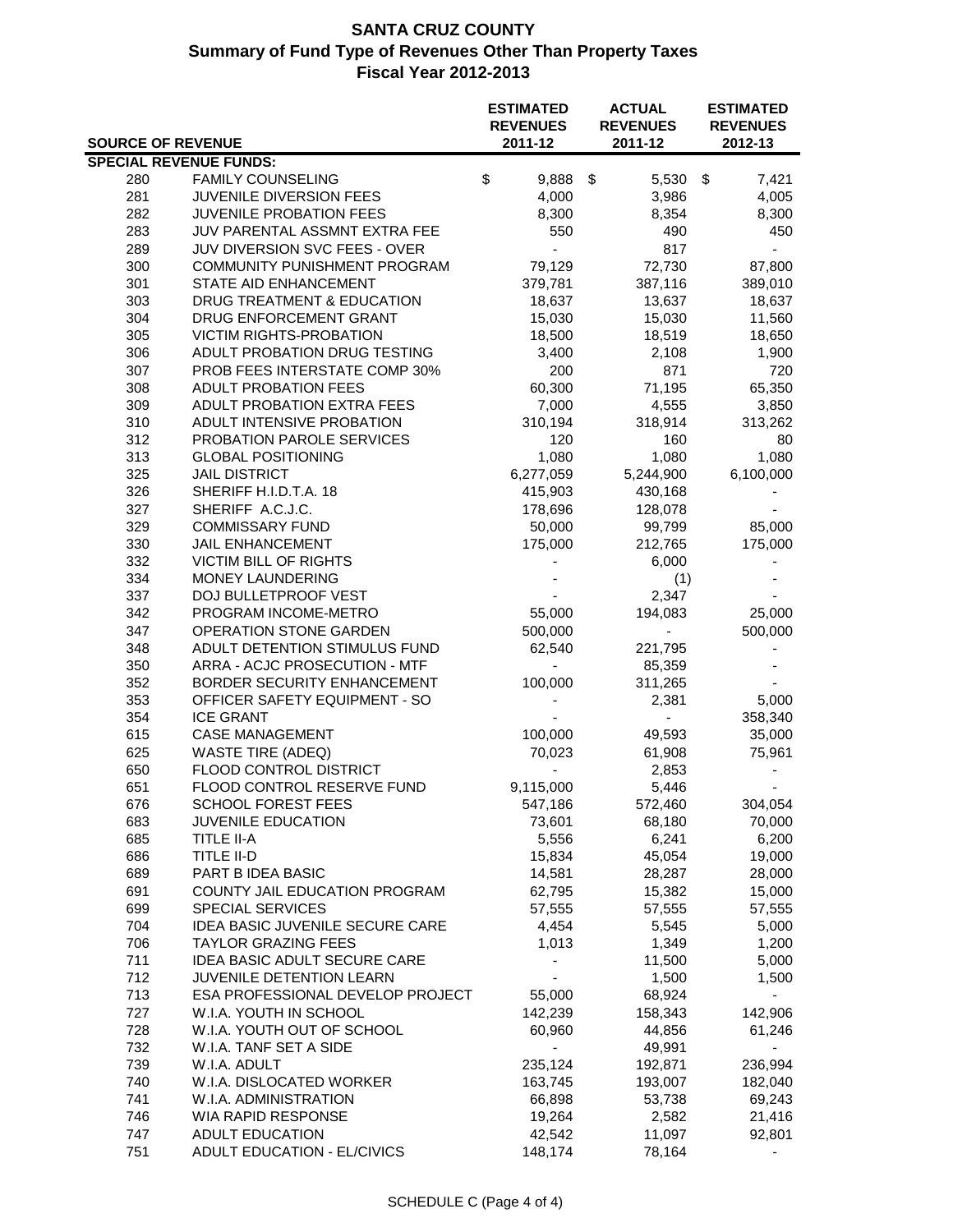|  |                           |                                    |    | <b>ESTIMATED</b><br><b>REVENUES</b> |      | <b>ACTUAL</b><br><b>REVENUES</b> | <b>ESTIMATED</b><br><b>REVENUES</b> |            |  |
|--|---------------------------|------------------------------------|----|-------------------------------------|------|----------------------------------|-------------------------------------|------------|--|
|  |                           | <b>SOURCE OF REVENUE</b>           |    | 2011-12                             |      | 2011-12                          |                                     | 2012-13    |  |
|  |                           | <b>SPECIAL REVENUE FUNDS:</b>      |    |                                     |      |                                  |                                     |            |  |
|  | 758                       | STATE ENERGY SECTOR PARTNERSHIP    | \$ | 130,206                             | \$   | 44,490                           | - \$                                |            |  |
|  | 802                       | ARRA - ENERGY EFFICIENT BLOCK      |    |                                     |      | 150,036                          |                                     |            |  |
|  | 951                       | <b>INDIRECT COSTS</b>              |    |                                     |      | 7,724                            |                                     | 6,000      |  |
|  | 953                       | <b>SCC CONSORTIUM DUES</b>         |    |                                     |      | 960                              |                                     |            |  |
|  | 955                       | <b>FUTURE GRANTS</b>               |    | 4,000,000                           |      |                                  |                                     | 3,773,946  |  |
|  |                           | <b>TOTAL SPECIAL REVENUE FUNDS</b> | \$ | 30,108,376                          | - \$ | 16,862,950 \$                    |                                     | 19,929,455 |  |
|  | <b>DEBT SERVICE FUND:</b> |                                    |    |                                     |      |                                  |                                     |            |  |
|  | 121                       | <b>BOND INTEREST REDEMPTION</b>    | \$ |                                     | \$   | 5,923 \$                         |                                     |            |  |
|  |                           | <b>TOTAL DEBT SERVICE FUND</b>     | \$ |                                     | \$   | $5,923$ \$                       |                                     |            |  |
|  |                           | <b>CAPITAL PROJECT FUNDS:</b>      |    |                                     |      |                                  |                                     |            |  |
|  | 401                       | AIRPORT MASTER PLAN                | \$ | 195,000                             | \$   | 73,050                           | \$                                  |            |  |
|  | 412                       | ENVIRON ASSESSMENT, LAND ACQ       |    | 48,750                              |      |                                  |                                     |            |  |
|  | 441                       | COURTHOUSE CONSTRUCTION            |    |                                     |      | 20,990                           |                                     |            |  |
|  | 442                       | JAIL DISTRICT CONSTRUCTION         |    |                                     |      | 63,492                           |                                     |            |  |
|  |                           | <b>TOTAL CAPITAL PROJECTS</b>      | \$ | 243,750                             | \$   | 157,532 \$                       |                                     |            |  |
|  | <b>ENTERPRISE FUND:</b>   |                                    |    |                                     |      |                                  |                                     |            |  |
|  | 500                       | <b>LANDFILL</b>                    | \$ | 670,977                             | \$   | 623,280 \$                       |                                     | 627,890    |  |
|  | 501                       | <b>LANDFILL RESERVE</b>            |    | 273,357                             |      | 385,163                          |                                     | 261,386    |  |
|  |                           | <b>TOTAL ENTERPRISE FUND</b>       | \$ | 944,334                             | \$   | 1,008,443                        | \$                                  | 889,276    |  |
|  |                           | <b>EXPENDABLE TRUST FUND:</b>      | \$ |                                     | \$   |                                  | \$                                  |            |  |
|  |                           | TOTAL EXPENDABLE TRUST FUND        | \$ |                                     | \$   |                                  | \$                                  |            |  |
|  |                           | <b>TOTAL ALL FUNDS</b>             |    | 40,802,119                          | \$   | 29,569,649                       | \$                                  | 30,335,169 |  |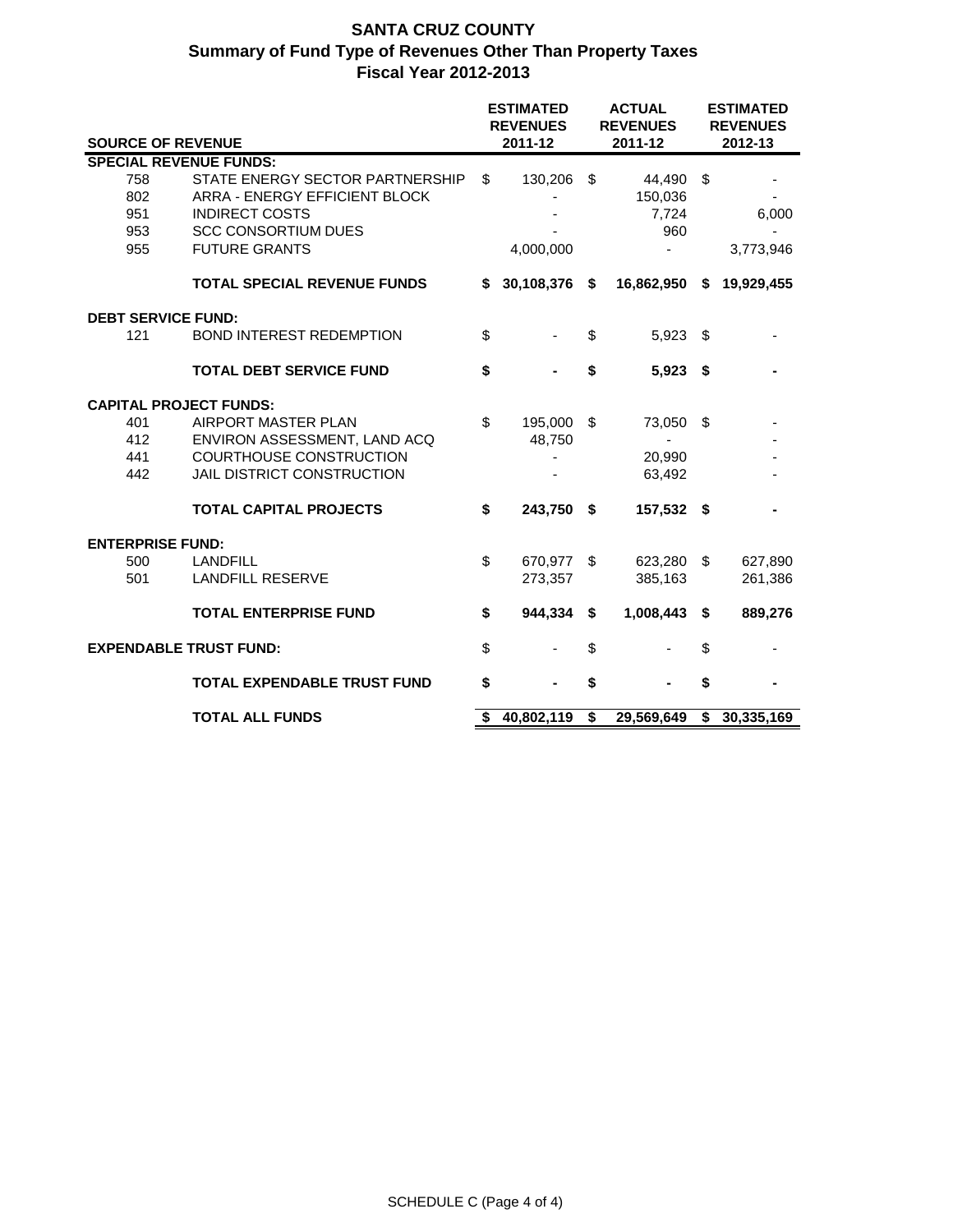## **SANTA CRUZ COUNTY Summary by Fund Type of Other Financing Sources and Interfund Transfers Fiscal Year 2012-2013**

|                      |                                     |                                      | <b>INTERFUND</b><br><b>TRANSFERS</b><br>2012-2013 |    |            |
|----------------------|-------------------------------------|--------------------------------------|---------------------------------------------------|----|------------|
| <b>FUND</b>          |                                     |                                      | IN                                                |    | <b>OUT</b> |
| <b>GENERAL FUND:</b> |                                     | $\overline{\boldsymbol{\mathsf{s}}}$ | $108,055$ \$                                      |    | 3,553,368  |
|                      | <b>SPECIAL REVENUE FUNDS:</b>       |                                      |                                                   |    |            |
| 105                  | <b>ROAD FUND</b>                    |                                      | 104,500                                           |    |            |
| 106                  | LOCAL TRANSPORTATION ASSISTANCE     |                                      |                                                   |    |            |
| 120                  | <b>OLD COURTHOUSE</b>               |                                      | 51,895                                            |    |            |
| 125                  | PROSECUTION HIDTA (CA)              |                                      | 40,913                                            |    |            |
| 133                  | 5% FILL THE GAP FEES CTY ATTY       |                                      | 18,000                                            |    |            |
| 134                  | ANTI-RACKETEERING                   |                                      |                                                   |    | 117,888    |
| 148                  | DOMESTIC VIOLENCE STOP GRANT        |                                      | 64,975                                            |    |            |
| 181                  | EXPED. CHILD SUP. & VISITATION      |                                      | $\blacksquare$                                    |    | 6,300      |
| 257                  | <b>LAW LIBRARY</b>                  |                                      | 8,000                                             |    |            |
| 259                  | FILL THE GAP (5%)                   |                                      |                                                   |    | 78,000     |
| 260                  | SUPERIOR COURT FILL THE GAP         |                                      | 45,000                                            |    | 16,460     |
| 261                  | 5% FILL THE GAP INDIGENT DEF.       |                                      | 15,000                                            |    |            |
| 280                  | <b>FAMILY COUNSELING</b>            |                                      | 1,855                                             |    |            |
| 304                  | DRUG ENFORCEMENT ACCOUNT            |                                      | 2,890                                             |    |            |
| 308                  | <b>ADULT PROBATION FEES</b>         |                                      |                                                   |    | 2,890      |
| 325                  | <b>JAIL DISTRICT</b>                |                                      | 2,956,915                                         |    |            |
| 348                  | ADULT DETENTION STIMULUS FUND       |                                      |                                                   |    | 286        |
| 370                  | <b>ENVIRONMENTAL HEALTH</b>         |                                      | 204,588                                           |    |            |
| 377                  | <b>BIO-TERRORISM</b>                |                                      | 10,417                                            |    |            |
| 379                  | T.B. FUND                           |                                      | 41,200                                            |    |            |
| 385                  | <b>PHER PHASE III</b>               |                                      |                                                   |    | 10,417     |
| 600                  | <b>ANIMAL CONTROL</b>               |                                      | 204,201                                           |    |            |
| 676                  | <b>SCHOOL FOREST FEES</b>           |                                      |                                                   |    | 7,500      |
|                      | <b>TOTAL SPECIAL REVENUE FUNDS</b>  | S.                                   | 3,770,349 \$                                      |    | 239,741    |
|                      | <b>DEBT SERVICE FUNDS:</b>          |                                      |                                                   |    |            |
| 121                  | <b>DEBT SERVICE</b>                 |                                      | 198,700                                           |    |            |
|                      | <b>TOTAL DEBT SERVICE FUNDS</b>     | \$                                   | 198,700 \$                                        |    |            |
|                      | <b>CAPITAL PROJECTS FUNDS:</b>      |                                      |                                                   |    |            |
| 441                  | <b>COURTHOUSE CONSTRUCTION</b>      |                                      |                                                   |    | 198,700    |
| 442                  | JAIL DISTRICT CONSTRUCTION          |                                      |                                                   |    | 85,295     |
|                      | <b>TOTAL CAPITAL PROJECTS FUNDS</b> | \$                                   |                                                   | S  | 283,995    |
|                      | <b>ENTERPRISE FUND:</b>             |                                      |                                                   |    |            |
| 500                  | <b>LANDFILL</b>                     |                                      | 224,168                                           |    |            |
| 501                  | <b>LANDFILL RESERVE</b>             |                                      |                                                   |    | 224,168    |
|                      | <b>TOTAL ENTERPRISE FUND</b>        | \$                                   | 224,168 \$                                        |    | 224,168    |
|                      | <b>EXPENDABLE TRUST FUND:</b>       | \$                                   |                                                   | \$ |            |
|                      | <b>TOTAL ALL FUNDS</b>              |                                      | $$4,301,272$ $$4,301,272$                         |    |            |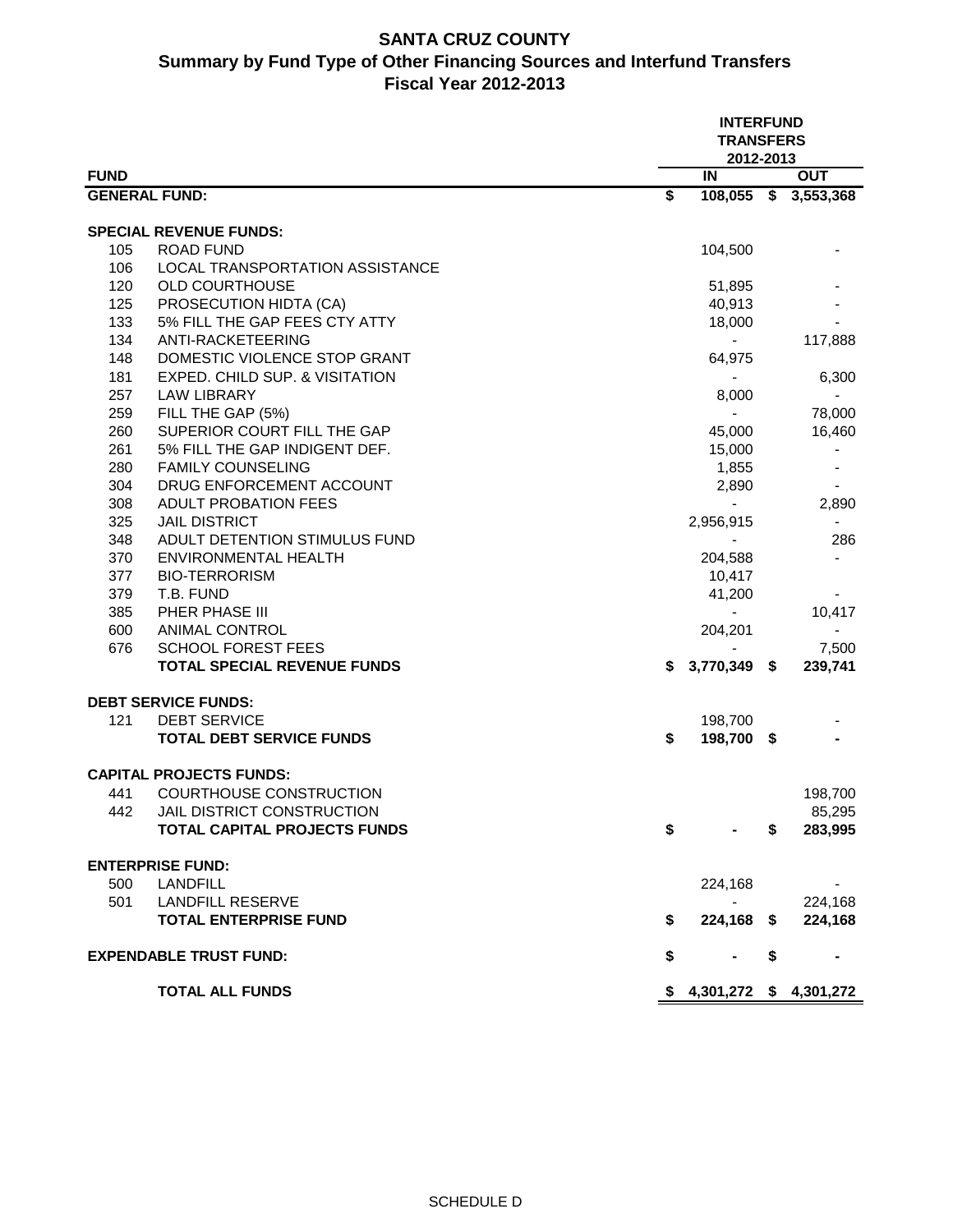|               |                                                    | <b>BUDGETED</b><br><b>EXPENDITURES/</b><br><b>EXPENSES</b> | <b>ACTUAL</b><br><b>EXPENDITURES/</b><br><b>EXPENSES</b> | <b>BUDGETED</b><br><b>EXPENDITURES/</b><br><b>EXPENSES</b> |
|---------------|----------------------------------------------------|------------------------------------------------------------|----------------------------------------------------------|------------------------------------------------------------|
| <b>FUND</b>   | <b>DEPARTMENT</b>                                  | 2011-12                                                    | 2011-12                                                  | 2012-13                                                    |
| 100           | <b>GENERAL FUND:</b>                               |                                                            |                                                          |                                                            |
|               | 100-01 ASSESSOR                                    | \$<br>826,793                                              | \$<br>781,425                                            | \$<br>821,192                                              |
|               | 100-02 ATTORNEY                                    | 1,202,509                                                  | 1,190,683                                                | 1,191,337                                                  |
|               | 100-04 BOARD OF SUPERVISORS                        | 5,206,397                                                  | 2,332,641                                                | 6,421,861                                                  |
|               | 100-05 AIRPORT<br>100-07 CLERK SUPERIOR COURT      | 173,435                                                    | 30,633                                                   | 171,695                                                    |
|               |                                                    | 708,946                                                    | 667,660                                                  | 710,110                                                    |
|               | 100-12 ELECTIONS<br>100-13 EMERGENCY SERVICES      | 341,734                                                    | 171,423<br>66,474                                        | 331,481                                                    |
|               | <b>100-14 FINANCE</b>                              | 63,196                                                     |                                                          | 143,437                                                    |
|               | 100-15 GROUNDS & MAINTENANCE                       | 2,031,888                                                  | 912,623                                                  | 1,984,185                                                  |
|               |                                                    | 3,143,656                                                  | 1,091,073                                                | 3,088,314                                                  |
|               | 100-17 JUSTICE COURT #1<br>100-18 JUSTICE COURT #2 | 615,117                                                    | 555,006                                                  | 596,631                                                    |
|               | 100-19 INFORMATION TECHNOLOGY                      | 172,940                                                    | 167,114                                                  | 169,938                                                    |
| 100-20 G.I.S. |                                                    | 518,269<br>25,000                                          | 563,622<br>23,293                                        | 512,601<br>25,000                                          |
|               | 100-23 BUILDING CODES                              |                                                            |                                                          |                                                            |
|               | 100-24 PLANNING & ZONING                           | 215,449<br>388,855                                         | 187,237                                                  | 212,168<br>380,187                                         |
|               | 100-27 RECORDER - ELECTION                         |                                                            | 243,446                                                  |                                                            |
|               | 100-28 RECORDER                                    | 273,698                                                    | 111,116<br>222,742                                       | 261,787                                                    |
|               | 100-29 SUPERIOR COURT                              | 239,962                                                    |                                                          | 236,405                                                    |
|               | 100-31 TREASURER                                   | 1,099,940<br>509,015                                       | 1,007,484<br>492,197                                     | 1,120,458<br>496,221                                       |
|               | 100-35 ADULT PROBATION                             |                                                            | 435,464                                                  |                                                            |
|               | 100-38 CONSTABLE #1                                | 439,218                                                    |                                                          | 489,645                                                    |
|               | 100-39 SHERIFF                                     | 69,904                                                     | 65,903                                                   | 71,329                                                     |
|               | 100-44 CONSTABLE #2                                | 3,537,759                                                  | 3,611,908                                                | 3,468,272                                                  |
|               | 100-61 PUBLIC FIDUCIARY                            | 26,399<br>3,065,369                                        | 26,963<br>3,033,989                                      | 26,694<br>3,242,976                                        |
|               | 100-63 CENTRAL PERMITS                             |                                                            |                                                          |                                                            |
|               | 100-83 RECREATION                                  | 166,231                                                    | 50,451                                                   | 164,029                                                    |
|               |                                                    | 376,935                                                    | 142,877                                                  | 402,583                                                    |
|               | 100-91 SCHOOL SUPERINTENDENT                       | 375,885                                                    | 376,650                                                  | 367,481                                                    |
|               | <b>TOTAL GENERAL FUND</b>                          | \$<br>25,814,499                                           | \$<br>18,562,096                                         | \$<br>27,108,017                                           |
|               | <b>SPECIAL REVENUE FUNDS:</b>                      |                                                            |                                                          |                                                            |
| 105           | <b>ROAD FUND</b>                                   | \$<br>4,672,507                                            | \$<br>3,249,723                                          | \$<br>5,473,637                                            |
|               | <b>TOTAL ROAD FUND</b>                             | \$<br>4,672,507                                            | \$<br>3,249,723                                          | \$<br>5,473,637                                            |
| 370           | <b>HEALTH SERVICE FUND</b>                         | \$<br>329,052                                              | \$<br>230,235                                            | \$<br>324,588                                              |
| 371           | MATERNAL & CHILD HEALTH GRANT                      | 28,318                                                     |                                                          | 28,462                                                     |
| 372           | DOMESTIC VIOLENCE EDUCATION                        | 5,347                                                      |                                                          | 5,347                                                      |
| 373           | CAR SEAT SAFETY GRANT                              | 59                                                         |                                                          | 60                                                         |
| 374           | WELL WOMAN HEALTH CHECK                            | 6,650                                                      |                                                          | 6,650                                                      |
| 375           | SOUTHERN AZ WOMEN'S FUND                           | 1,856                                                      |                                                          | 1,865                                                      |
| 377           | <b>BIO TERRORISM GRANT</b>                         | 147,578                                                    | 153,329                                                  | 160,995                                                    |
| 378           | <b>BIO-TERRORISM BI-NATIONAL</b>                   | 20,000                                                     | 8,505                                                    | ٠                                                          |
| 379           | T.B. CONTROL                                       | 55,500                                                     | 66,542                                                   | 53,200                                                     |
| 380           | H.I.V. PROGRAM                                     | 16,196                                                     |                                                          | 16,278                                                     |
| 383           | <b>IMMUNIZATION PROGRAM</b>                        | 2                                                          | 154,450                                                  | 2                                                          |
| 384           | PHER PHASE I AND II                                | $\overline{\phantom{a}}$                                   | 1,347                                                    |                                                            |
| 385           | PHER PHASE III                                     | 10,417                                                     |                                                          |                                                            |
| 386           | MEDICAL RESERVE CORP                               | 13,912                                                     | 2,078                                                    | 11,801                                                     |
| 600           | ANIMAL CONTROL                                     | 493,196                                                    | 488,931                                                  | 487,064                                                    |
| 601           | ANIMAL CONTROL STERILIZATION                       | 38,337                                                     | 9,794                                                    | 42,413                                                     |
| 602           | OFFICER SAFETY EQUIPMENT - AC                      |                                                            |                                                          | 1,167                                                      |
|               | <b>TOTAL HEALTH SERVICES</b>                       | \$<br>1,166,420 \$                                         | 1,115,210 \$                                             | 1,139,892                                                  |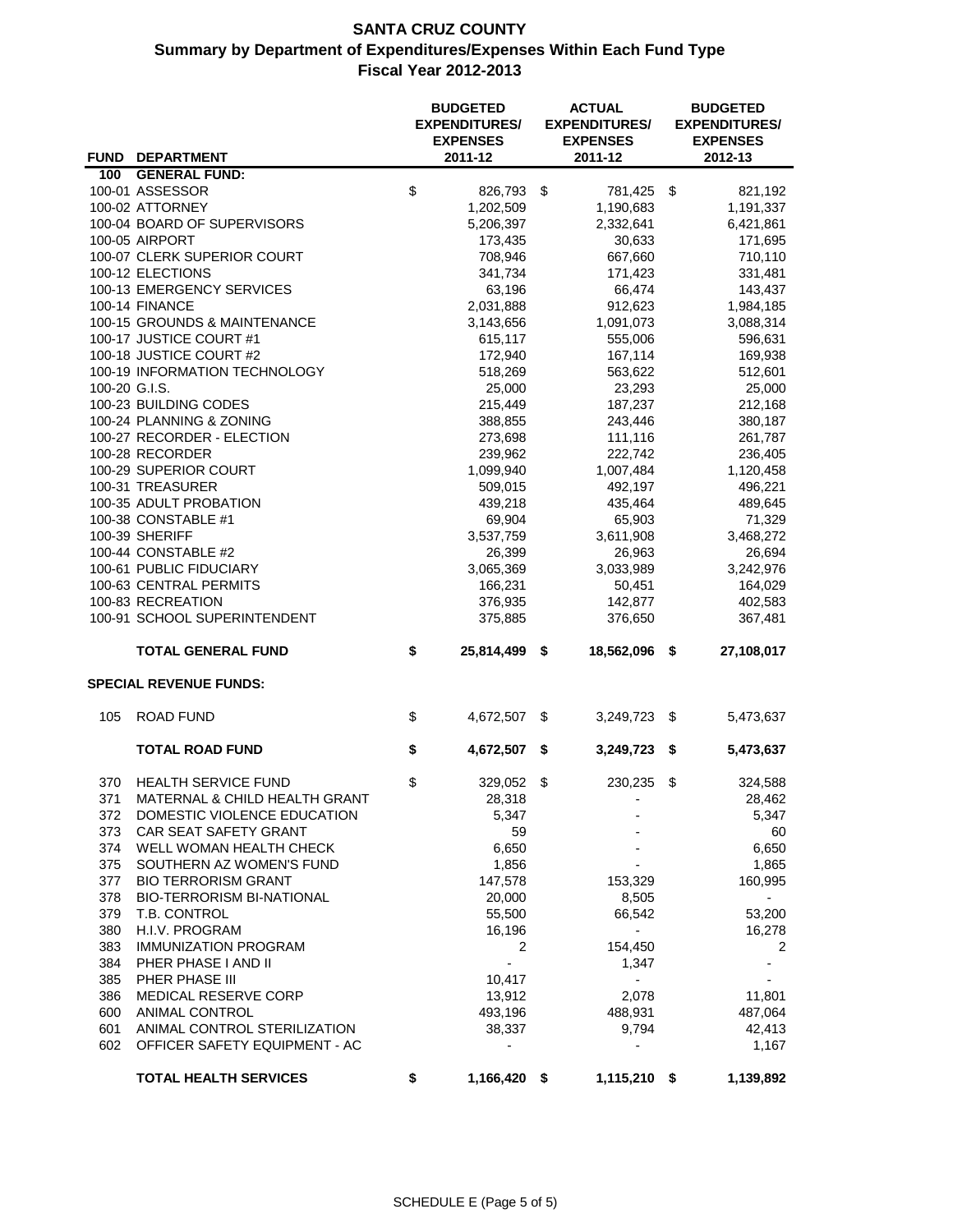| <b>SPECIAL REVENUE FUNDS:</b><br>\$<br>ADOT HOUSE BILL 2565<br>69,941<br>\$<br>37,091<br>\$<br>106<br>28,668<br>662<br>107<br>PALO PARADO RAILROAD IMPROVEMENT<br>662<br>$\overline{\phantom{0}}$<br>150,604<br>110<br>ASSESSOR RET. & CONVERSION<br>15,904<br>134,772<br>111<br>233,141<br>232,473<br>RECORDER RETRIEVAL CONVERS.<br>41,652<br>112<br>100,638<br>68,745<br>47,435<br><b>TAXPAYER INFORMATION</b><br>118<br><b>HAVA BLOCK GRANT</b><br>15,136<br>15,115<br>$\overline{\phantom{a}}$<br>120<br>OLD COURTHOUSE FUND<br>53,500<br>45,510<br>51,895<br>125<br>PROSECUTION HIDTA (PIMA)<br>208,985<br>262,501<br>273,818<br>126<br>ATTORNEY'S DIVERSION PROG.<br>14,057<br>15,716<br>÷.<br>127<br>VICTIM RIGHTS NOTIFICATION<br>37,998<br>44,316<br>51,034<br>128<br><b>BAD CHECK COLLECTION</b><br>36,493<br>26,385<br>19,481<br>130<br>COST OF PROSECUTION<br>4,722<br>4,631<br>1,887<br>10,762<br>132<br>FILL THE GAP (ATTORNEY)<br>3,282<br>13,872<br>5% FILL THE GAP (ATTORNEY)<br>133<br>129,606<br>61,996<br>84,988<br>134<br>ANTI-RACKETEERING<br>694,109<br>540,000<br>958,175<br>135<br>A.C.J.C. PROSECUTION #6<br>80,881<br>23<br>52,835<br>14,091<br>136<br><b>VICTIM COMPENSATION RESTITUTION</b><br>9,451<br>$\frac{1}{2}$<br><b>VICTIM'S COMPENSATION VOCA</b><br>3,055<br>3,055<br>137<br>138<br>49,397<br>VICTIM'S COMPENSATION ACJC<br>39,961<br>139<br>ATTORNEY'S ENHANCEMENT<br>207,834<br>101,107<br>194,657<br>140<br><b>CRIME VICTIM ASSISTANCE</b><br>21,637<br>15,211<br>23,321<br>141<br><b>FEDERAL SEIZURE</b><br>11,418<br>12,642<br>277<br>142<br>AUTO THEFT AUTHORITY<br>39,174<br>39,507<br>39,559<br>143<br>PROGRAM INCOME-CA<br>4,052<br>57,460<br>72,699<br>20,765<br>144<br>HB 2779 FAIR & LEGAL EMPLOYMENT<br>20,706<br>146<br>DRUG ENFORCEMENT UNIT<br>230,604<br>149,948<br>183,766<br>148<br>DOMESTIC VIOLENCE STOP GRANT<br>132,128<br>166,486<br>132,803<br>149<br>VICTIM SERVICES DONATIONS<br>920<br>607<br>1,163<br>43<br>150<br>ARRA-ACJC PROSECUTION (CA)<br>$\overline{\phantom{0}}$<br>180<br>CLERK SUP. CRT. RETRIEVAL<br>43,513<br>160<br>47,103<br>181<br>EXPED. CHILD SUP. & VISITATION<br>59,300<br>58,030<br>$\overline{\phantom{0}}$<br>182<br>SPOUSAL MAINTENANCE FUND<br>8,131<br>8,906<br>183<br>CHILD SUPPORT AUTOMATION<br>1,839<br>$\overline{a}$<br>1,848<br>184<br>DOMESTIC REL. ED. MEDIATION FD<br>4,897<br>895<br>5,304<br>NON IV-D CONVERSION FUND<br>701<br>185<br>705<br>$\overline{a}$<br>186<br><b>EMANCIPATION ADMINISTRATIVE COSTS</b><br>33<br>200<br>CITIZEN CORPS/CERT GRANT<br>2,241<br>2,133<br><b>2007 GRANT</b><br>190,264<br>202<br>$\sim$<br>$\sim$<br>203<br>L.E.P.C. GRANT 2001-2002<br>3,269<br>3,269<br>205<br>265<br>DOMESTIC HAZARDOUS TRAINING<br>266<br>225<br>J.P. #1 TIME PAYMENT FEES<br>55,674<br>40,075<br>25,415<br>227<br><b>CIRCLES OF PEACE</b><br>5,627<br>7,801<br>3,695<br>228<br>J.P. #1 FARE PROGRAM<br>6,007<br>202<br>7,229<br>229<br><b>INCREASING EFFICIENY</b><br>18,466<br>4,997<br>13,469<br>231<br>42,081<br><b>COURT ENHANCEMENT FEE - JP #1</b><br>$\overline{\phantom{a}}$<br>$\overline{\phantom{0}}$<br>245<br>J.P. #2 TIME PAYMENT FEES<br>10,787<br>8,486<br>3,238<br>246<br>J.P. #2 FARE PROGRAM<br>721<br>764<br>$\overline{\phantom{a}}$<br>\$13 ASSESSMENT FUND - JP #2<br>247<br>947<br>248<br><b>COURT ENHANCEMENT FEE - JP #2</b><br>8,444<br>250<br><b>CASA PROGRAM</b><br>32,878<br>33,979<br>27,034<br>251<br>9,005<br>MODEL COURT<br>7,208<br>15,385<br>252<br>D.E.S. IV-D<br>81,568<br>89,058<br>84,762<br>254<br>22<br>JUVENILE COMMUNITY ADVISORY<br>23<br>187<br>255<br>TRAFFIC CASE PROCESSING FUND<br>188<br>256<br>FTG-INDIGENT DEFENSE<br>6,139<br>6,408<br>(260)<br>257<br><b>LAW LIBRARY</b><br>40,751<br>22,224<br>45,046<br>258<br>DOMESTIC REL. ED. CHILD ISSUES<br>2,500<br>3,000<br>3,750<br>259<br>FILL THE GAP (5%)<br>69,829<br>413<br>45,899<br>260<br>SUPERIOR COURT FILL THE GAP<br>463,321<br>34,119<br>460,709 |             |                   | <b>BUDGETED</b><br><b>EXPENDITURES/</b><br><b>EXPENSES</b> | <b>ACTUAL</b><br><b>EXPENDITURES/</b><br><b>EXPENSES</b> |         |  | <b>BUDGETED</b><br><b>EXPENDITURES/</b><br><b>EXPENSES</b> |  |  |
|------------------------------------------------------------------------------------------------------------------------------------------------------------------------------------------------------------------------------------------------------------------------------------------------------------------------------------------------------------------------------------------------------------------------------------------------------------------------------------------------------------------------------------------------------------------------------------------------------------------------------------------------------------------------------------------------------------------------------------------------------------------------------------------------------------------------------------------------------------------------------------------------------------------------------------------------------------------------------------------------------------------------------------------------------------------------------------------------------------------------------------------------------------------------------------------------------------------------------------------------------------------------------------------------------------------------------------------------------------------------------------------------------------------------------------------------------------------------------------------------------------------------------------------------------------------------------------------------------------------------------------------------------------------------------------------------------------------------------------------------------------------------------------------------------------------------------------------------------------------------------------------------------------------------------------------------------------------------------------------------------------------------------------------------------------------------------------------------------------------------------------------------------------------------------------------------------------------------------------------------------------------------------------------------------------------------------------------------------------------------------------------------------------------------------------------------------------------------------------------------------------------------------------------------------------------------------------------------------------------------------------------------------------------------------------------------------------------------------------------------------------------------------------------------------------------------------------------------------------------------------------------------------------------------------------------------------------------------------------------------------------------------------------------------------------------------------------------------------------------------------------------------------------------------------------------------------------------------------------------------------------------------------------------------------------------------------------------------------------------------------------------------------------------------------------------------------------------------------------------------------------------------------------------------------------------------------------------------------------------------------------------------------------------------------------------------------------------------------------------------------------------------------------------------------------------------------------------------------------------------------------------------------------------------------------------------------------------------------------|-------------|-------------------|------------------------------------------------------------|----------------------------------------------------------|---------|--|------------------------------------------------------------|--|--|
|                                                                                                                                                                                                                                                                                                                                                                                                                                                                                                                                                                                                                                                                                                                                                                                                                                                                                                                                                                                                                                                                                                                                                                                                                                                                                                                                                                                                                                                                                                                                                                                                                                                                                                                                                                                                                                                                                                                                                                                                                                                                                                                                                                                                                                                                                                                                                                                                                                                                                                                                                                                                                                                                                                                                                                                                                                                                                                                                                                                                                                                                                                                                                                                                                                                                                                                                                                                                                                                                                                                                                                                                                                                                                                                                                                                                                                                                                                                                                                                    | <b>FUND</b> | <b>DEPARTMENT</b> | 2011-12                                                    |                                                          | 2011-12 |  | 2012-13                                                    |  |  |
|                                                                                                                                                                                                                                                                                                                                                                                                                                                                                                                                                                                                                                                                                                                                                                                                                                                                                                                                                                                                                                                                                                                                                                                                                                                                                                                                                                                                                                                                                                                                                                                                                                                                                                                                                                                                                                                                                                                                                                                                                                                                                                                                                                                                                                                                                                                                                                                                                                                                                                                                                                                                                                                                                                                                                                                                                                                                                                                                                                                                                                                                                                                                                                                                                                                                                                                                                                                                                                                                                                                                                                                                                                                                                                                                                                                                                                                                                                                                                                                    |             |                   |                                                            |                                                          |         |  |                                                            |  |  |
|                                                                                                                                                                                                                                                                                                                                                                                                                                                                                                                                                                                                                                                                                                                                                                                                                                                                                                                                                                                                                                                                                                                                                                                                                                                                                                                                                                                                                                                                                                                                                                                                                                                                                                                                                                                                                                                                                                                                                                                                                                                                                                                                                                                                                                                                                                                                                                                                                                                                                                                                                                                                                                                                                                                                                                                                                                                                                                                                                                                                                                                                                                                                                                                                                                                                                                                                                                                                                                                                                                                                                                                                                                                                                                                                                                                                                                                                                                                                                                                    |             |                   |                                                            |                                                          |         |  |                                                            |  |  |
|                                                                                                                                                                                                                                                                                                                                                                                                                                                                                                                                                                                                                                                                                                                                                                                                                                                                                                                                                                                                                                                                                                                                                                                                                                                                                                                                                                                                                                                                                                                                                                                                                                                                                                                                                                                                                                                                                                                                                                                                                                                                                                                                                                                                                                                                                                                                                                                                                                                                                                                                                                                                                                                                                                                                                                                                                                                                                                                                                                                                                                                                                                                                                                                                                                                                                                                                                                                                                                                                                                                                                                                                                                                                                                                                                                                                                                                                                                                                                                                    |             |                   |                                                            |                                                          |         |  |                                                            |  |  |
|                                                                                                                                                                                                                                                                                                                                                                                                                                                                                                                                                                                                                                                                                                                                                                                                                                                                                                                                                                                                                                                                                                                                                                                                                                                                                                                                                                                                                                                                                                                                                                                                                                                                                                                                                                                                                                                                                                                                                                                                                                                                                                                                                                                                                                                                                                                                                                                                                                                                                                                                                                                                                                                                                                                                                                                                                                                                                                                                                                                                                                                                                                                                                                                                                                                                                                                                                                                                                                                                                                                                                                                                                                                                                                                                                                                                                                                                                                                                                                                    |             |                   |                                                            |                                                          |         |  |                                                            |  |  |
|                                                                                                                                                                                                                                                                                                                                                                                                                                                                                                                                                                                                                                                                                                                                                                                                                                                                                                                                                                                                                                                                                                                                                                                                                                                                                                                                                                                                                                                                                                                                                                                                                                                                                                                                                                                                                                                                                                                                                                                                                                                                                                                                                                                                                                                                                                                                                                                                                                                                                                                                                                                                                                                                                                                                                                                                                                                                                                                                                                                                                                                                                                                                                                                                                                                                                                                                                                                                                                                                                                                                                                                                                                                                                                                                                                                                                                                                                                                                                                                    |             |                   |                                                            |                                                          |         |  |                                                            |  |  |
|                                                                                                                                                                                                                                                                                                                                                                                                                                                                                                                                                                                                                                                                                                                                                                                                                                                                                                                                                                                                                                                                                                                                                                                                                                                                                                                                                                                                                                                                                                                                                                                                                                                                                                                                                                                                                                                                                                                                                                                                                                                                                                                                                                                                                                                                                                                                                                                                                                                                                                                                                                                                                                                                                                                                                                                                                                                                                                                                                                                                                                                                                                                                                                                                                                                                                                                                                                                                                                                                                                                                                                                                                                                                                                                                                                                                                                                                                                                                                                                    |             |                   |                                                            |                                                          |         |  |                                                            |  |  |
|                                                                                                                                                                                                                                                                                                                                                                                                                                                                                                                                                                                                                                                                                                                                                                                                                                                                                                                                                                                                                                                                                                                                                                                                                                                                                                                                                                                                                                                                                                                                                                                                                                                                                                                                                                                                                                                                                                                                                                                                                                                                                                                                                                                                                                                                                                                                                                                                                                                                                                                                                                                                                                                                                                                                                                                                                                                                                                                                                                                                                                                                                                                                                                                                                                                                                                                                                                                                                                                                                                                                                                                                                                                                                                                                                                                                                                                                                                                                                                                    |             |                   |                                                            |                                                          |         |  |                                                            |  |  |
|                                                                                                                                                                                                                                                                                                                                                                                                                                                                                                                                                                                                                                                                                                                                                                                                                                                                                                                                                                                                                                                                                                                                                                                                                                                                                                                                                                                                                                                                                                                                                                                                                                                                                                                                                                                                                                                                                                                                                                                                                                                                                                                                                                                                                                                                                                                                                                                                                                                                                                                                                                                                                                                                                                                                                                                                                                                                                                                                                                                                                                                                                                                                                                                                                                                                                                                                                                                                                                                                                                                                                                                                                                                                                                                                                                                                                                                                                                                                                                                    |             |                   |                                                            |                                                          |         |  |                                                            |  |  |
|                                                                                                                                                                                                                                                                                                                                                                                                                                                                                                                                                                                                                                                                                                                                                                                                                                                                                                                                                                                                                                                                                                                                                                                                                                                                                                                                                                                                                                                                                                                                                                                                                                                                                                                                                                                                                                                                                                                                                                                                                                                                                                                                                                                                                                                                                                                                                                                                                                                                                                                                                                                                                                                                                                                                                                                                                                                                                                                                                                                                                                                                                                                                                                                                                                                                                                                                                                                                                                                                                                                                                                                                                                                                                                                                                                                                                                                                                                                                                                                    |             |                   |                                                            |                                                          |         |  |                                                            |  |  |
|                                                                                                                                                                                                                                                                                                                                                                                                                                                                                                                                                                                                                                                                                                                                                                                                                                                                                                                                                                                                                                                                                                                                                                                                                                                                                                                                                                                                                                                                                                                                                                                                                                                                                                                                                                                                                                                                                                                                                                                                                                                                                                                                                                                                                                                                                                                                                                                                                                                                                                                                                                                                                                                                                                                                                                                                                                                                                                                                                                                                                                                                                                                                                                                                                                                                                                                                                                                                                                                                                                                                                                                                                                                                                                                                                                                                                                                                                                                                                                                    |             |                   |                                                            |                                                          |         |  |                                                            |  |  |
|                                                                                                                                                                                                                                                                                                                                                                                                                                                                                                                                                                                                                                                                                                                                                                                                                                                                                                                                                                                                                                                                                                                                                                                                                                                                                                                                                                                                                                                                                                                                                                                                                                                                                                                                                                                                                                                                                                                                                                                                                                                                                                                                                                                                                                                                                                                                                                                                                                                                                                                                                                                                                                                                                                                                                                                                                                                                                                                                                                                                                                                                                                                                                                                                                                                                                                                                                                                                                                                                                                                                                                                                                                                                                                                                                                                                                                                                                                                                                                                    |             |                   |                                                            |                                                          |         |  |                                                            |  |  |
|                                                                                                                                                                                                                                                                                                                                                                                                                                                                                                                                                                                                                                                                                                                                                                                                                                                                                                                                                                                                                                                                                                                                                                                                                                                                                                                                                                                                                                                                                                                                                                                                                                                                                                                                                                                                                                                                                                                                                                                                                                                                                                                                                                                                                                                                                                                                                                                                                                                                                                                                                                                                                                                                                                                                                                                                                                                                                                                                                                                                                                                                                                                                                                                                                                                                                                                                                                                                                                                                                                                                                                                                                                                                                                                                                                                                                                                                                                                                                                                    |             |                   |                                                            |                                                          |         |  |                                                            |  |  |
|                                                                                                                                                                                                                                                                                                                                                                                                                                                                                                                                                                                                                                                                                                                                                                                                                                                                                                                                                                                                                                                                                                                                                                                                                                                                                                                                                                                                                                                                                                                                                                                                                                                                                                                                                                                                                                                                                                                                                                                                                                                                                                                                                                                                                                                                                                                                                                                                                                                                                                                                                                                                                                                                                                                                                                                                                                                                                                                                                                                                                                                                                                                                                                                                                                                                                                                                                                                                                                                                                                                                                                                                                                                                                                                                                                                                                                                                                                                                                                                    |             |                   |                                                            |                                                          |         |  |                                                            |  |  |
|                                                                                                                                                                                                                                                                                                                                                                                                                                                                                                                                                                                                                                                                                                                                                                                                                                                                                                                                                                                                                                                                                                                                                                                                                                                                                                                                                                                                                                                                                                                                                                                                                                                                                                                                                                                                                                                                                                                                                                                                                                                                                                                                                                                                                                                                                                                                                                                                                                                                                                                                                                                                                                                                                                                                                                                                                                                                                                                                                                                                                                                                                                                                                                                                                                                                                                                                                                                                                                                                                                                                                                                                                                                                                                                                                                                                                                                                                                                                                                                    |             |                   |                                                            |                                                          |         |  |                                                            |  |  |
|                                                                                                                                                                                                                                                                                                                                                                                                                                                                                                                                                                                                                                                                                                                                                                                                                                                                                                                                                                                                                                                                                                                                                                                                                                                                                                                                                                                                                                                                                                                                                                                                                                                                                                                                                                                                                                                                                                                                                                                                                                                                                                                                                                                                                                                                                                                                                                                                                                                                                                                                                                                                                                                                                                                                                                                                                                                                                                                                                                                                                                                                                                                                                                                                                                                                                                                                                                                                                                                                                                                                                                                                                                                                                                                                                                                                                                                                                                                                                                                    |             |                   |                                                            |                                                          |         |  |                                                            |  |  |
|                                                                                                                                                                                                                                                                                                                                                                                                                                                                                                                                                                                                                                                                                                                                                                                                                                                                                                                                                                                                                                                                                                                                                                                                                                                                                                                                                                                                                                                                                                                                                                                                                                                                                                                                                                                                                                                                                                                                                                                                                                                                                                                                                                                                                                                                                                                                                                                                                                                                                                                                                                                                                                                                                                                                                                                                                                                                                                                                                                                                                                                                                                                                                                                                                                                                                                                                                                                                                                                                                                                                                                                                                                                                                                                                                                                                                                                                                                                                                                                    |             |                   |                                                            |                                                          |         |  |                                                            |  |  |
|                                                                                                                                                                                                                                                                                                                                                                                                                                                                                                                                                                                                                                                                                                                                                                                                                                                                                                                                                                                                                                                                                                                                                                                                                                                                                                                                                                                                                                                                                                                                                                                                                                                                                                                                                                                                                                                                                                                                                                                                                                                                                                                                                                                                                                                                                                                                                                                                                                                                                                                                                                                                                                                                                                                                                                                                                                                                                                                                                                                                                                                                                                                                                                                                                                                                                                                                                                                                                                                                                                                                                                                                                                                                                                                                                                                                                                                                                                                                                                                    |             |                   |                                                            |                                                          |         |  |                                                            |  |  |
|                                                                                                                                                                                                                                                                                                                                                                                                                                                                                                                                                                                                                                                                                                                                                                                                                                                                                                                                                                                                                                                                                                                                                                                                                                                                                                                                                                                                                                                                                                                                                                                                                                                                                                                                                                                                                                                                                                                                                                                                                                                                                                                                                                                                                                                                                                                                                                                                                                                                                                                                                                                                                                                                                                                                                                                                                                                                                                                                                                                                                                                                                                                                                                                                                                                                                                                                                                                                                                                                                                                                                                                                                                                                                                                                                                                                                                                                                                                                                                                    |             |                   |                                                            |                                                          |         |  |                                                            |  |  |
|                                                                                                                                                                                                                                                                                                                                                                                                                                                                                                                                                                                                                                                                                                                                                                                                                                                                                                                                                                                                                                                                                                                                                                                                                                                                                                                                                                                                                                                                                                                                                                                                                                                                                                                                                                                                                                                                                                                                                                                                                                                                                                                                                                                                                                                                                                                                                                                                                                                                                                                                                                                                                                                                                                                                                                                                                                                                                                                                                                                                                                                                                                                                                                                                                                                                                                                                                                                                                                                                                                                                                                                                                                                                                                                                                                                                                                                                                                                                                                                    |             |                   |                                                            |                                                          |         |  |                                                            |  |  |
|                                                                                                                                                                                                                                                                                                                                                                                                                                                                                                                                                                                                                                                                                                                                                                                                                                                                                                                                                                                                                                                                                                                                                                                                                                                                                                                                                                                                                                                                                                                                                                                                                                                                                                                                                                                                                                                                                                                                                                                                                                                                                                                                                                                                                                                                                                                                                                                                                                                                                                                                                                                                                                                                                                                                                                                                                                                                                                                                                                                                                                                                                                                                                                                                                                                                                                                                                                                                                                                                                                                                                                                                                                                                                                                                                                                                                                                                                                                                                                                    |             |                   |                                                            |                                                          |         |  |                                                            |  |  |
|                                                                                                                                                                                                                                                                                                                                                                                                                                                                                                                                                                                                                                                                                                                                                                                                                                                                                                                                                                                                                                                                                                                                                                                                                                                                                                                                                                                                                                                                                                                                                                                                                                                                                                                                                                                                                                                                                                                                                                                                                                                                                                                                                                                                                                                                                                                                                                                                                                                                                                                                                                                                                                                                                                                                                                                                                                                                                                                                                                                                                                                                                                                                                                                                                                                                                                                                                                                                                                                                                                                                                                                                                                                                                                                                                                                                                                                                                                                                                                                    |             |                   |                                                            |                                                          |         |  |                                                            |  |  |
|                                                                                                                                                                                                                                                                                                                                                                                                                                                                                                                                                                                                                                                                                                                                                                                                                                                                                                                                                                                                                                                                                                                                                                                                                                                                                                                                                                                                                                                                                                                                                                                                                                                                                                                                                                                                                                                                                                                                                                                                                                                                                                                                                                                                                                                                                                                                                                                                                                                                                                                                                                                                                                                                                                                                                                                                                                                                                                                                                                                                                                                                                                                                                                                                                                                                                                                                                                                                                                                                                                                                                                                                                                                                                                                                                                                                                                                                                                                                                                                    |             |                   |                                                            |                                                          |         |  |                                                            |  |  |
|                                                                                                                                                                                                                                                                                                                                                                                                                                                                                                                                                                                                                                                                                                                                                                                                                                                                                                                                                                                                                                                                                                                                                                                                                                                                                                                                                                                                                                                                                                                                                                                                                                                                                                                                                                                                                                                                                                                                                                                                                                                                                                                                                                                                                                                                                                                                                                                                                                                                                                                                                                                                                                                                                                                                                                                                                                                                                                                                                                                                                                                                                                                                                                                                                                                                                                                                                                                                                                                                                                                                                                                                                                                                                                                                                                                                                                                                                                                                                                                    |             |                   |                                                            |                                                          |         |  |                                                            |  |  |
|                                                                                                                                                                                                                                                                                                                                                                                                                                                                                                                                                                                                                                                                                                                                                                                                                                                                                                                                                                                                                                                                                                                                                                                                                                                                                                                                                                                                                                                                                                                                                                                                                                                                                                                                                                                                                                                                                                                                                                                                                                                                                                                                                                                                                                                                                                                                                                                                                                                                                                                                                                                                                                                                                                                                                                                                                                                                                                                                                                                                                                                                                                                                                                                                                                                                                                                                                                                                                                                                                                                                                                                                                                                                                                                                                                                                                                                                                                                                                                                    |             |                   |                                                            |                                                          |         |  |                                                            |  |  |
|                                                                                                                                                                                                                                                                                                                                                                                                                                                                                                                                                                                                                                                                                                                                                                                                                                                                                                                                                                                                                                                                                                                                                                                                                                                                                                                                                                                                                                                                                                                                                                                                                                                                                                                                                                                                                                                                                                                                                                                                                                                                                                                                                                                                                                                                                                                                                                                                                                                                                                                                                                                                                                                                                                                                                                                                                                                                                                                                                                                                                                                                                                                                                                                                                                                                                                                                                                                                                                                                                                                                                                                                                                                                                                                                                                                                                                                                                                                                                                                    |             |                   |                                                            |                                                          |         |  |                                                            |  |  |
|                                                                                                                                                                                                                                                                                                                                                                                                                                                                                                                                                                                                                                                                                                                                                                                                                                                                                                                                                                                                                                                                                                                                                                                                                                                                                                                                                                                                                                                                                                                                                                                                                                                                                                                                                                                                                                                                                                                                                                                                                                                                                                                                                                                                                                                                                                                                                                                                                                                                                                                                                                                                                                                                                                                                                                                                                                                                                                                                                                                                                                                                                                                                                                                                                                                                                                                                                                                                                                                                                                                                                                                                                                                                                                                                                                                                                                                                                                                                                                                    |             |                   |                                                            |                                                          |         |  |                                                            |  |  |
|                                                                                                                                                                                                                                                                                                                                                                                                                                                                                                                                                                                                                                                                                                                                                                                                                                                                                                                                                                                                                                                                                                                                                                                                                                                                                                                                                                                                                                                                                                                                                                                                                                                                                                                                                                                                                                                                                                                                                                                                                                                                                                                                                                                                                                                                                                                                                                                                                                                                                                                                                                                                                                                                                                                                                                                                                                                                                                                                                                                                                                                                                                                                                                                                                                                                                                                                                                                                                                                                                                                                                                                                                                                                                                                                                                                                                                                                                                                                                                                    |             |                   |                                                            |                                                          |         |  |                                                            |  |  |
|                                                                                                                                                                                                                                                                                                                                                                                                                                                                                                                                                                                                                                                                                                                                                                                                                                                                                                                                                                                                                                                                                                                                                                                                                                                                                                                                                                                                                                                                                                                                                                                                                                                                                                                                                                                                                                                                                                                                                                                                                                                                                                                                                                                                                                                                                                                                                                                                                                                                                                                                                                                                                                                                                                                                                                                                                                                                                                                                                                                                                                                                                                                                                                                                                                                                                                                                                                                                                                                                                                                                                                                                                                                                                                                                                                                                                                                                                                                                                                                    |             |                   |                                                            |                                                          |         |  |                                                            |  |  |
|                                                                                                                                                                                                                                                                                                                                                                                                                                                                                                                                                                                                                                                                                                                                                                                                                                                                                                                                                                                                                                                                                                                                                                                                                                                                                                                                                                                                                                                                                                                                                                                                                                                                                                                                                                                                                                                                                                                                                                                                                                                                                                                                                                                                                                                                                                                                                                                                                                                                                                                                                                                                                                                                                                                                                                                                                                                                                                                                                                                                                                                                                                                                                                                                                                                                                                                                                                                                                                                                                                                                                                                                                                                                                                                                                                                                                                                                                                                                                                                    |             |                   |                                                            |                                                          |         |  |                                                            |  |  |
|                                                                                                                                                                                                                                                                                                                                                                                                                                                                                                                                                                                                                                                                                                                                                                                                                                                                                                                                                                                                                                                                                                                                                                                                                                                                                                                                                                                                                                                                                                                                                                                                                                                                                                                                                                                                                                                                                                                                                                                                                                                                                                                                                                                                                                                                                                                                                                                                                                                                                                                                                                                                                                                                                                                                                                                                                                                                                                                                                                                                                                                                                                                                                                                                                                                                                                                                                                                                                                                                                                                                                                                                                                                                                                                                                                                                                                                                                                                                                                                    |             |                   |                                                            |                                                          |         |  |                                                            |  |  |
|                                                                                                                                                                                                                                                                                                                                                                                                                                                                                                                                                                                                                                                                                                                                                                                                                                                                                                                                                                                                                                                                                                                                                                                                                                                                                                                                                                                                                                                                                                                                                                                                                                                                                                                                                                                                                                                                                                                                                                                                                                                                                                                                                                                                                                                                                                                                                                                                                                                                                                                                                                                                                                                                                                                                                                                                                                                                                                                                                                                                                                                                                                                                                                                                                                                                                                                                                                                                                                                                                                                                                                                                                                                                                                                                                                                                                                                                                                                                                                                    |             |                   |                                                            |                                                          |         |  |                                                            |  |  |
|                                                                                                                                                                                                                                                                                                                                                                                                                                                                                                                                                                                                                                                                                                                                                                                                                                                                                                                                                                                                                                                                                                                                                                                                                                                                                                                                                                                                                                                                                                                                                                                                                                                                                                                                                                                                                                                                                                                                                                                                                                                                                                                                                                                                                                                                                                                                                                                                                                                                                                                                                                                                                                                                                                                                                                                                                                                                                                                                                                                                                                                                                                                                                                                                                                                                                                                                                                                                                                                                                                                                                                                                                                                                                                                                                                                                                                                                                                                                                                                    |             |                   |                                                            |                                                          |         |  |                                                            |  |  |
|                                                                                                                                                                                                                                                                                                                                                                                                                                                                                                                                                                                                                                                                                                                                                                                                                                                                                                                                                                                                                                                                                                                                                                                                                                                                                                                                                                                                                                                                                                                                                                                                                                                                                                                                                                                                                                                                                                                                                                                                                                                                                                                                                                                                                                                                                                                                                                                                                                                                                                                                                                                                                                                                                                                                                                                                                                                                                                                                                                                                                                                                                                                                                                                                                                                                                                                                                                                                                                                                                                                                                                                                                                                                                                                                                                                                                                                                                                                                                                                    |             |                   |                                                            |                                                          |         |  |                                                            |  |  |
|                                                                                                                                                                                                                                                                                                                                                                                                                                                                                                                                                                                                                                                                                                                                                                                                                                                                                                                                                                                                                                                                                                                                                                                                                                                                                                                                                                                                                                                                                                                                                                                                                                                                                                                                                                                                                                                                                                                                                                                                                                                                                                                                                                                                                                                                                                                                                                                                                                                                                                                                                                                                                                                                                                                                                                                                                                                                                                                                                                                                                                                                                                                                                                                                                                                                                                                                                                                                                                                                                                                                                                                                                                                                                                                                                                                                                                                                                                                                                                                    |             |                   |                                                            |                                                          |         |  |                                                            |  |  |
|                                                                                                                                                                                                                                                                                                                                                                                                                                                                                                                                                                                                                                                                                                                                                                                                                                                                                                                                                                                                                                                                                                                                                                                                                                                                                                                                                                                                                                                                                                                                                                                                                                                                                                                                                                                                                                                                                                                                                                                                                                                                                                                                                                                                                                                                                                                                                                                                                                                                                                                                                                                                                                                                                                                                                                                                                                                                                                                                                                                                                                                                                                                                                                                                                                                                                                                                                                                                                                                                                                                                                                                                                                                                                                                                                                                                                                                                                                                                                                                    |             |                   |                                                            |                                                          |         |  |                                                            |  |  |
|                                                                                                                                                                                                                                                                                                                                                                                                                                                                                                                                                                                                                                                                                                                                                                                                                                                                                                                                                                                                                                                                                                                                                                                                                                                                                                                                                                                                                                                                                                                                                                                                                                                                                                                                                                                                                                                                                                                                                                                                                                                                                                                                                                                                                                                                                                                                                                                                                                                                                                                                                                                                                                                                                                                                                                                                                                                                                                                                                                                                                                                                                                                                                                                                                                                                                                                                                                                                                                                                                                                                                                                                                                                                                                                                                                                                                                                                                                                                                                                    |             |                   |                                                            |                                                          |         |  |                                                            |  |  |
|                                                                                                                                                                                                                                                                                                                                                                                                                                                                                                                                                                                                                                                                                                                                                                                                                                                                                                                                                                                                                                                                                                                                                                                                                                                                                                                                                                                                                                                                                                                                                                                                                                                                                                                                                                                                                                                                                                                                                                                                                                                                                                                                                                                                                                                                                                                                                                                                                                                                                                                                                                                                                                                                                                                                                                                                                                                                                                                                                                                                                                                                                                                                                                                                                                                                                                                                                                                                                                                                                                                                                                                                                                                                                                                                                                                                                                                                                                                                                                                    |             |                   |                                                            |                                                          |         |  |                                                            |  |  |
|                                                                                                                                                                                                                                                                                                                                                                                                                                                                                                                                                                                                                                                                                                                                                                                                                                                                                                                                                                                                                                                                                                                                                                                                                                                                                                                                                                                                                                                                                                                                                                                                                                                                                                                                                                                                                                                                                                                                                                                                                                                                                                                                                                                                                                                                                                                                                                                                                                                                                                                                                                                                                                                                                                                                                                                                                                                                                                                                                                                                                                                                                                                                                                                                                                                                                                                                                                                                                                                                                                                                                                                                                                                                                                                                                                                                                                                                                                                                                                                    |             |                   |                                                            |                                                          |         |  |                                                            |  |  |
|                                                                                                                                                                                                                                                                                                                                                                                                                                                                                                                                                                                                                                                                                                                                                                                                                                                                                                                                                                                                                                                                                                                                                                                                                                                                                                                                                                                                                                                                                                                                                                                                                                                                                                                                                                                                                                                                                                                                                                                                                                                                                                                                                                                                                                                                                                                                                                                                                                                                                                                                                                                                                                                                                                                                                                                                                                                                                                                                                                                                                                                                                                                                                                                                                                                                                                                                                                                                                                                                                                                                                                                                                                                                                                                                                                                                                                                                                                                                                                                    |             |                   |                                                            |                                                          |         |  |                                                            |  |  |
|                                                                                                                                                                                                                                                                                                                                                                                                                                                                                                                                                                                                                                                                                                                                                                                                                                                                                                                                                                                                                                                                                                                                                                                                                                                                                                                                                                                                                                                                                                                                                                                                                                                                                                                                                                                                                                                                                                                                                                                                                                                                                                                                                                                                                                                                                                                                                                                                                                                                                                                                                                                                                                                                                                                                                                                                                                                                                                                                                                                                                                                                                                                                                                                                                                                                                                                                                                                                                                                                                                                                                                                                                                                                                                                                                                                                                                                                                                                                                                                    |             |                   |                                                            |                                                          |         |  |                                                            |  |  |
|                                                                                                                                                                                                                                                                                                                                                                                                                                                                                                                                                                                                                                                                                                                                                                                                                                                                                                                                                                                                                                                                                                                                                                                                                                                                                                                                                                                                                                                                                                                                                                                                                                                                                                                                                                                                                                                                                                                                                                                                                                                                                                                                                                                                                                                                                                                                                                                                                                                                                                                                                                                                                                                                                                                                                                                                                                                                                                                                                                                                                                                                                                                                                                                                                                                                                                                                                                                                                                                                                                                                                                                                                                                                                                                                                                                                                                                                                                                                                                                    |             |                   |                                                            |                                                          |         |  |                                                            |  |  |
|                                                                                                                                                                                                                                                                                                                                                                                                                                                                                                                                                                                                                                                                                                                                                                                                                                                                                                                                                                                                                                                                                                                                                                                                                                                                                                                                                                                                                                                                                                                                                                                                                                                                                                                                                                                                                                                                                                                                                                                                                                                                                                                                                                                                                                                                                                                                                                                                                                                                                                                                                                                                                                                                                                                                                                                                                                                                                                                                                                                                                                                                                                                                                                                                                                                                                                                                                                                                                                                                                                                                                                                                                                                                                                                                                                                                                                                                                                                                                                                    |             |                   |                                                            |                                                          |         |  |                                                            |  |  |
|                                                                                                                                                                                                                                                                                                                                                                                                                                                                                                                                                                                                                                                                                                                                                                                                                                                                                                                                                                                                                                                                                                                                                                                                                                                                                                                                                                                                                                                                                                                                                                                                                                                                                                                                                                                                                                                                                                                                                                                                                                                                                                                                                                                                                                                                                                                                                                                                                                                                                                                                                                                                                                                                                                                                                                                                                                                                                                                                                                                                                                                                                                                                                                                                                                                                                                                                                                                                                                                                                                                                                                                                                                                                                                                                                                                                                                                                                                                                                                                    |             |                   |                                                            |                                                          |         |  |                                                            |  |  |
|                                                                                                                                                                                                                                                                                                                                                                                                                                                                                                                                                                                                                                                                                                                                                                                                                                                                                                                                                                                                                                                                                                                                                                                                                                                                                                                                                                                                                                                                                                                                                                                                                                                                                                                                                                                                                                                                                                                                                                                                                                                                                                                                                                                                                                                                                                                                                                                                                                                                                                                                                                                                                                                                                                                                                                                                                                                                                                                                                                                                                                                                                                                                                                                                                                                                                                                                                                                                                                                                                                                                                                                                                                                                                                                                                                                                                                                                                                                                                                                    |             |                   |                                                            |                                                          |         |  |                                                            |  |  |
|                                                                                                                                                                                                                                                                                                                                                                                                                                                                                                                                                                                                                                                                                                                                                                                                                                                                                                                                                                                                                                                                                                                                                                                                                                                                                                                                                                                                                                                                                                                                                                                                                                                                                                                                                                                                                                                                                                                                                                                                                                                                                                                                                                                                                                                                                                                                                                                                                                                                                                                                                                                                                                                                                                                                                                                                                                                                                                                                                                                                                                                                                                                                                                                                                                                                                                                                                                                                                                                                                                                                                                                                                                                                                                                                                                                                                                                                                                                                                                                    |             |                   |                                                            |                                                          |         |  |                                                            |  |  |
|                                                                                                                                                                                                                                                                                                                                                                                                                                                                                                                                                                                                                                                                                                                                                                                                                                                                                                                                                                                                                                                                                                                                                                                                                                                                                                                                                                                                                                                                                                                                                                                                                                                                                                                                                                                                                                                                                                                                                                                                                                                                                                                                                                                                                                                                                                                                                                                                                                                                                                                                                                                                                                                                                                                                                                                                                                                                                                                                                                                                                                                                                                                                                                                                                                                                                                                                                                                                                                                                                                                                                                                                                                                                                                                                                                                                                                                                                                                                                                                    |             |                   |                                                            |                                                          |         |  |                                                            |  |  |
|                                                                                                                                                                                                                                                                                                                                                                                                                                                                                                                                                                                                                                                                                                                                                                                                                                                                                                                                                                                                                                                                                                                                                                                                                                                                                                                                                                                                                                                                                                                                                                                                                                                                                                                                                                                                                                                                                                                                                                                                                                                                                                                                                                                                                                                                                                                                                                                                                                                                                                                                                                                                                                                                                                                                                                                                                                                                                                                                                                                                                                                                                                                                                                                                                                                                                                                                                                                                                                                                                                                                                                                                                                                                                                                                                                                                                                                                                                                                                                                    |             |                   |                                                            |                                                          |         |  |                                                            |  |  |
|                                                                                                                                                                                                                                                                                                                                                                                                                                                                                                                                                                                                                                                                                                                                                                                                                                                                                                                                                                                                                                                                                                                                                                                                                                                                                                                                                                                                                                                                                                                                                                                                                                                                                                                                                                                                                                                                                                                                                                                                                                                                                                                                                                                                                                                                                                                                                                                                                                                                                                                                                                                                                                                                                                                                                                                                                                                                                                                                                                                                                                                                                                                                                                                                                                                                                                                                                                                                                                                                                                                                                                                                                                                                                                                                                                                                                                                                                                                                                                                    |             |                   |                                                            |                                                          |         |  |                                                            |  |  |
|                                                                                                                                                                                                                                                                                                                                                                                                                                                                                                                                                                                                                                                                                                                                                                                                                                                                                                                                                                                                                                                                                                                                                                                                                                                                                                                                                                                                                                                                                                                                                                                                                                                                                                                                                                                                                                                                                                                                                                                                                                                                                                                                                                                                                                                                                                                                                                                                                                                                                                                                                                                                                                                                                                                                                                                                                                                                                                                                                                                                                                                                                                                                                                                                                                                                                                                                                                                                                                                                                                                                                                                                                                                                                                                                                                                                                                                                                                                                                                                    |             |                   |                                                            |                                                          |         |  |                                                            |  |  |
|                                                                                                                                                                                                                                                                                                                                                                                                                                                                                                                                                                                                                                                                                                                                                                                                                                                                                                                                                                                                                                                                                                                                                                                                                                                                                                                                                                                                                                                                                                                                                                                                                                                                                                                                                                                                                                                                                                                                                                                                                                                                                                                                                                                                                                                                                                                                                                                                                                                                                                                                                                                                                                                                                                                                                                                                                                                                                                                                                                                                                                                                                                                                                                                                                                                                                                                                                                                                                                                                                                                                                                                                                                                                                                                                                                                                                                                                                                                                                                                    |             |                   |                                                            |                                                          |         |  |                                                            |  |  |
|                                                                                                                                                                                                                                                                                                                                                                                                                                                                                                                                                                                                                                                                                                                                                                                                                                                                                                                                                                                                                                                                                                                                                                                                                                                                                                                                                                                                                                                                                                                                                                                                                                                                                                                                                                                                                                                                                                                                                                                                                                                                                                                                                                                                                                                                                                                                                                                                                                                                                                                                                                                                                                                                                                                                                                                                                                                                                                                                                                                                                                                                                                                                                                                                                                                                                                                                                                                                                                                                                                                                                                                                                                                                                                                                                                                                                                                                                                                                                                                    |             |                   |                                                            |                                                          |         |  |                                                            |  |  |
|                                                                                                                                                                                                                                                                                                                                                                                                                                                                                                                                                                                                                                                                                                                                                                                                                                                                                                                                                                                                                                                                                                                                                                                                                                                                                                                                                                                                                                                                                                                                                                                                                                                                                                                                                                                                                                                                                                                                                                                                                                                                                                                                                                                                                                                                                                                                                                                                                                                                                                                                                                                                                                                                                                                                                                                                                                                                                                                                                                                                                                                                                                                                                                                                                                                                                                                                                                                                                                                                                                                                                                                                                                                                                                                                                                                                                                                                                                                                                                                    |             |                   |                                                            |                                                          |         |  |                                                            |  |  |
|                                                                                                                                                                                                                                                                                                                                                                                                                                                                                                                                                                                                                                                                                                                                                                                                                                                                                                                                                                                                                                                                                                                                                                                                                                                                                                                                                                                                                                                                                                                                                                                                                                                                                                                                                                                                                                                                                                                                                                                                                                                                                                                                                                                                                                                                                                                                                                                                                                                                                                                                                                                                                                                                                                                                                                                                                                                                                                                                                                                                                                                                                                                                                                                                                                                                                                                                                                                                                                                                                                                                                                                                                                                                                                                                                                                                                                                                                                                                                                                    |             |                   |                                                            |                                                          |         |  |                                                            |  |  |
|                                                                                                                                                                                                                                                                                                                                                                                                                                                                                                                                                                                                                                                                                                                                                                                                                                                                                                                                                                                                                                                                                                                                                                                                                                                                                                                                                                                                                                                                                                                                                                                                                                                                                                                                                                                                                                                                                                                                                                                                                                                                                                                                                                                                                                                                                                                                                                                                                                                                                                                                                                                                                                                                                                                                                                                                                                                                                                                                                                                                                                                                                                                                                                                                                                                                                                                                                                                                                                                                                                                                                                                                                                                                                                                                                                                                                                                                                                                                                                                    |             |                   |                                                            |                                                          |         |  |                                                            |  |  |
|                                                                                                                                                                                                                                                                                                                                                                                                                                                                                                                                                                                                                                                                                                                                                                                                                                                                                                                                                                                                                                                                                                                                                                                                                                                                                                                                                                                                                                                                                                                                                                                                                                                                                                                                                                                                                                                                                                                                                                                                                                                                                                                                                                                                                                                                                                                                                                                                                                                                                                                                                                                                                                                                                                                                                                                                                                                                                                                                                                                                                                                                                                                                                                                                                                                                                                                                                                                                                                                                                                                                                                                                                                                                                                                                                                                                                                                                                                                                                                                    |             |                   |                                                            |                                                          |         |  |                                                            |  |  |
|                                                                                                                                                                                                                                                                                                                                                                                                                                                                                                                                                                                                                                                                                                                                                                                                                                                                                                                                                                                                                                                                                                                                                                                                                                                                                                                                                                                                                                                                                                                                                                                                                                                                                                                                                                                                                                                                                                                                                                                                                                                                                                                                                                                                                                                                                                                                                                                                                                                                                                                                                                                                                                                                                                                                                                                                                                                                                                                                                                                                                                                                                                                                                                                                                                                                                                                                                                                                                                                                                                                                                                                                                                                                                                                                                                                                                                                                                                                                                                                    |             |                   |                                                            |                                                          |         |  |                                                            |  |  |
|                                                                                                                                                                                                                                                                                                                                                                                                                                                                                                                                                                                                                                                                                                                                                                                                                                                                                                                                                                                                                                                                                                                                                                                                                                                                                                                                                                                                                                                                                                                                                                                                                                                                                                                                                                                                                                                                                                                                                                                                                                                                                                                                                                                                                                                                                                                                                                                                                                                                                                                                                                                                                                                                                                                                                                                                                                                                                                                                                                                                                                                                                                                                                                                                                                                                                                                                                                                                                                                                                                                                                                                                                                                                                                                                                                                                                                                                                                                                                                                    |             |                   |                                                            |                                                          |         |  |                                                            |  |  |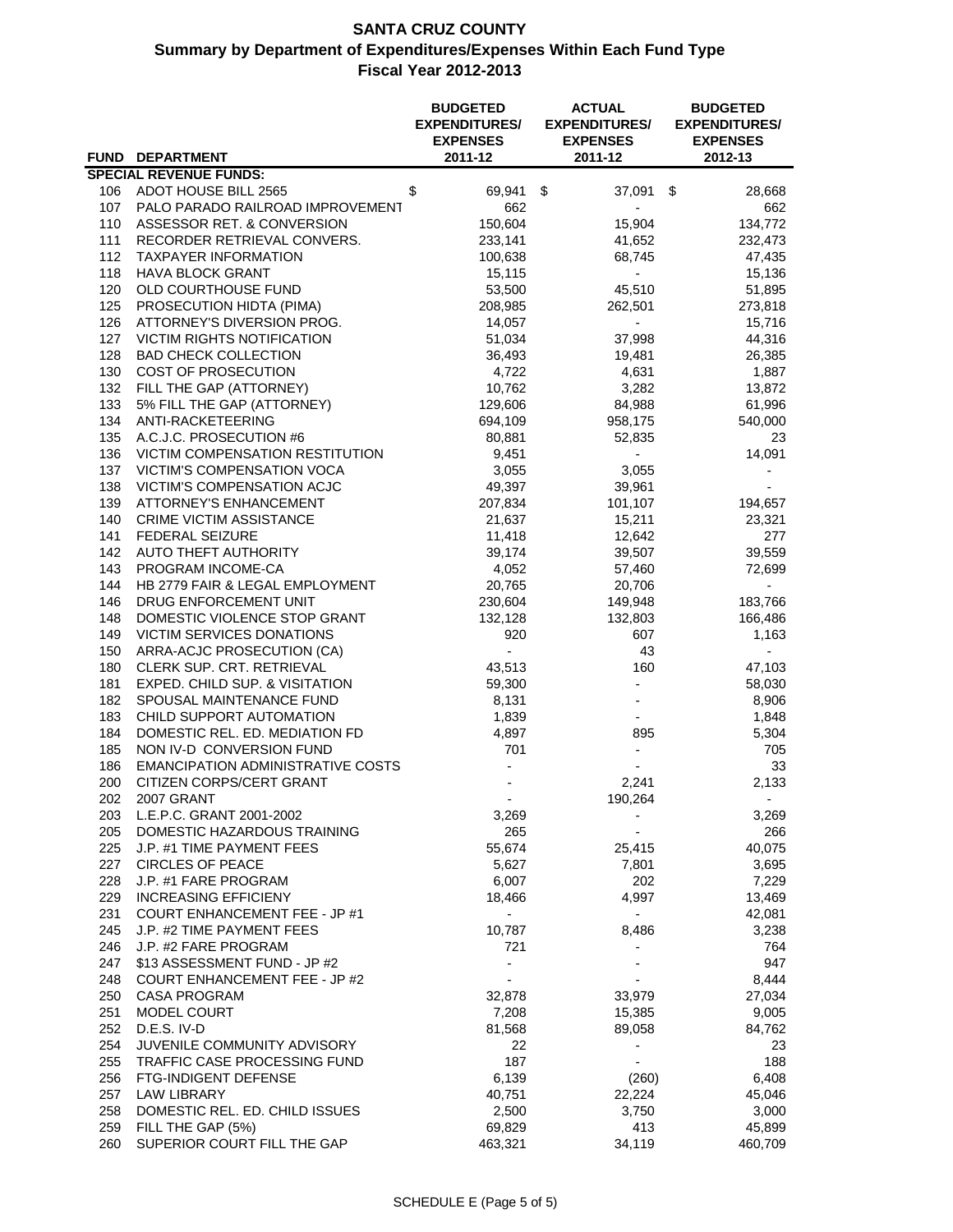|            |                                                                   | <b>BUDGETED</b><br><b>EXPENDITURES/</b><br><b>EXPENSES</b> | <b>ACTUAL</b><br><b>EXPENDITURES/</b><br><b>EXPENSES</b> | <b>BUDGETED</b><br><b>EXPENDITURES/</b><br><b>EXPENSES</b> |            |  |
|------------|-------------------------------------------------------------------|------------------------------------------------------------|----------------------------------------------------------|------------------------------------------------------------|------------|--|
|            | <b>FUND DEPARTMENT</b>                                            | 2011-12                                                    | 2011-12                                                  |                                                            | 2012-13    |  |
| 261        | <b>SPECIAL REVENUE FUNDS:</b><br>5% FILL THE GAP INDIGENT DEFENSE | \$<br>203,193                                              | \$                                                       | \$                                                         | 221,469    |  |
| 262        | <b>J.C.E.F. COURT FEES</b>                                        | 152,654                                                    | 16,547                                                   |                                                            | 144,614    |  |
| 263        | <b>FARE PROGRAM</b>                                               | 462                                                        |                                                          |                                                            | 462        |  |
| 264        | STATE-FILL THE GAP (FTG)                                          | 18,036                                                     | 17,687                                                   |                                                            | 15,769     |  |
| 273        | JUVENILE INTENSIVE PROBATION                                      | 289,457                                                    | 283,013                                                  |                                                            | 286,386    |  |
| 275        | PIC ACT                                                           | 315,442                                                    | 227,296                                                  |                                                            | 319,572    |  |
| 276        | <b>STATE AID</b>                                                  | 179,954                                                    | 159,819                                                  |                                                            | 172,084    |  |
| 278        | <b>DIVERSION CONSEQUENCES</b>                                     | 4,442                                                      | 4,172                                                    |                                                            | 8,685      |  |
| 279        | JUVENILE TREATMENT SERVICES                                       | 150,804                                                    | 130,265                                                  |                                                            | 139,026    |  |
| 280        | <b>FAMILY COUNSELING</b>                                          | 32,413                                                     | 9,048                                                    |                                                            | 26,834     |  |
| 281        | <b>JUVENILE DIVERSION FEES</b>                                    | 72,170                                                     | $\blacksquare$                                           |                                                            | 77,278     |  |
| 282        | <b>JUVENILE PROBATION FEES</b>                                    | 115,179                                                    | 2,131                                                    |                                                            | 123,083    |  |
| 283        | JUV PARENTAL ASSMNT EXTRA FEE                                     | 19,219                                                     | $\overline{\phantom{0}}$                                 |                                                            | 19,666     |  |
| 287        | <b>JAIBG JUV</b>                                                  | 209                                                        |                                                          |                                                            | 209        |  |
| 288        | JAIBG #2                                                          | 387                                                        |                                                          |                                                            | 387        |  |
| 289        | JUV DIVERSION SVC FEES - OVER                                     | 1,797                                                      |                                                          |                                                            | 2,880      |  |
| 300        | <b>COMMUNITY PUNISHMENT PROG.</b>                                 | 99,544                                                     | 84,075                                                   |                                                            | 103,811    |  |
| 301        | STATE AID ENHANCEMENT                                             | 391,296                                                    | 381,698                                                  |                                                            | 390,381    |  |
| 303        | DRUG TREATMENT & EDUCATION                                        | 30,437                                                     | 22,944                                                   |                                                            | 20,770     |  |
| 304        | DRUG ENFORCEMENT GRANT                                            | 15,030                                                     | 16,412                                                   |                                                            | 14,450     |  |
| 305        | <b>VICTIM RIGHTS-PROBATION</b>                                    | 18,902                                                     | 20,298                                                   |                                                            | 18,878     |  |
| 306        | ADULT PROBATION DRUG TESTING                                      | 18,909                                                     |                                                          |                                                            | 19,525     |  |
| 307        | PROB FEES INTERSTATE COMP 30%                                     | 6,483                                                      | 63                                                       |                                                            | 7,811      |  |
| 308        | <b>ADULT PROBATION FEES</b>                                       | 235,840                                                    | 36,352                                                   |                                                            | 278,731    |  |
| 309        | ADULT PROBATION EXTRA FEES                                        | 112,276                                                    | $\overline{\phantom{0}}$                                 |                                                            | 114,568    |  |
| 310        | ADULT INTENSIVE PROBATION                                         | 316,992                                                    | 315,122                                                  |                                                            | 313,262    |  |
| 312        | PROBATION PAROLE SERVICES                                         | 54,265                                                     | $\sim$                                                   |                                                            | 54,382     |  |
| 313        | <b>GLOBAL POSITIONING SYSTEM</b>                                  | 1,142                                                      | 1,099                                                    |                                                            | 1,123      |  |
| 325<br>326 | <b>JAIL DISTRICT</b><br>SHERIFF H.I.D.T.A. CYCLE 18               | 9,632,310                                                  | 8,300,025                                                |                                                            | 9,519,510  |  |
| 327        | SHERIFF A.C.J.C.                                                  | 415,903<br>234,935                                         | 460,163<br>181,473                                       |                                                            |            |  |
| 329        | <b>COMMISSARY FUND</b>                                            | 130,384                                                    | 78,065                                                   |                                                            | 202,815    |  |
| 330        | <b>JAIL ENHANCEMENT</b>                                           | 363,418                                                    | 164,897                                                  |                                                            | 447,390    |  |
| 332        | <b>VICTIM BILL OF RIGHTS</b>                                      |                                                            | $\overline{\phantom{a}}$                                 |                                                            | 6,000      |  |
| 337        | DOJ BULLET PROOF VEST                                             | 17,947                                                     | 15,353                                                   |                                                            | 10,432     |  |
| 338        | AATA LAW ENFORCEMENT GRANT                                        | 625                                                        | $\overline{\phantom{a}}$                                 |                                                            | 625        |  |
| 342        | PROGRAM INCOME-METRO                                              | 72,105                                                     | 178,654                                                  |                                                            | 308,393    |  |
| 344        | <b>ANTI-METH INITIATIVE</b>                                       | 64                                                         |                                                          |                                                            | 64         |  |
| 346        | ACJC/JAG UNDER \$10,000                                           | 1,476                                                      |                                                          |                                                            | 1,476      |  |
| 347        | OPERATION STONE GARDEN                                            | 500,000                                                    | 461,806                                                  |                                                            | 500,000    |  |
| 348        | ADULT DETENTION STIMULUS FUND                                     | 62,540                                                     | 64,297                                                   |                                                            |            |  |
| 350        | ARRA - ACJC PROSECUTION - MTF                                     |                                                            | 3,356                                                    |                                                            |            |  |
| 352        | BORDER SECURITY ENHANCEMENT                                       | 100,000                                                    | 71,506                                                   |                                                            |            |  |
| 353        | OFFICER SAFETY EQUIPMENT - SO                                     |                                                            |                                                          |                                                            | 7,381      |  |
| 354        | <b>ICE GRANT</b>                                                  |                                                            |                                                          |                                                            | 358,340    |  |
| 615        | <b>CASE MANAGEMENT</b>                                            | 191,594                                                    | 81,275                                                   |                                                            | 104,162    |  |
| 625        | <b>WASTE TIRE (ADEQ)</b>                                          | 77,156                                                     | 70,715                                                   |                                                            | 93,849     |  |
| 626        | SELF HHW/ABOP SITE                                                | 6,149                                                      |                                                          |                                                            | 6,149      |  |
| 650        | <b>FLOOD CONTROL DISTRICT</b>                                     | 2,738,497                                                  | 1,259,613                                                |                                                            | 2,429,137  |  |
| 651        | <b>FLOOD RESERVE</b>                                              | 11,772,156                                                 | 1,275,033                                                |                                                            | 10,006,343 |  |
| 676        | <b>SCHOOL FOREST FEES</b>                                         | 649,983                                                    | 551,992                                                  |                                                            | 412,239    |  |
| 677        | <b>EARLY LEARNING</b>                                             | 275                                                        |                                                          |                                                            | 276        |  |
| 683        | <b>JUVENILE EDUCATION</b>                                         | 167,997                                                    | 91,312                                                   |                                                            | 164,054    |  |
| 685        | TITLE II-A                                                        | 9,443                                                      | 6,241                                                    |                                                            | 12,745     |  |
| 686        | TITLE II-D                                                        | 15,834                                                     | 19,522                                                   |                                                            | 19,000     |  |
| 687        | TITLE IV-A                                                        | 1,049                                                      | 1,049                                                    |                                                            |            |  |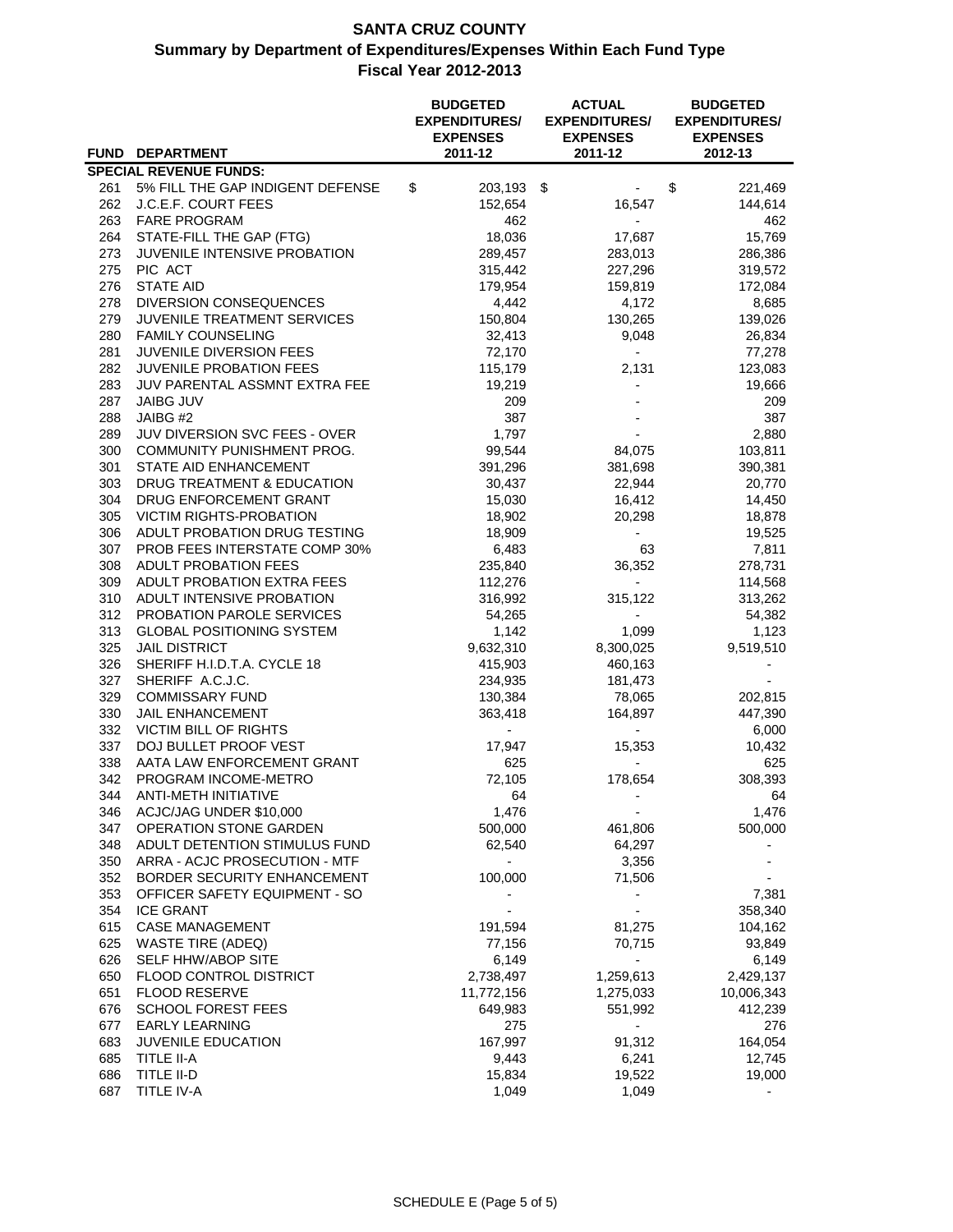|     |                                        | <b>BUDGETED</b><br><b>EXPENDITURES/</b><br><b>EXPENSES</b> | <b>ACTUAL</b><br><b>EXPENDITURES/</b><br><b>EXPENSES</b> |      | <b>BUDGETED</b><br><b>EXPENDITURES/</b><br><b>EXPENSES</b> |
|-----|----------------------------------------|------------------------------------------------------------|----------------------------------------------------------|------|------------------------------------------------------------|
|     | FUND DEPARTMENT                        | 2011-12                                                    | 2011-12                                                  |      | 2012-13                                                    |
|     | <b>SPECIAL REVENUE FUNDS:</b>          |                                                            |                                                          |      |                                                            |
| 688 | <b>TITLE V</b>                         | \$<br>3,413                                                | \$<br>$3,413$ \$                                         |      |                                                            |
| 689 | PART B IDEA BASIC                      | 24,825                                                     | 28,237                                                   |      | 37,364                                                     |
| 690 | <b>CHEMICAL ABUSE</b>                  | 10,519                                                     | $\blacksquare$                                           |      | 10,519                                                     |
| 691 | COUNTY JAIL EDUCATION PROGRAM          | 125,591                                                    | 3,861                                                    |      | 89,317                                                     |
| 694 | READING FIRST-TECHNICAL ASSIST         | 13,372                                                     | $\overline{\phantom{a}}$                                 |      |                                                            |
| 695 | <b>READING FIRST-REGULAR</b>           | 468                                                        |                                                          |      |                                                            |
| 696 | TITLE II-IMPROV TEACHER QUALITY        | $\mathbb{Z}^{\mathbb{Z}}$                                  | 45                                                       |      |                                                            |
| 699 | SPECIAL SERVICES 15-365                | 324,172                                                    | 23,021                                                   |      | 340,137                                                    |
| 701 | <b>1ST CENT COM. LEARNING</b>          | 5,995                                                      | $\sim$                                                   |      | 2,460                                                      |
| 703 | TEACHER QUALITY ENHANCEMENT            | 8,299                                                      | 6,674                                                    |      | 1,625                                                      |
| 704 | <b>IDEA BASIC JUVENILE SECURE CARE</b> | 11,788                                                     | 6,952                                                    |      | 10,344                                                     |
| 705 | <b>VOCATIONAL EDUCATION GUIDANCE</b>   | 456                                                        | $\sim$                                                   |      | 456                                                        |
| 706 | <b>TAYLOR GRAZING FEES</b>             | 6,371                                                      | 5,605                                                    |      | 2,302                                                      |
| 707 | STATE CHEMICAL ABUSE                   | 30                                                         | $\blacksquare$                                           |      | 30                                                         |
| 710 | MARIPOSA TOBACCO IGA                   | 10,886                                                     | $\sim$                                                   |      | $\overline{a}$                                             |
| 711 | <b>IDEA BASIC ADULT SECURE CARE</b>    | 8,755                                                      | 11,894                                                   |      | 13,361                                                     |
| 712 | JUVENILE DETENTION LEARN               | 399                                                        | 1,495                                                    |      | 1,505                                                      |
| 713 | ESA PROFESSIONAL DEVELOP PROJECT       | 55,000                                                     | 77,848                                                   |      | $\overline{\phantom{a}}$                                   |
| 714 | ARRA IDEA                              | 916                                                        | $\sim$                                                   |      | $\sim$                                                     |
| 727 | W.I.A. YOUTH IN SCHOOL                 | 142,239                                                    | 72,555                                                   |      | 142,906                                                    |
| 728 | W.I.A. YOUTH OUT OF SCHOOL             | 60,960                                                     | 43,557                                                   |      | 61,246                                                     |
| 731 | LAND MANAGEMENT - WIA                  | 10,665                                                     | $\sim$                                                   |      | 10,665                                                     |
| 732 | W.I.A. TANF SET A SIDE                 | ÷.                                                         | 119,991                                                  |      | $\sim$                                                     |
| 733 | DEPT OF EDUC. RECREATION GRANT         | 2,286                                                      | $\blacksquare$                                           |      | 2,221                                                      |
| 734 | WEED AND SEED - YEAR 5                 | 37                                                         | $\sim$                                                   |      | 37                                                         |
| 739 | W.I.A. ADULT                           | 235,124                                                    | 235,651                                                  |      | 236,994                                                    |
| 740 | W.I.A. DISLOCATED WORKER               | 163,745                                                    | 260,018                                                  |      | 182,040                                                    |
| 741 | W.I.A. ADMINISTRATION                  | 66,898                                                     | 55,641                                                   |      | 69,243                                                     |
| 742 | <b>PROJECTS WITH INDUSTRIES</b>        | 49                                                         | $\sim$                                                   |      | 49                                                         |
| 746 | WIA RAPID RESPONSE                     | 19,264                                                     | 2,582                                                    |      | 21,416                                                     |
| 747 | ADULT EDUCATION                        | 42,542                                                     | 54,742                                                   |      | 92,801                                                     |
| 751 | ADULT EDUCATION - EL/CIVICS            | 148,174                                                    | 116,649                                                  |      | $\overline{a}$                                             |
| 752 | ADULT EDUCATION - ELAA STATE           | 13                                                         | $\blacksquare$                                           |      | 14                                                         |
| 758 | STATE ENERGY SECTOR PARTNERSHIP        | 130,206                                                    | 57,055                                                   |      | $\overline{\phantom{a}}$                                   |
| 801 | <b>GROWING SMARTER</b>                 | 325                                                        | $\sim$                                                   |      | 325                                                        |
| 802 | ARRA - ENERGY EFFICIENT BLOCK          | $\blacksquare$                                             | 139,345                                                  |      | 2,891                                                      |
| 950 | FIRE DISTRICT ASSISTANCE               | 399,636                                                    | 388,367                                                  |      | 375,670                                                    |
| 951 | <b>INDIRECT COSTS</b>                  | 8,821                                                      | 10,906                                                   |      | 11,802                                                     |
| 952 | <b>GEAR-UP DONATIONS</b>               | 2,431                                                      | $\omega_{\rm c}$                                         |      | $\blacksquare$                                             |
| 953 | <b>SCC CONSORTIUM DUES</b>             | 290                                                        | 1,031                                                    |      | 218                                                        |
| 954 | PROJECT CITIZENSHIP                    | 81                                                         |                                                          |      | 81                                                         |
| 955 | <b>FUTURE GRANTS</b>                   | 4,000,000                                                  |                                                          |      | 3,773,946                                                  |
|     |                                        |                                                            |                                                          |      |                                                            |
|     | <b>TOTAL SPECIAL REVENUE FUNDS</b>     | \$<br>45,411,027                                           | \$<br>23,801,429                                         | - \$ | 42,728,676                                                 |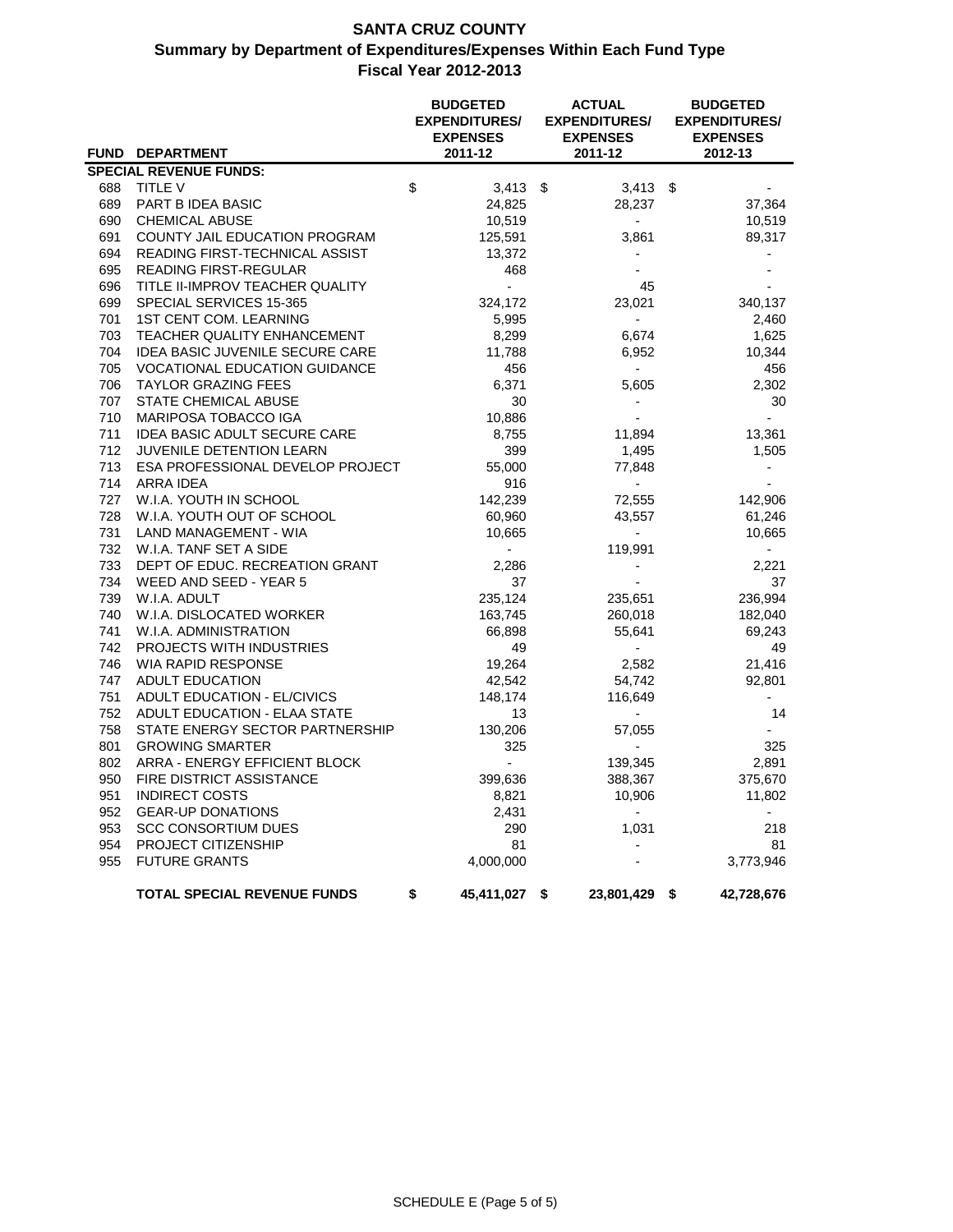|             |                                        |    | <b>BUDGETED</b><br><b>EXPENDITURES/</b><br><b>EXPENSES</b> | <b>ACTUAL</b><br><b>EXPENDITURES/</b><br><b>EXPENSES</b> |            | <b>BUDGETED</b><br><b>EXPENDITURES/</b><br><b>EXPENSES</b> |            |
|-------------|----------------------------------------|----|------------------------------------------------------------|----------------------------------------------------------|------------|------------------------------------------------------------|------------|
| <b>FUND</b> | <b>DEPARTMENT</b>                      |    | 2011-12                                                    |                                                          | 2011-12    |                                                            | 2012-13    |
|             | <b>DEBT SERVICE FUND:</b>              |    |                                                            |                                                          |            |                                                            |            |
| 121         | <b>BOND INTEREST REDEMPTION</b>        | \$ | 1,236,847                                                  | \$.                                                      | 995,875    | \$                                                         | 1,366,945  |
|             | <b>TOTAL DEBT SERVICE FUND</b>         | \$ | 1,236,847                                                  | \$                                                       | 995,875    | \$                                                         | 1,366,945  |
|             | <b>CAPITAL PROJECTS FUNDS:</b>         |    |                                                            |                                                          |            |                                                            |            |
| 401         | AIRPORT MASTER PLAN                    | \$ | 200,000                                                    | \$                                                       | 75,144     | \$                                                         |            |
| 409         | ADOT E2S53 TAXIWAY REPAIR              |    | 397                                                        |                                                          |            |                                                            | 397        |
| 412         | ENVIRONMENTAL ASSESSMENT               |    | 50,000                                                     |                                                          |            |                                                            |            |
| 441         | <b>COURTHOUSE CONSTRUCTION</b>         |    | 695,635                                                    |                                                          | 517,966    |                                                            |            |
| 442         | <b>JAIL DISTRICT CONSTRUCTION</b>      |    | 344,302                                                    |                                                          | 344,927    |                                                            |            |
| 445         | 2009-CDBG - EMERGENCY GRANT            |    | 417                                                        |                                                          | (604)      |                                                            | 1,022      |
| 490         | C.D.B.G. PROJECTS                      |    | 59,822                                                     |                                                          | 139        |                                                            | 59,683     |
|             | <b>TOTAL CAPITAL PROJECTS FUND</b>     | \$ | 1,350,573                                                  | - \$                                                     | 937,572 \$ |                                                            | 61,102     |
|             | <b>ENTERPRISE FUND:</b>                |    |                                                            |                                                          |            |                                                            |            |
| 500         | <b>LANDFILL</b>                        | \$ | 816.040                                                    | - \$                                                     | 839.208    | \$                                                         | 852,058    |
| 501         | <b>LANDFILL RESERVE</b>                |    | 2,048,146                                                  |                                                          | 494,854    |                                                            | 1,253,273  |
|             | <b>TOTAL ENTERPRISE FUND</b>           | \$ | 2,864,186                                                  | \$                                                       | 1,334,062  | \$                                                         | 2,105,331  |
|             | <b>EXPENDABLE TRUST FUND:</b>          | \$ |                                                            | \$                                                       |            | \$                                                         |            |
|             | <b>TOTAL EXPENDABLE TRUST FUND</b>     | \$ |                                                            | \$                                                       |            | \$                                                         |            |
|             | <b>TOTAL EXPENDITURES OF ALL FUNDS</b> | S. | 76,677,132                                                 | \$                                                       | 45,631,033 | \$                                                         | 73,370,071 |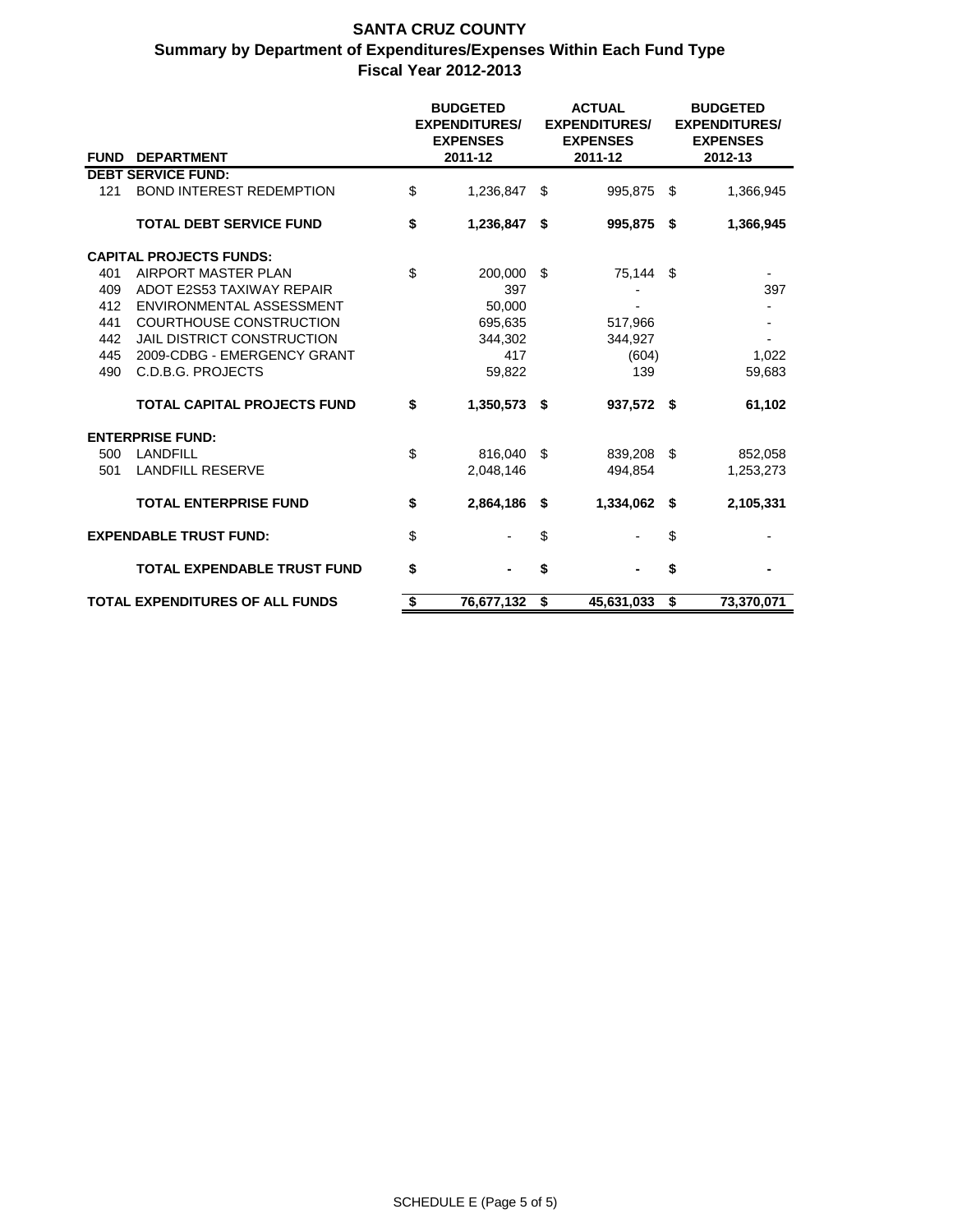|                                        | <b>BUDGETED</b><br><b>EXPENDITURES/</b><br><b>EXPENSES</b> |      | <b>ACTUAL</b><br><b>EXPENDITURES/</b><br><b>EXPENSES</b> | <b>BUDGETED</b><br><b>EXPENDITURES/</b><br><b>EXPENSES</b> |                |
|----------------------------------------|------------------------------------------------------------|------|----------------------------------------------------------|------------------------------------------------------------|----------------|
| <b>FUND/DEPARTMENT</b>                 | 2011-12                                                    |      | 2011-12                                                  |                                                            | 2012-13        |
| <b>ASSESSOR:</b><br>01                 |                                                            |      |                                                          |                                                            |                |
| 100-01 GENERAL FUND                    | \$<br>826,793 \$                                           |      | 781,425 \$                                               |                                                            | 821,192        |
| 110-01 ASSESSOR RET. & CONVERSION      | 150,604                                                    |      | 15,904                                                   |                                                            | 134,772        |
| <b>TOTAL ASSESSOR</b>                  | \$<br>977,397 \$                                           |      | 797,329 \$                                               |                                                            | 955,964        |
| 02<br><b>COUNTY ATTORNEY:</b>          |                                                            |      |                                                          |                                                            |                |
| 100-02 ATTORNEY                        | \$<br>1,202,509                                            | - \$ | 1,190,683 \$                                             |                                                            | 1,191,337      |
| 125-02 PROSECUTION HIDTA (PIMA)        | 208,985                                                    |      | 262,501                                                  |                                                            | 273,818        |
| 126-02 ATTORNEY'S DIVERSION PROG.      | 14,057                                                     |      | $\sim$                                                   |                                                            | 15,716         |
| 127-02 VICTIM RIGHTS NOTIFICATION      | 51,034                                                     |      | 37,998                                                   |                                                            | 44,316         |
| 128-02 BAD CHECK COLLECTION            | 36,493                                                     |      | 19,481                                                   |                                                            | 26,385         |
| 130-02 COST OF PROSECUTION             | 4,722                                                      |      | 4,631                                                    |                                                            | 1,887          |
| 132-02 FILL THE GAP (ATTORNEY)         | 10,762                                                     |      | 3,282                                                    |                                                            | 13,872         |
| 133-02 5% FILL THE GAP (ATTORNEY)      | 129,606                                                    |      | 84,988                                                   |                                                            | 61,996         |
| 134-02 ANTI-RACKETEERING               | 472,728                                                    |      | 629,433                                                  |                                                            | 402,075        |
| 135-02 A.C.J.C. PROSECUTION #6         | 80,881                                                     |      | 52,835                                                   |                                                            | 23             |
| 136-02 VICTIM WITNESS PROGRAM          | 9,451                                                      |      | $\overline{\phantom{a}}$                                 |                                                            | 14,091         |
| 137-02 VICTIM'S COMPENSATION           | 3,055                                                      |      | 3,055                                                    |                                                            |                |
| 138-02 ATTORNEY'S VICTIM COMP.         | 49,397                                                     |      | 39,961                                                   |                                                            |                |
| 139-02 ATTORNEY'S ENHANCEMENT          | 207,834                                                    |      | 101,107                                                  |                                                            | 194,657        |
| 140-02 VICTIM ASSISTANCE GRANT         | 21,637                                                     |      | 15,211                                                   |                                                            | 23,321         |
| 141-02 FEDERAL SEIZURE                 | 11,418                                                     |      | 12,642                                                   |                                                            | 277            |
| 142-02 AUTO THEFT AUTHORITY            | 39,174                                                     |      | 39,507                                                   |                                                            | 39,559         |
| 143-02 PROGRAM INCOME-COUNTY ATTORNEY  | 4,052                                                      |      | 57,460                                                   |                                                            | 72,699         |
| 144-02 HB 2779 FAIR & LEGAL EMPLOYMENT | 20,765                                                     |      | 20,706                                                   |                                                            | $\blacksquare$ |
| 146-02 DRUG ENFORCEMENT UNIT           | 230,604                                                    |      | 149,948                                                  |                                                            | 183,766        |
| 148-02 DOMESTIC VIOLENCE STOP GRANT    | 132,128                                                    |      | 132,803                                                  |                                                            | 166,486        |
| 149-02 VICTIM SERVICES DONATIONS       | 920                                                        |      | 607                                                      |                                                            | 1,163          |
| 150-02 ARRA - ACJC PROSECUTION         |                                                            |      | 43                                                       |                                                            |                |
| <b>TOTAL COUNTY ATTORNEY</b>           | \$<br>2,942,212 \$                                         |      | 2,858,883                                                | \$                                                         | 2,727,444      |
| 04<br><b>BOARD OF SUPERVISORS:</b>     |                                                            |      |                                                          |                                                            |                |
| 100-04 BOARD OF SUPERVISORS            | \$<br>5,206,397 \$                                         |      | 2,332,641 \$                                             |                                                            | 6,421,861      |
| 120-04 1904 COURTHOUSE                 | 53,500                                                     |      | 45,510                                                   |                                                            | 51,895         |
| 121-04 DEBT SERVICE FUND               | 1,236,847                                                  |      | 995,875                                                  |                                                            | 1,366,945      |
| 441-04 COURTHOUSE CONSTRUCTION         | 695,635                                                    |      | 517,966                                                  |                                                            |                |
| 955-04 FUTURE GRANTS                   | 4,000,000                                                  |      | $\overline{\phantom{a}}$                                 |                                                            | 3,773,946      |
| <b>TOTAL BOARD OF SUPERVISORS</b>      | \$<br>11,192,379 \$                                        |      | 3,891,992 \$                                             |                                                            | 11,614,647     |
| 05<br><b>AIRPORT:</b>                  |                                                            |      |                                                          |                                                            |                |
| 100-05 AIRPORT                         | \$<br>173,435 \$                                           |      | $30,633$ \$                                              |                                                            | 171,695        |
| 401-05 AIRPORT MASTER PLAN             | 200,000                                                    |      | 75,144                                                   |                                                            | $\blacksquare$ |
| 409-05 ADOT E2S53 EMERG TAXIWAY REPAIR | 397                                                        |      | $\overline{\phantom{a}}$                                 |                                                            | 397            |
| 412-05 ENVIRONMENTAL ASSESSMENT        | 50,000                                                     |      |                                                          |                                                            | $\blacksquare$ |
| <b>TOTAL AIRPORT</b>                   | \$<br>423,832 \$                                           |      | 105,776 \$                                               |                                                            | 172,092        |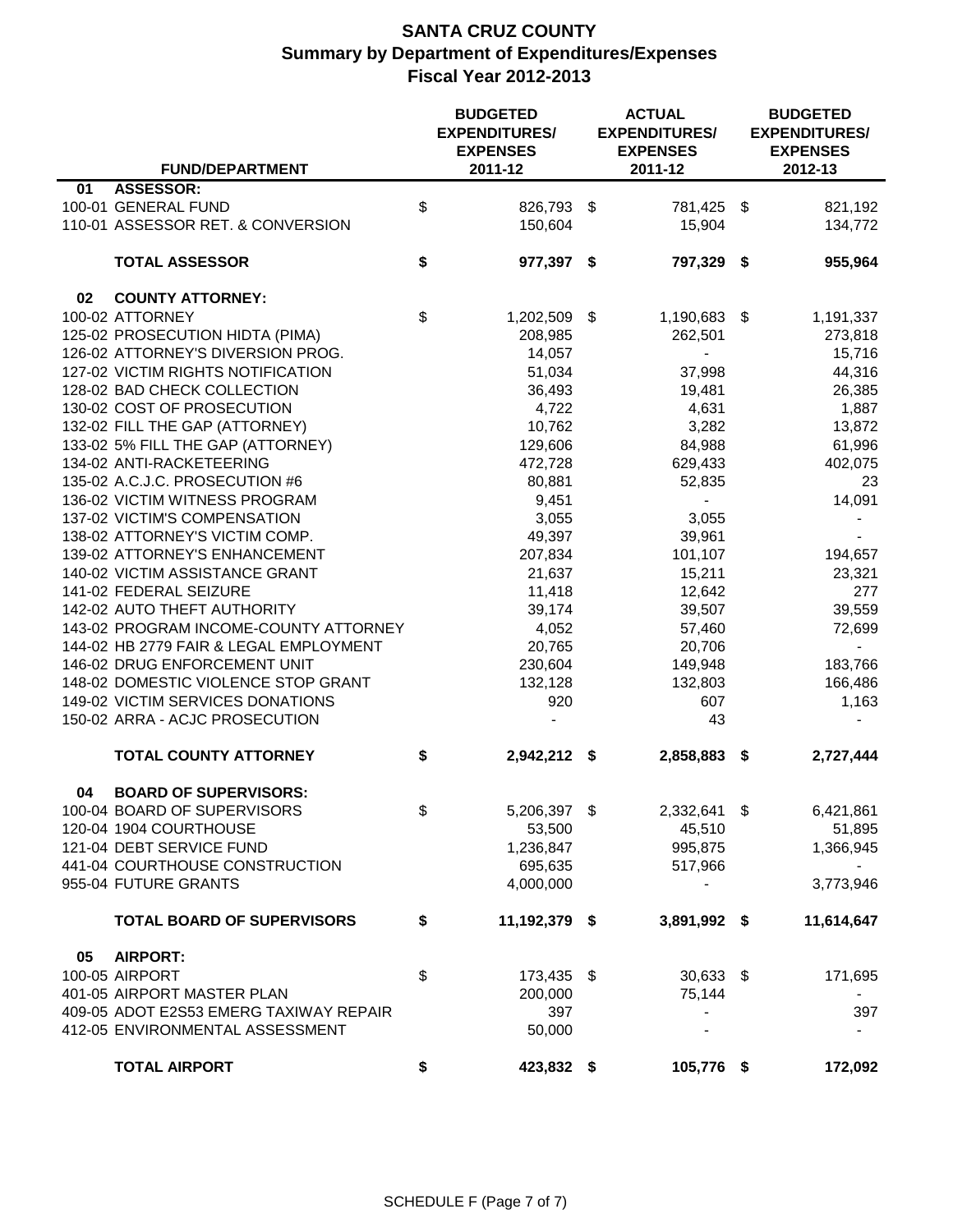|    |                                                                                                                                                                                                                                                                                                                                             | <b>BUDGETED</b><br><b>ACTUAL</b><br><b>EXPENDITURES/</b><br><b>EXPENDITURES/</b><br><b>EXPENSES</b><br><b>EXPENSES</b> |      |                                                                 | <b>BUDGETED</b><br><b>EXPENDITURES/</b><br><b>EXPENSES</b><br>2012-13 |                                                                     |  |
|----|---------------------------------------------------------------------------------------------------------------------------------------------------------------------------------------------------------------------------------------------------------------------------------------------------------------------------------------------|------------------------------------------------------------------------------------------------------------------------|------|-----------------------------------------------------------------|-----------------------------------------------------------------------|---------------------------------------------------------------------|--|
|    | <b>FUND/DEPARTMENT</b>                                                                                                                                                                                                                                                                                                                      | 2011-12                                                                                                                |      | 2011-12                                                         |                                                                       |                                                                     |  |
| 07 | <b>CLERK OF SUPERIOR COURT:</b><br>100-07 CLERK SUPERIOR COURT<br>180-07 CLERK SUP. CRT. RETRIEVAL<br>181-07 EXPED CHILD SUPPORT & VISITATION<br>182-07 SPOUSAL MAINTENANCE FUND<br>183-07 CHILD SUPPORT AUTOMATION<br>184-07 DOMESTIC REL. ED. MEDIATION FD<br>185-07 NON IV-D CONVERSION FUND<br>186-07 EMANCIPATION ADMINISTRATIVE COSTS | \$<br>708,946 \$<br>43,513<br>59,300<br>8,131<br>1,839<br>4,897<br>701                                                 |      | 667,660<br>160<br>895                                           | \$                                                                    | 710,110<br>47,103<br>58,030<br>8,906<br>1,848<br>5,304<br>705<br>33 |  |
|    | <b>TOTAL CLERK OF SUPERIOR COURT</b>                                                                                                                                                                                                                                                                                                        | \$<br>827,327 \$                                                                                                       |      | 668,715 \$                                                      |                                                                       | 832,039                                                             |  |
| 12 | <b>ELECTIONS:</b>                                                                                                                                                                                                                                                                                                                           |                                                                                                                        |      |                                                                 |                                                                       |                                                                     |  |
|    | 100-12 ELECTIONS                                                                                                                                                                                                                                                                                                                            | \$<br>341,734 \$                                                                                                       |      | 171,423                                                         | - \$                                                                  | 331,481                                                             |  |
|    | <b>TOTAL ELECTIONS</b>                                                                                                                                                                                                                                                                                                                      | \$<br>341,734 \$                                                                                                       |      | 171,423 \$                                                      |                                                                       | 331,481                                                             |  |
| 13 | <b>EMERGENCY SERVICES:</b><br>100-13 EMERGENCY SERVICES<br>200-13 CITIZEN CORPS/CERT GRANT<br>202-13 2007 GRANT<br>203-13 L.E.P.C. GRANT FY 99-00<br>205-13 DOMESTIC HAZARDOUS TRAINING                                                                                                                                                     | \$<br>63,196 \$<br>3,269<br>265                                                                                        |      | 66,474 \$<br>2,241<br>190,264                                   |                                                                       | 143,437<br>2,133<br>$\blacksquare$<br>3,269<br>266                  |  |
|    | <b>TOTAL EMERGENCY MANAGEMENT</b>                                                                                                                                                                                                                                                                                                           | \$<br>66,730 \$                                                                                                        |      | 258,979 \$                                                      |                                                                       | 149,105                                                             |  |
| 14 | <b>FINANCE:</b><br>100-14 FINANCE                                                                                                                                                                                                                                                                                                           | \$<br>2,031,888                                                                                                        | - \$ | 912,623                                                         | -\$                                                                   | 1,984,185                                                           |  |
|    | <b>TOTAL FINANCE</b>                                                                                                                                                                                                                                                                                                                        | \$<br>2,031,888 \$                                                                                                     |      | 912,623 \$                                                      |                                                                       | 1,984,185                                                           |  |
| 15 | <b>GROUNDS AND MAINTENANCE:</b><br>100-15 GROUNDS & MAINTENANCE                                                                                                                                                                                                                                                                             | \$<br>3,143,656                                                                                                        | - \$ | 1,091,073                                                       | - \$                                                                  | 3,088,314                                                           |  |
|    | <b>TOTAL GROUNDS AND MAINTENANCE</b>                                                                                                                                                                                                                                                                                                        | \$<br>3,143,656 \$                                                                                                     |      | 1,091,073 \$                                                    |                                                                       | 3,088,314                                                           |  |
| 17 | <b>JUSTICE COURT #1:</b><br>100-17 JUSTICE COURT #1<br>225-17 J.P. #1 TIME PAYMENT FEES<br>227-17 CIRCLES OF PEACE<br>228-17 J.P. #1 FARE PROGRAM<br>229-17 INCREASING EFFICIENCY<br>231-17 COURT ENHANCEMENT FEE - JP #1                                                                                                                   | \$<br>615,117 \$<br>55,674<br>5,627<br>6,007<br>18,466                                                                 |      | 555,006 \$<br>25,415<br>7,801<br>202<br>4,997<br>$\blacksquare$ |                                                                       | 596,631<br>40,075<br>3,695<br>7,229<br>13,469<br>42,081             |  |
|    | <b>TOTAL JUSTICE COURT #1</b>                                                                                                                                                                                                                                                                                                               | \$<br>700,891 \$                                                                                                       |      | 593,421 \$                                                      |                                                                       | 703,180                                                             |  |
| 18 | <b>JUSTICE COURT #2:</b><br>100-18 JUSTICE COURT #2<br>245-18 J.P. #2 TIME PAYMENT FEES<br>246-18 J.P. #2 FARE PROGRAM<br>247-18 \$13 ASSESSMENT FUND - JP #2<br>248-18 COURT ENHANCEMENT FEE - JP #2                                                                                                                                       | \$<br>172,940 \$<br>10,787<br>721                                                                                      |      | 167,114 \$<br>8,486<br>$\blacksquare$                           |                                                                       | 169,938<br>3,238<br>764<br>947<br>8,444                             |  |
|    | <b>TOTAL JUSTICE COURT #2</b>                                                                                                                                                                                                                                                                                                               | \$<br>184,448 \$                                                                                                       |      | 175,600 \$                                                      |                                                                       | 183,331                                                             |  |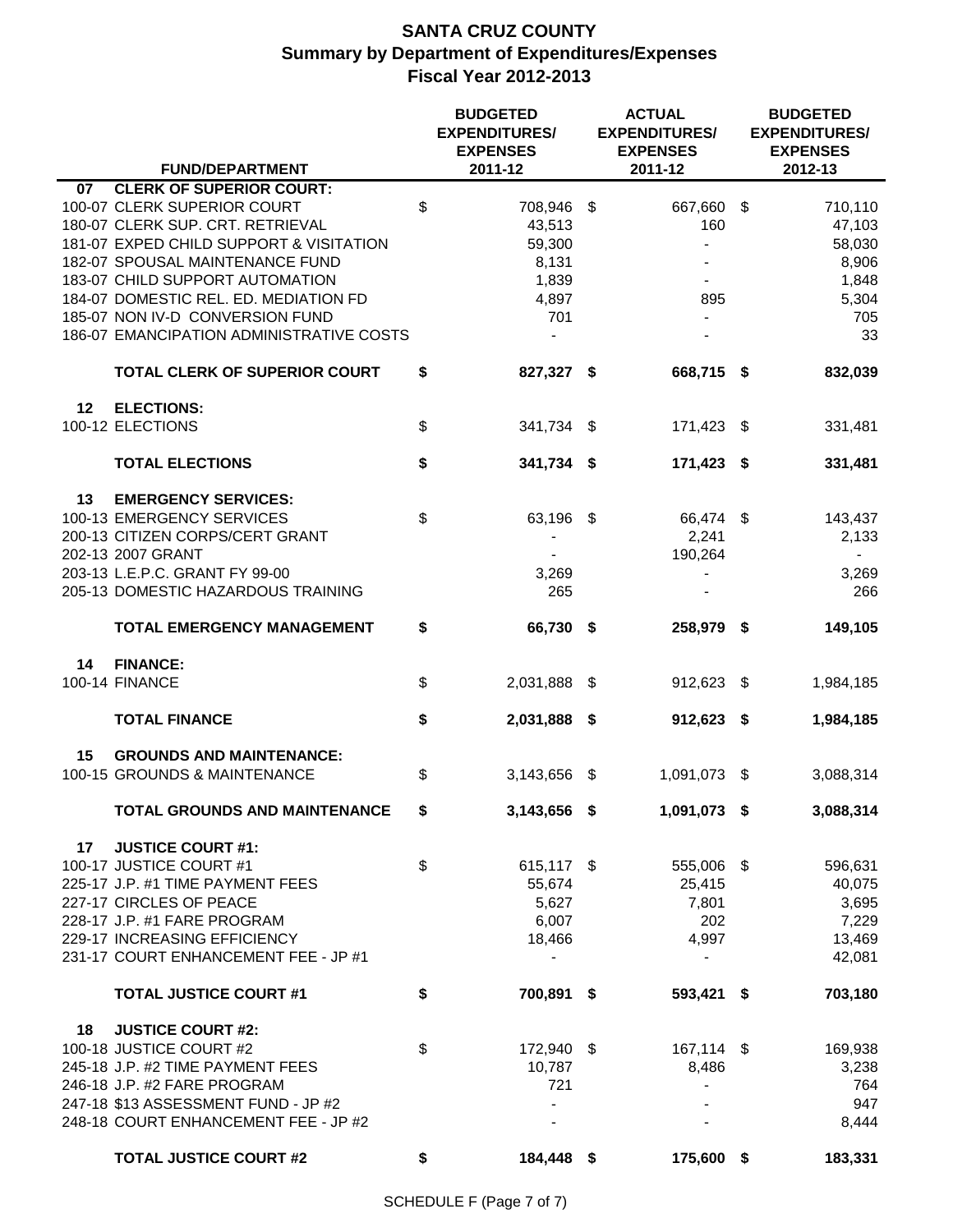|               | <b>FUND/DEPARTMENT</b>                  |    | <b>BUDGETED</b><br><b>EXPENDITURES/</b><br><b>EXPENSES</b><br>2011-12 | <b>ACTUAL</b><br><b>EXPENDITURES/</b><br><b>EXPENSES</b><br>2011-12 | <b>BUDGETED</b><br><b>EXPENDITURES/</b><br><b>EXPENSES</b><br>2012-13 |           |
|---------------|-----------------------------------------|----|-----------------------------------------------------------------------|---------------------------------------------------------------------|-----------------------------------------------------------------------|-----------|
| 19            | <b>INFORMATION TECHNOLOGY:</b>          |    |                                                                       |                                                                     |                                                                       |           |
|               | 100-19 INFORMATION TECHNOLOGY           | \$ | 518,269 \$                                                            | 563,622 \$                                                          |                                                                       | 512,601   |
|               | <b>TOTAL INFORMATION TECHNOLOGY</b>     | \$ | 518,269 \$                                                            | 563,622 \$                                                          |                                                                       | 512,601   |
| 20            | G.I.S:                                  |    |                                                                       |                                                                     |                                                                       |           |
| 100-20 G.I.S. |                                         | \$ | 25,000 \$                                                             | 23,293 \$                                                           |                                                                       | 25,000    |
|               | TOTAL G.I.S.                            | \$ | 25,000 \$                                                             | 23,293 \$                                                           |                                                                       | 25,000    |
| 23            | <b>BUILDING CODES:</b>                  |    |                                                                       |                                                                     |                                                                       |           |
|               | 100-23 BUILDING CODES                   | \$ | 215,449 \$                                                            | 187,237 \$                                                          |                                                                       | 212,168   |
|               | <b>TOTAL BUILDING CODES</b>             | \$ | 215,449 \$                                                            | 187,237 \$                                                          |                                                                       | 212,168   |
| 24            | <b>PLANNING:</b>                        |    |                                                                       |                                                                     |                                                                       |           |
|               | 100-24 PLANNING & ZONING                | \$ | 388,855 \$                                                            | 243,446 \$                                                          |                                                                       | 380,187   |
|               | 445-24 2009 CDBG - EMERGENCY GRANT      |    | 417                                                                   | (604)                                                               |                                                                       | 1,022     |
|               | 801-24 GROWING SMARTER                  |    | 325                                                                   |                                                                     |                                                                       | 325       |
|               | 802-24 ARRA - ENERGY EFFICIENT BLOCK    |    |                                                                       | 139,345                                                             |                                                                       | 2,891     |
|               | <b>TOTAL PLANNING</b>                   | \$ | 389,597 \$                                                            | 382,186 \$                                                          |                                                                       | 384,425   |
| 27            | <b>RECORDER - ELECTION:</b>             |    |                                                                       |                                                                     |                                                                       |           |
|               | 100-27 RECORDER - ELECTION              | \$ | 273,698 \$                                                            | 111,116 \$                                                          |                                                                       | 261,787   |
|               | 118-12 HAVA BLOCK GRANT                 |    | 15,115                                                                |                                                                     |                                                                       | 15,136    |
|               |                                         |    |                                                                       |                                                                     |                                                                       |           |
|               | <b>TOTAL RECORDER - ELECTION</b>        | \$ | 288,813 \$                                                            | 111,116 \$                                                          |                                                                       | 276,923   |
| 28            | <b>RECORDER:</b>                        |    |                                                                       |                                                                     |                                                                       |           |
|               | 100-28 RECORDER                         |    | 239,962                                                               | 222,742                                                             |                                                                       | 236,405   |
|               | 111-28 RECORDER RETRIEVAL CONVERS.      |    | 233,141                                                               | 41,652                                                              |                                                                       | 232,473   |
|               | <b>TOTAL RECORDER</b>                   | \$ | 473,103 \$                                                            | 264,394 \$                                                          |                                                                       | 468,878   |
| 29            | <b>SUPERIOR COURT:</b>                  |    |                                                                       |                                                                     |                                                                       |           |
|               | 100-29 SUPERIOR COURT                   | \$ | 1,099,940 \$                                                          | 1,007,484 \$                                                        |                                                                       | 1,120,458 |
|               | 250-29 CASA PROGRAM FUND                |    | 32,878                                                                | 33,979                                                              |                                                                       | 27,034    |
|               | 251-29 MODEL COURT                      |    | 7,208                                                                 | 15,385                                                              |                                                                       | 9,005     |
|               | 252-29 D.E.S. IV-D                      |    | 81,568                                                                | 89,058                                                              |                                                                       | 84,762    |
|               | 254-29 COMMUNITY ADVISORY BOARD         |    | 22                                                                    |                                                                     |                                                                       | 23        |
|               | 255-29 TRAFFIC CASE PROCESSING FUND     |    | 187                                                                   |                                                                     |                                                                       | 188       |
|               | 256-29 FTG-INDIGENT DEFENSE             |    | 6,139                                                                 | (260)                                                               |                                                                       | 6,408     |
|               | 257-29 LAW LIBRARY                      |    | 40,751                                                                | 22,224                                                              |                                                                       | 45,046    |
|               | 258-29 DOMESTIC REL. ED. CHILD ISSUES   |    | 2,500                                                                 | 3,750                                                               |                                                                       | 3,000     |
|               | 259-29 FILL THE GAP (5%)                |    | 69,829                                                                | 413                                                                 |                                                                       | 45,899    |
|               | 260-29 SUPERIOR COURT FILL THE GAP      |    | 463,321                                                               | 34,119                                                              |                                                                       | 460,709   |
|               | 261-29 5% FILL THE GAP INDIGENT DEFENSE |    | 203,193                                                               | $\sim$                                                              |                                                                       | 221,469   |
|               | 262-29 J.C.E.F. COURT FEES              |    | 152,654                                                               | 16,547                                                              |                                                                       | 144,614   |
|               | 263-29 FARE PROGRAM                     |    | 462                                                                   | $\overline{\phantom{0}}$                                            |                                                                       | 462       |
|               | 264-29 STATE - FILL THE GAP             |    | 18,036                                                                | 17,687                                                              |                                                                       | 15,769    |
|               | <b>TOTAL SUPERIOR COURT</b>             | \$ | 2,178,688 \$                                                          | 1,240,385 \$                                                        |                                                                       | 2,184,846 |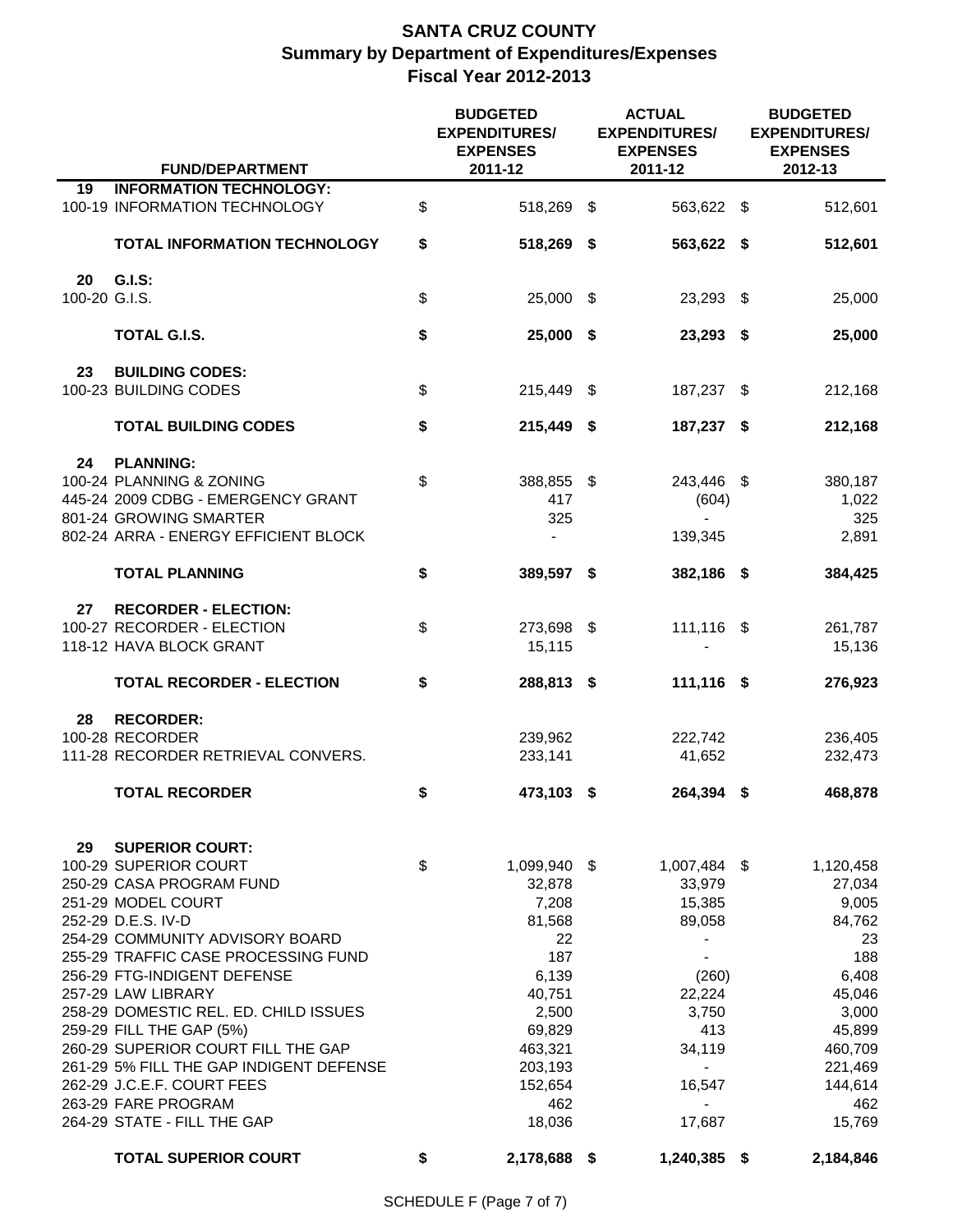|    |                                       | <b>BUDGETED</b><br><b>EXPENDITURES/</b><br><b>EXPENSES</b> |              |  | <b>ACTUAL</b><br><b>EXPENDITURES/</b><br><b>EXPENSES</b> | <b>BUDGETED</b><br><b>EXPENDITURES/</b><br><b>EXPENSES</b> |           |
|----|---------------------------------------|------------------------------------------------------------|--------------|--|----------------------------------------------------------|------------------------------------------------------------|-----------|
|    | <b>FUND/DEPARTMENT</b>                |                                                            | 2011-12      |  | 2011-12                                                  |                                                            | 2012-13   |
| 31 | <b>TREASURER:</b><br>100-31 TREASURER |                                                            | 509,015 \$   |  |                                                          |                                                            |           |
|    | 112-31 TAXPAYER INFORMATION           | \$                                                         |              |  | 492,197 \$                                               |                                                            | 496,221   |
|    |                                       |                                                            | 100,638      |  | 68,745                                                   |                                                            | 47,435    |
|    | <b>TOTAL TREASURER</b>                | \$                                                         | 609,653 \$   |  | 560,942 \$                                               |                                                            | 543,656   |
| 32 | <b>PROBATION:</b>                     |                                                            |              |  |                                                          |                                                            |           |
|    | 273-32 JUVENILE INTENSIVE PROBATION   | \$                                                         | 289,457 \$   |  | 283,013 \$                                               |                                                            | 286,386   |
|    | 275-32 PIC ACT                        |                                                            | 315,442      |  | 227,296                                                  |                                                            | 319,572   |
|    | 276-32 STATE AID                      |                                                            | 179,954      |  | 159,819                                                  |                                                            | 172,084   |
|    | 278-32 DIVERSION CONSEQUENCES         |                                                            | 4,442        |  | 4,172                                                    |                                                            | 8,685     |
|    | 279-32 JUVENILE TREATMENT SERVICES    |                                                            | 150,804      |  | 130,265                                                  |                                                            | 139,026   |
|    | 280-32 FAMILY COUNSELING              |                                                            | 32,413       |  | 9,048                                                    |                                                            | 26,834    |
|    | 281-32 JUVENILE DIVERSION FEES        |                                                            | 72,170       |  | $\blacksquare$                                           |                                                            | 77,278    |
|    | 282-32 JUVENILE PROBATION FEES        |                                                            | 115,179      |  | 2,131                                                    |                                                            | 123,083   |
|    | 283-32 JUV PARENTAL ASSMNT EXTRA FEE  |                                                            | 19,219       |  | $\overline{\phantom{a}}$                                 |                                                            | 19,666    |
|    | 287-32 JAIBG JUV                      |                                                            | 209          |  |                                                          |                                                            | 209       |
|    | 288-32 JAIBG #2                       |                                                            | 387          |  |                                                          |                                                            | 387       |
|    | 289-32 JUV DIVERSION SVC FEES - OVER  |                                                            | 1,797        |  |                                                          |                                                            | 2,880     |
|    | <b>TOTAL PROBATION</b>                | \$                                                         | 1,181,473 \$ |  | 815,744 \$                                               |                                                            | 1,176,090 |
| 35 | <b>ADULT PROBATION:</b>               |                                                            |              |  |                                                          |                                                            |           |
|    | 100-35 ADULT PROBATION                | \$                                                         | 439,218 \$   |  | 435,464 \$                                               |                                                            | 489,645   |
|    | 300-32 COMMUNITY PUNISHMENT PROG.     |                                                            | 99,544       |  | 84,075                                                   |                                                            | 103,811   |
|    | 301-32 STATE AID ENHANCEMENT          |                                                            | 391,296      |  | 381,698                                                  |                                                            | 390,381   |
|    | 303-32 DRUG TREATMENT & EDUCATION     |                                                            | 30,437       |  | 22,944                                                   |                                                            | 20,770    |
|    | 304-32 DRUG ENFORCEMENT GRANT         |                                                            | 15,030       |  | 16,412                                                   |                                                            | 14,450    |
|    | 305-32 VICTIM RIGHTS-PROBATION        |                                                            | 18,902       |  | 20,298                                                   |                                                            | 18,878    |
|    | 306-32 ADULT PROBATION DRUG TESTING   |                                                            | 18,909       |  | $\overline{\phantom{0}}$                                 |                                                            | 19,525    |
|    | 307-32 PROB FEES INTERSTATE COMP 30%  |                                                            | 6,483        |  | 63                                                       |                                                            | 7,811     |
|    | 308-32 ADULT PROBATION FEES           |                                                            | 235,840      |  | 36,352                                                   |                                                            | 278,731   |
|    | 309-32 ADULT PROBATION EXTRA FEES     |                                                            | 112,276      |  | $\overline{\phantom{a}}$                                 |                                                            | 114,568   |
|    | 310-32 ADULT INTENSIVE PROBATION      |                                                            | 316,992      |  | 315,122                                                  |                                                            | 313,262   |
|    | 312-32 PROBATION PAROLE SERVICES      |                                                            | 54,265       |  | $\sim$                                                   |                                                            | 54,382    |
|    | 313-32 GLOBAL POSITIONING SYSTEM      |                                                            | 1,142        |  | 1,099                                                    |                                                            | 1,123     |
|    | <b>TOTAL ADULT PROBATION</b>          | \$                                                         | 1,740,334 \$ |  | 1,313,526 \$                                             |                                                            | 1,827,337 |
| 37 | <b>JUVENILE DETENTION:</b>            |                                                            |              |  |                                                          |                                                            |           |
|    | 325-37 JAIL DISTRICT                  | \$                                                         | 1,988,375 \$ |  | 1,973,116 \$                                             |                                                            | 2,139,400 |
|    | 442-37 JAIL DISTRICT CONSTRUCTION     |                                                            | 136,350      |  | 128,030                                                  |                                                            |           |
|    | <b>TOTAL JUVENILE DETENTION</b>       | \$                                                         | 2,124,725 \$ |  | 2,101,145 \$                                             |                                                            | 2,139,400 |
| 38 | <b>CONSTABLE #1:</b>                  |                                                            |              |  |                                                          |                                                            |           |
|    | 100-38 CONSTABLE #1                   | \$                                                         | 69,904 \$    |  | 65,903 \$                                                |                                                            | 71,329    |
|    | <b>TOTAL CONSTABLE #1</b>             | \$                                                         | 69,904 \$    |  | 65,903 \$                                                |                                                            | 71,329    |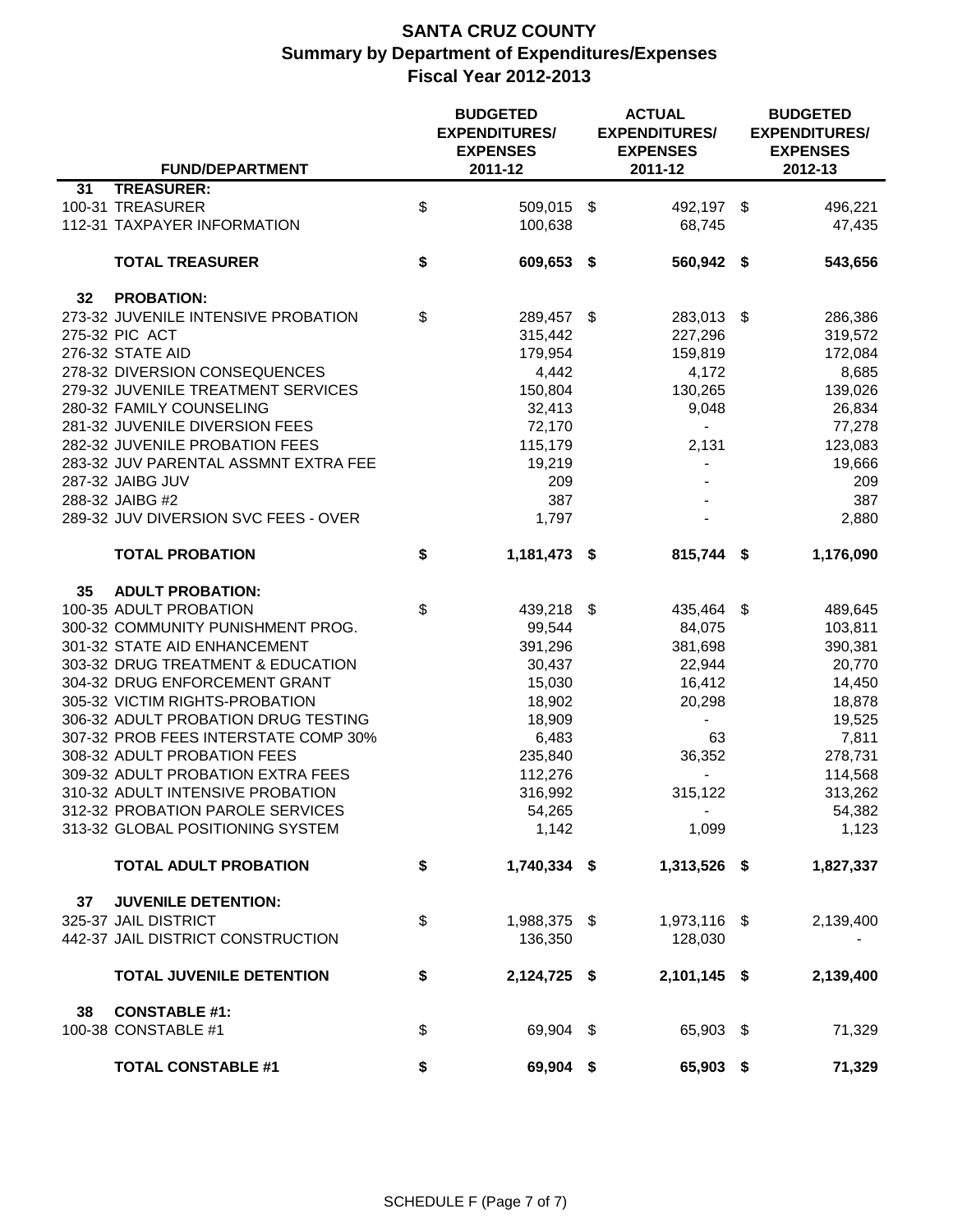|                                         | <b>BUDGETED</b><br><b>EXPENDITURES/</b><br><b>EXPENSES</b> |      | <b>ACTUAL</b><br><b>EXPENDITURES/</b><br><b>EXPENSES</b> | <b>BUDGETED</b><br><b>EXPENDITURES/</b><br><b>EXPENSES</b> |
|-----------------------------------------|------------------------------------------------------------|------|----------------------------------------------------------|------------------------------------------------------------|
| <b>FUND/DEPARTMENT</b>                  | 2011-12                                                    |      | 2011-12                                                  | 2012-13                                                    |
| <b>SHERIFF:</b><br>39<br>100-39 SHERIFF | \$<br>3,537,759 \$                                         |      | 3,611,908 \$                                             | 3,468,272                                                  |
| 134-39 ANTI-RACKETEERING                | 115,907                                                    |      | 122,095                                                  | 24,000                                                     |
| 325-39 JAIL DISTRICT                    | 7,388,790                                                  |      | 6,301,472                                                | 6,983,314                                                  |
| 326-39 SHERIFF H.I.D.T.A. 18            | 415,903                                                    |      | 460,163                                                  |                                                            |
| 327-39 SHERIFF A.C.J.C.                 | 234,935                                                    |      | 181,473                                                  |                                                            |
| 329-39 COMMISSARY FUND                  | 130,384                                                    |      | 78,065                                                   | 202,815                                                    |
| 330-39 JAIL ENHANCEMENT                 | 363,418                                                    |      | 164,897                                                  | 447,390                                                    |
| 332-39 VICTIM BILL OF RIGHTS            | $\blacksquare$                                             |      | $\blacksquare$                                           | 6,000                                                      |
| 337-39 DOJ BULLETPROOF VEST             | 17,947                                                     |      | 15,353                                                   | 10,432                                                     |
| 338-39 AATA LAW ENFORCEMENT GRANT       | 625                                                        |      | $\overline{\phantom{0}}$                                 | 625                                                        |
| 342-39 PROGRAM INCOME-METRO             | 72,105                                                     |      | 178,654                                                  | 308,393                                                    |
| 344-39 ANTI-METH INITIATIVE             | 64                                                         |      |                                                          | 64                                                         |
| 346-39 ACJC/JAG UNDER \$10,000          | 1,476                                                      |      |                                                          | 1,476                                                      |
| 347-39 OPERATION STONE GARDEN           | 500,000                                                    |      | 461,806                                                  | 500,000                                                    |
| 348-39 ADULT DETENTION STIMULUS FUND    | 62,540                                                     |      | 64,297                                                   |                                                            |
| 350-39 ARRA - ACJC PROSECUTION - MTF    | $\blacksquare$                                             |      | 3,356                                                    |                                                            |
| 352-39 BORDER SECURITY ENHANCEMENT      | 100,000                                                    |      | 71,506                                                   |                                                            |
| 353-39 OFFICER SAFETY EQUIPMENT - SO    | $\overline{\phantom{0}}$                                   |      |                                                          | 7,381                                                      |
| 354-39 ICE GRANT                        |                                                            |      |                                                          | 358,340                                                    |
| 442-39 JAIL DISTRICT CONSTRUCTION       | 207,952                                                    |      | 216,898                                                  |                                                            |
| <b>TOTAL SHERIFF</b>                    | \$<br>13,149,805 \$                                        |      | 11,931,943 \$                                            | 12,318,502                                                 |
| <b>ROAD:</b><br>43                      |                                                            |      |                                                          |                                                            |
| 105-43 ROAD FUND                        | \$<br>4,672,507 \$                                         |      | 3,249,723 \$                                             | 5,473,637                                                  |
| 106-43 ADOT HOUSE BILL 2565             | 69,941                                                     |      | 37,091                                                   | 28,668                                                     |
| 107-43 PALO PARADO RAILROAD IMPROVEMENT | 662                                                        |      |                                                          | 662                                                        |
| <b>TOTAL ROAD</b>                       | \$<br>4,743,110 \$                                         |      | 3,286,814 \$                                             | 5,502,967                                                  |
| <b>CONSTABLE #2:</b><br>44              |                                                            |      |                                                          |                                                            |
| 100-44 CONSTABLE #2                     | \$<br>26,399                                               | - \$ | 26,963 \$                                                | 26,694                                                     |
|                                         |                                                            |      |                                                          |                                                            |
| <b>TOTAL CONSTABLE #2</b>               | \$<br>26,399 \$                                            |      | 26,963 \$                                                | 26,694                                                     |
| <b>OTHER AGENCIES:</b><br>45            |                                                            |      |                                                          |                                                            |
| 134-45 ANTI-RACKETEERING                | \$<br>105,474 \$                                           |      | 206,646 \$                                               | 113,925                                                    |
| 141-45 FEDERAL SEIZURE                  |                                                            |      |                                                          |                                                            |
| 950-45 FIRE DISTRICTS                   | 399,636                                                    |      | 388,367                                                  | 375,670                                                    |
| <b>TOTAL OTHER AGENCIES</b>             | \$<br>505,110 \$                                           |      | 595,013 \$                                               | 489,595                                                    |
| 52<br><b>ENVIRONMENTAL HEALTH:</b>      |                                                            |      |                                                          |                                                            |
| 325-52 JAIL DISTRICT                    | \$<br>255,145 \$                                           |      | 25,437 \$                                                | 396,796                                                    |
| 370-52 HEALTH SERVICE FUND              | 329,052                                                    |      | 230,235                                                  | 324,588                                                    |
| 371-52 MATERNAL & CHILD HEALTH GRANT    | 28,318                                                     |      |                                                          | 28,462                                                     |
| 372-52 DOMESTIC VIOLENCE EDUCATION      | 5,347                                                      |      |                                                          | 5,347                                                      |
| 373-52 CAR SEAT SAFETY GRANT            | 59                                                         |      |                                                          | 60                                                         |
| 374-52 WELL WOMAN HEALTH CHECK          | 6,650                                                      |      |                                                          | 6,650                                                      |
| 375-52 SOUTHERN AZ WOMEN'S FUND         | 1,856                                                      |      |                                                          | 1,865                                                      |
| 377-52 BIO TERRORISM GRANT              | 147,578                                                    |      | 153,329                                                  | 160,995                                                    |
| 378-52 BIO-TERRORISM BI-NATIONAL        | 20,000                                                     |      | 8,505                                                    | $\blacksquare$                                             |
| 379-52 T.B. CONTROL                     | 55,500                                                     |      | 66,542                                                   | 53,200                                                     |
| 380-52 H.I.V. PROGRAM                   | 16,196                                                     |      | $\blacksquare$                                           | 16,278                                                     |
|                                         |                                                            |      |                                                          |                                                            |

SCHEDULE F (Page 7 of 7)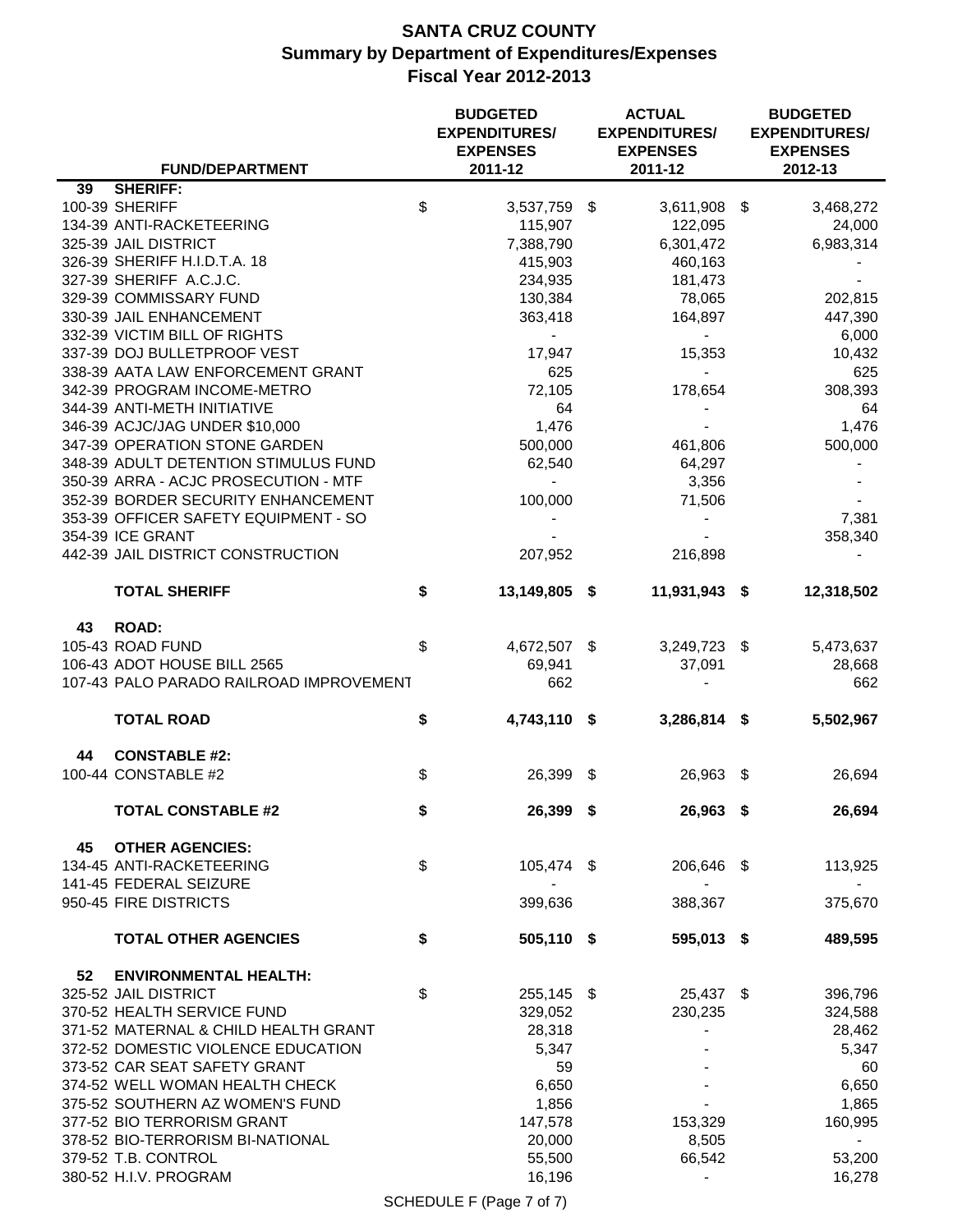|    |                                                                                                                    | <b>BUDGETED</b><br><b>EXPENDITURES/</b><br><b>EXPENSES</b> |                          |      |                                                 |    |                          |  |
|----|--------------------------------------------------------------------------------------------------------------------|------------------------------------------------------------|--------------------------|------|-------------------------------------------------|----|--------------------------|--|
|    | <b>FUND/DEPARTMENT</b>                                                                                             |                                                            | 2011-12                  |      | 2011-12                                         |    | 2012-13                  |  |
| 52 | <b>ENVIRONMENTAL HEALTH:</b><br>383-52 IMMUNIZATION PROGRAM<br>384-52 PHER PHASE I AND II<br>385-52 PHER PHASE III | \$                                                         | 2 <sup>7</sup><br>10,417 | - \$ | 154,450 \$<br>1,347<br>$\overline{\phantom{a}}$ |    | $\overline{2}$           |  |
|    | 386-52 MEDICAL RESERVE CORP                                                                                        |                                                            | 13,912                   |      | 2,078                                           |    | 11,801                   |  |
|    | TOTAL ENVIRONMENTAL HEALTH                                                                                         | \$                                                         | 890,032 \$               |      | 641,922 \$                                      |    | 1,006,044                |  |
| 55 | <b>ANIMAL CONTROL:</b><br>600-55 ANIMAL CONTROL<br>601-55 ANIMAL CONTROL STERILIZATION                             | \$                                                         | 493,196 \$<br>38,337     |      | 488,931 \$<br>9,794                             |    | 487,064<br>42,413        |  |
|    | 602-55 OFFICER SAFETY EQUIPMENT - AC                                                                               |                                                            |                          |      |                                                 |    | 1,167                    |  |
|    | <b>TOTAL ANIMAL CONTROL</b>                                                                                        | \$                                                         | 531,533 \$               |      | 498,725 \$                                      |    | 530,644                  |  |
| 61 | <b>PUBLIC FIDUCIARY:</b>                                                                                           |                                                            |                          |      |                                                 |    |                          |  |
|    | 100-61 PUBLIC FIDUCIARY<br>615-61 CASE MANAGEMENT                                                                  | \$                                                         | 3,065,369 \$<br>191,594  |      | 3,033,989 \$<br>81,275                          |    | 3,242,976<br>104,162     |  |
|    | <b>TOTAL PUBLIC FIDUCIARY</b>                                                                                      | \$                                                         | 3,256,963 \$             |      | 3,115,263 \$                                    |    | 3,347,138                |  |
| 63 | <b>CENTRAL PERMITS:</b><br>100-63 CENTRAL PERMITS                                                                  | \$                                                         | 166,231 \$               |      | 50,451                                          | \$ | 164,029                  |  |
|    | <b>TOTAL CENTRAL PERMITS</b>                                                                                       | \$                                                         | 166,231 \$               |      | 50,451 \$                                       |    | 164,029                  |  |
| 70 | <b>LANDFILL:</b>                                                                                                   |                                                            |                          |      |                                                 |    |                          |  |
|    | 500-70 LANDFILL                                                                                                    | \$                                                         | 816,040                  | \$   | 839,208 \$                                      |    | 852,058                  |  |
|    | 501-70 LANDFILL RESERVE                                                                                            |                                                            | 2,048,146                |      | 494,854                                         |    | 1,253,273                |  |
|    | 625-70 WASTE TIRE (ADEQ)                                                                                           |                                                            | 77,156                   |      | 70,715                                          |    | 93,849                   |  |
|    | 626-70 SELF HHW/ABOP SITE                                                                                          |                                                            | 6,149                    |      | $\qquad \qquad \blacksquare$                    |    | 6,149                    |  |
|    | <b>TOTAL LANDFILL</b>                                                                                              | \$                                                         | 2,947,491                | - 5  | 1,404,777 \$                                    |    | 2,205,329                |  |
| 83 | <b>RECREATION:</b>                                                                                                 |                                                            |                          |      |                                                 |    |                          |  |
|    | 100-83 RECREATION<br><b>TOTAL RECREATION</b>                                                                       | \$<br>\$                                                   | 376,935 \$<br>376,935 \$ |      | 142,877 \$<br>142,877 \$                        |    | 402,583<br>402,583       |  |
| 84 | <b>FLOOD DISTRICT:</b>                                                                                             |                                                            |                          |      |                                                 |    |                          |  |
|    | 650-84 FLOOD CONTROL DISTRICT                                                                                      | \$                                                         | 2,738,497 \$             |      | 1,259,613 \$                                    |    | 2,429,137                |  |
|    | 651-84 FLOOD RESERVE                                                                                               |                                                            | 11,772,156               |      | 1,275,033                                       |    | 10,006,343               |  |
|    | <b>TOTAL FLOOD DISTRICT</b>                                                                                        | \$                                                         | 14,510,653 \$            |      | 2,534,647 \$                                    |    | 12,435,480               |  |
| 91 | <b>SCHOOL SUPERINTENDENT:</b>                                                                                      |                                                            |                          |      |                                                 |    |                          |  |
|    | 100-91 SCHOOL SUPERINTENDENT                                                                                       | \$                                                         | 375,885 \$               |      | 376,650 \$                                      |    | 367,481                  |  |
|    | 676-91 SCHOOL FOREST FEES                                                                                          |                                                            | 649,983                  |      | 551,992                                         |    | 412,239                  |  |
|    | 677-91 EARLY LEARNING                                                                                              |                                                            | 275                      |      | $\blacksquare$                                  |    | 276                      |  |
|    | 683-91 JUVENILE EDUCATION                                                                                          |                                                            | 167,997                  |      | 91,312                                          |    | 164,054                  |  |
|    | 685-91 TITLE II-A                                                                                                  |                                                            | 9,443                    |      | 6,241                                           |    | 12,745                   |  |
|    | 686-91 TITLE II-D                                                                                                  |                                                            | 15,834                   |      | 19,522                                          |    | 19,000                   |  |
|    | 687-91 TITLE IV-A                                                                                                  |                                                            | 1,049                    |      | 1,049                                           |    | $\overline{\phantom{a}}$ |  |
|    | 688-91 TITLE V                                                                                                     |                                                            | 3,413                    |      | 3,413                                           |    |                          |  |
|    | 689-91 PART B IDEA BASIC                                                                                           |                                                            | 24,825                   |      | 28,237                                          |    | 37,364                   |  |

SCHEDULE F (Page 7 of 7)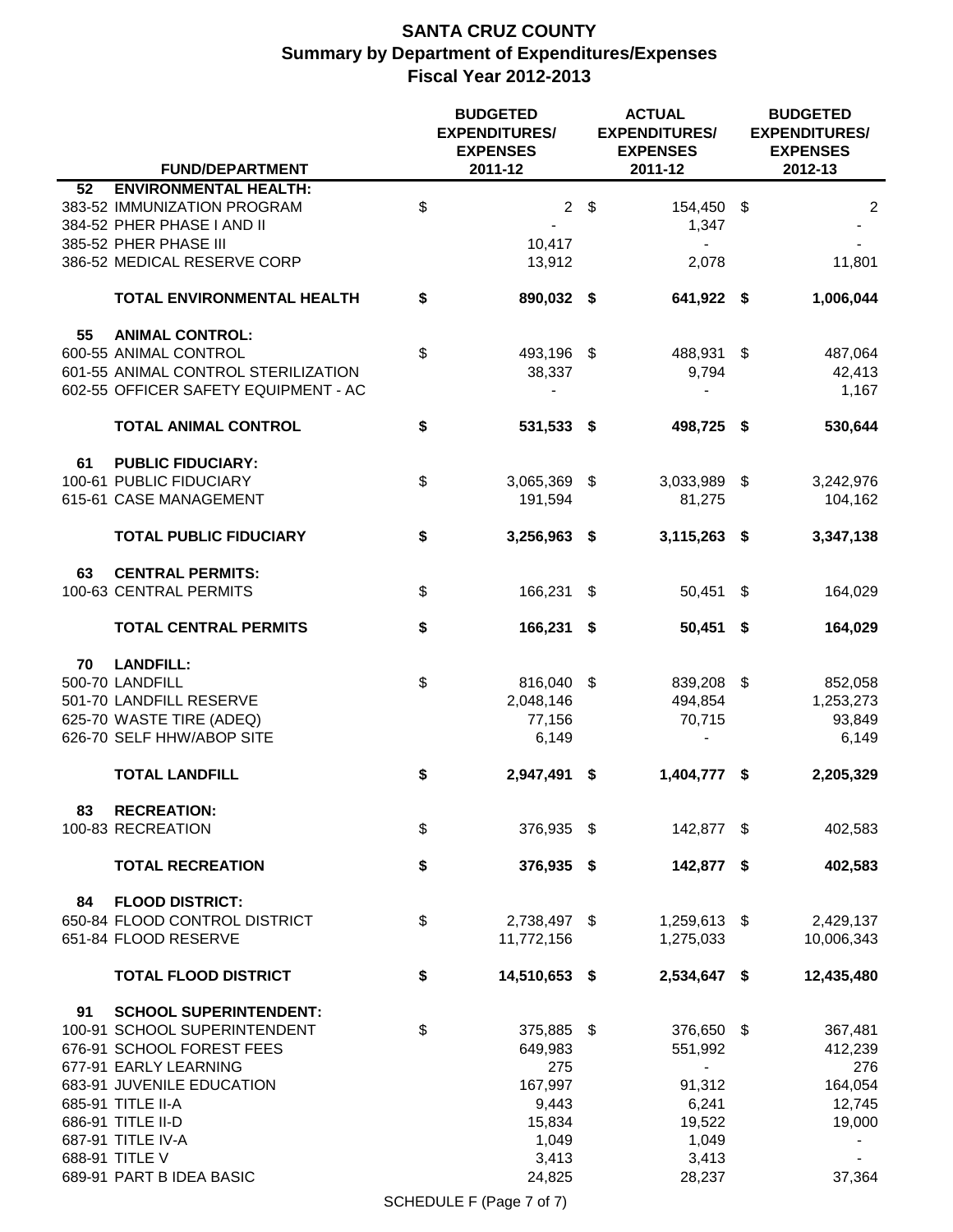|                                         | <b>BUDGETED</b><br><b>EXPENDITURES/</b><br><b>EXPENSES</b> | <b>ACTUAL</b><br><b>EXPENDITURES/</b><br><b>EXPENSES</b> |              | <b>BUDGETED</b><br><b>EXPENDITURES/</b><br><b>EXPENSES</b> |
|-----------------------------------------|------------------------------------------------------------|----------------------------------------------------------|--------------|------------------------------------------------------------|
| <b>FUND/DEPARTMENT</b>                  | 2011-12                                                    | 2011-12                                                  |              | 2012-13                                                    |
| <b>SCHOOL SUPERINTENDENT:</b><br>91     |                                                            |                                                          |              |                                                            |
| 690-91 CHEMICAL ABUSE                   | \$<br>10,519 \$                                            |                                                          | $\mathbb{S}$ | 10,519                                                     |
| 691-91 COUNTY JAIL EDUCATION PROGRAM    | 125,591                                                    | 3,861                                                    |              | 89,317                                                     |
| 694-91 READING FIRST-TECHNICAL ASSIST   | 13,372                                                     |                                                          |              |                                                            |
| 695-91 READING FIRST-REGULAR            | 468                                                        |                                                          |              |                                                            |
| 696-91 TITLE II-IMPROV TEACHER QUALITY  | $\blacksquare$                                             | 45                                                       |              |                                                            |
| 699-91 SPECIAL SERVICES 15-365          | 324,172                                                    | 23,021                                                   |              | 340,137                                                    |
| 701-91 1ST CENT COM. LEARNING           | 5,995                                                      | $\blacksquare$                                           |              | 2,460                                                      |
| 703-91 TEACHER QUALITY ENHANCEMENT      | 8,299                                                      | 6,674                                                    |              | 1,625                                                      |
| 704-91 IDEA BASIC JUVENILE SECURE CARE  | 11,788                                                     | 6,952                                                    |              | 10,344                                                     |
| 705-91 VOCATIONAL EDUCATION GUIDANCE    | 456                                                        | $\blacksquare$                                           |              | 456                                                        |
| 706-91 TAYLOR GRAZING FEES              | 6,371                                                      | 5,605                                                    |              | 2,302                                                      |
| 707-91 STATE CHEMICAL ABUSE             | 30                                                         | $\blacksquare$                                           |              | 30                                                         |
| 710-91 MARIPOSA TOBACCO IGA             | 10,886                                                     |                                                          |              | $\sim$                                                     |
| 711-91 IDEA BASIC ADULT SECURE CARE     | 8,755                                                      | 11,894                                                   |              | 13,361                                                     |
| 712-91 JUVENILE DETENTION LEARN         | 399                                                        | 1,495                                                    |              | 1,505                                                      |
| 713-91 ESA PROFESSIONAL DEVELOP PROJECT | 55,000                                                     | 77,848                                                   |              |                                                            |
| 714-91 ARRA IDEA                        | 916                                                        | $\overline{\phantom{0}}$                                 |              |                                                            |
| 951-91 INDIRECT COSTS                   | 8,821                                                      | 10,906                                                   |              | 11,802                                                     |
| 952-91 PROJECT CITIZENSHIP              | 2,431                                                      | $\blacksquare$                                           |              |                                                            |
| 953-91 SCC CONSORTIUM DUES              | 290                                                        | 1,031                                                    |              | 218                                                        |
| 954-91 PROJECT CITIZENSHIP              | 81                                                         |                                                          |              | 81                                                         |
| TOTAL SCHOOL SUPERINTENDENT             | \$<br>1,843,344 \$                                         | 1,227,749 \$                                             |              | 1,497,316                                                  |
| WIA:<br>95                              |                                                            |                                                          |              |                                                            |
| 490-95 CDBG PROJECTS                    | \$<br>59,822 \$                                            | $139$ \$                                                 |              | 59,683                                                     |
| 727-95 W.I.A. YOUTH IN SCHOOL           | 142,239                                                    | 72,555                                                   |              | 142,906                                                    |
| 728-95 W.I.A. YOUTH OUT OF SCHOOL       | 60,960                                                     | 43,557                                                   |              | 61,246                                                     |
| 731-95 LAND MANAGEMENT - WIA            | 10,665                                                     | $\sim$                                                   |              | 10,665                                                     |
| 732-95 W.I.A. TANF SET A SIDE           | $\sim$                                                     | 119,991                                                  |              | $\sim$                                                     |
| 733-95 DEPT OF EDUC. RECREATION GRANT   | 2,286                                                      |                                                          |              | 2,221                                                      |
| 734-95 WEED AND SEED - YEAR 5           | 37                                                         |                                                          |              | 37                                                         |
| 739-95 W.I.A. ADULT                     | 235,124                                                    | 235,651                                                  |              | 236,994                                                    |
| 740-95 W.I.A. DISLOCATED WORKER         | 163,745                                                    | 260,018                                                  |              | 182,040                                                    |
| 741-95 W.I.A. CARRYOVER                 | 66,898                                                     | 55,641                                                   |              | 69,243                                                     |
| 742-95 PROJECTS WITH INDUSTRIES         | 49                                                         | $\blacksquare$                                           |              | 49                                                         |
| 746-95 WIA RAPID RESPONSE               | 19,264                                                     | 2,582                                                    |              | 21,416                                                     |
| 747-95 ADULT EDUCATION                  | 42,542                                                     | 54,742                                                   |              | 92,801                                                     |
| 751-95 ADULT EDUCATION - EL/CIVICS      | 148,174                                                    | 116,649                                                  |              |                                                            |
| 752-95 ADULT EDUCATION - ELAA STATE     | 13                                                         | $\overline{\phantom{0}}$                                 |              | 14                                                         |
| 758-95 STATE ENERGY SECTOR PARTNERSHIP  | 130,206                                                    | 57,055                                                   |              |                                                            |
| <b>TOTAL WIA</b>                        | \$<br>1,082,024 \$                                         | 1,018,580 \$                                             |              | 879,315                                                    |
| TOTAL EXPENDITURES OF ALL DEPARTMENTS   | \$<br>76,677,132 \$                                        | 45,631,033 \$                                            |              | 73,370,071                                                 |